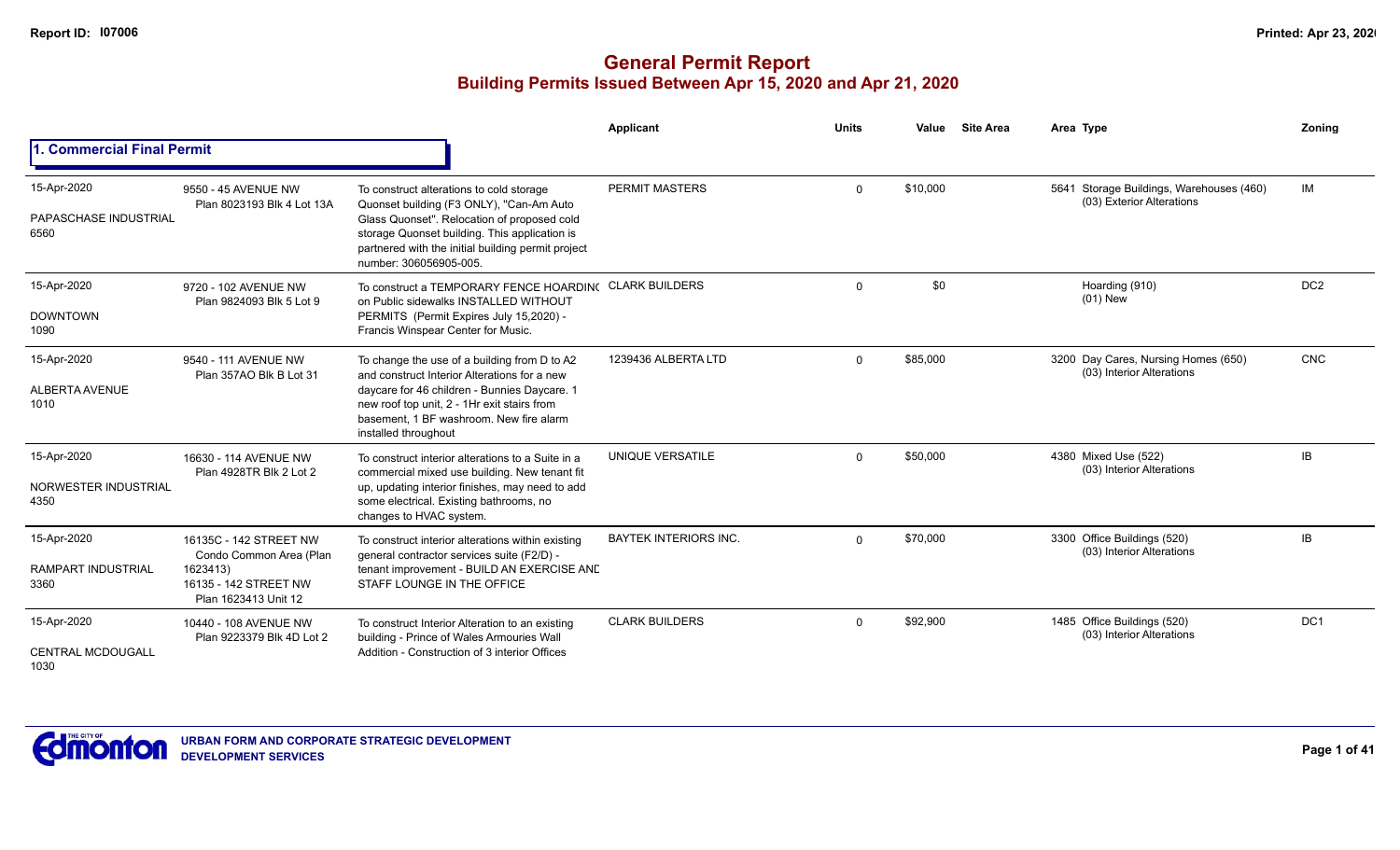|                                                                         |                                                              |                                                                                                                                                                                                                                                                                                                                                              | Applicant                                                        | <b>Units</b> | Value       | <b>Site Area</b> | Area Type                                                             | <b>Zoning</b>                 |
|-------------------------------------------------------------------------|--------------------------------------------------------------|--------------------------------------------------------------------------------------------------------------------------------------------------------------------------------------------------------------------------------------------------------------------------------------------------------------------------------------------------------------|------------------------------------------------------------------|--------------|-------------|------------------|-----------------------------------------------------------------------|-------------------------------|
| I. Commercial Final Permit                                              |                                                              |                                                                                                                                                                                                                                                                                                                                                              |                                                                  |              |             |                  |                                                                       |                               |
| 15-Apr-2020<br><b>WESTBROOK ESTATES</b><br>5540                         | 1A - FAIRWAY DRIVE NW<br>Plan 3227TR Blk 6 Lot 41A           | To construct Interior Alteration to a commercial<br>space - Studio Yeg Art - Expansion into<br>neighbouring suite                                                                                                                                                                                                                                            | <b>HAGER DEVELOPMENTS</b>                                        | $\Omega$     | \$20,000    |                  | 1000 Retail and Shops (510)<br>(03) Interior Alterations              | <b>CNC</b>                    |
| 15-Apr-2020<br><b>DELWOOD</b><br>2230                                   | 8115 - 137 AVENUE NW<br>Plan 1428NY Blk 21 Lots 1,2U         | To construct a new two storey retail building.<br>No washrooms, 8 RTUs, Main floor 2 HR<br>demising walls at gridline C & D. Second floor 2<br>HR demising walls at gridline B, C & D.                                                                                                                                                                       | <b>FILLMORE CONSTRUCTION</b><br>MANAGEMENT INC (USE THIS ACCOUN' | $\Omega$     | \$1,495,000 |                  | 4930 Office Buildings (520)<br>$(01)$ New                             | CB1. CB1                      |
| 15-Apr-2020<br>ELLERSLIE INDUSTRIAL<br>6214                             | 3408 - EWING TRAIL SW<br>Plan 1421874 Blk 4 Lot 2            | To construct a Mixed use commercial building,<br>"Building 4" - SHELL ONLY - No Demising walls,<br>10 Roof top units, separated electrical and<br>mechanical room.                                                                                                                                                                                           | <b>KRAHN GROUP OF COMPANIES</b>                                  | $\Omega$     | \$1,670,000 |                  | Mixed Use (522)<br>$(01)$ New                                         | EIB, DC2                      |
| 16-Apr-2020<br><b>STEINHAUER</b><br>5470                                | 3000 - 106 STREET NW<br>Plan 4884TR Blk 9 Lot 4              | To construct Interior Alterations (partition walls<br>& bathrooms) for a new veterinary clinic.<br>- Ermineskin Veterinary Clinic                                                                                                                                                                                                                            | <b>ERMINESKIN VETERINARY CLINIC</b>                              | $\Omega$     | \$225,000   |                  | 2440 Retail and Shops (510)<br>(03) Interior Alterations              | <b>CSC</b>                    |
| 16-Apr-2020<br><b>WINTERBURN INDUSTRIAL</b><br><b>AREA EAST</b><br>4650 | 21325 - 115 AVENUE NW<br>Plan 1622508 Blk 2 Lot 9            | To construct interior alterations within general<br>industrial building - Adding 6 workstations in the<br>office, construction of new mezzanine w/<br>enclosed room beneath                                                                                                                                                                                  | WOLSKI DESIGN GROUP LTD.                                         | $\Omega$     | \$50,000    |                  | 1000 Storage Buildings, Warehouses (460)<br>(03) Interior Alterations | IM, IM, IM, IM,<br>IM, IM, IM |
| 16-Apr-2020<br>WESTWOOD<br>1250                                         | 11923 - 106 STREET NW<br>Condo Common Area (Plan<br>0821409) | To construct Interior Alteration/fire restoration to<br>an existing apartment - "Westwood Manor "-<br>Replace drywall and insulation in the unit<br>affected by fire, Replacement of windows (no<br>change in existing size) and doors within the<br>unit, and the baseboard heaters. all plumbing<br>lines will be replaced in the kitchen and<br>washroom. | SERVICE MASTER RESTORE EDMONTC                                   | $\Omega$     | \$70,500    |                  | 500 Apartments (310)<br>(03) Interior Alterations                     | RA7                           |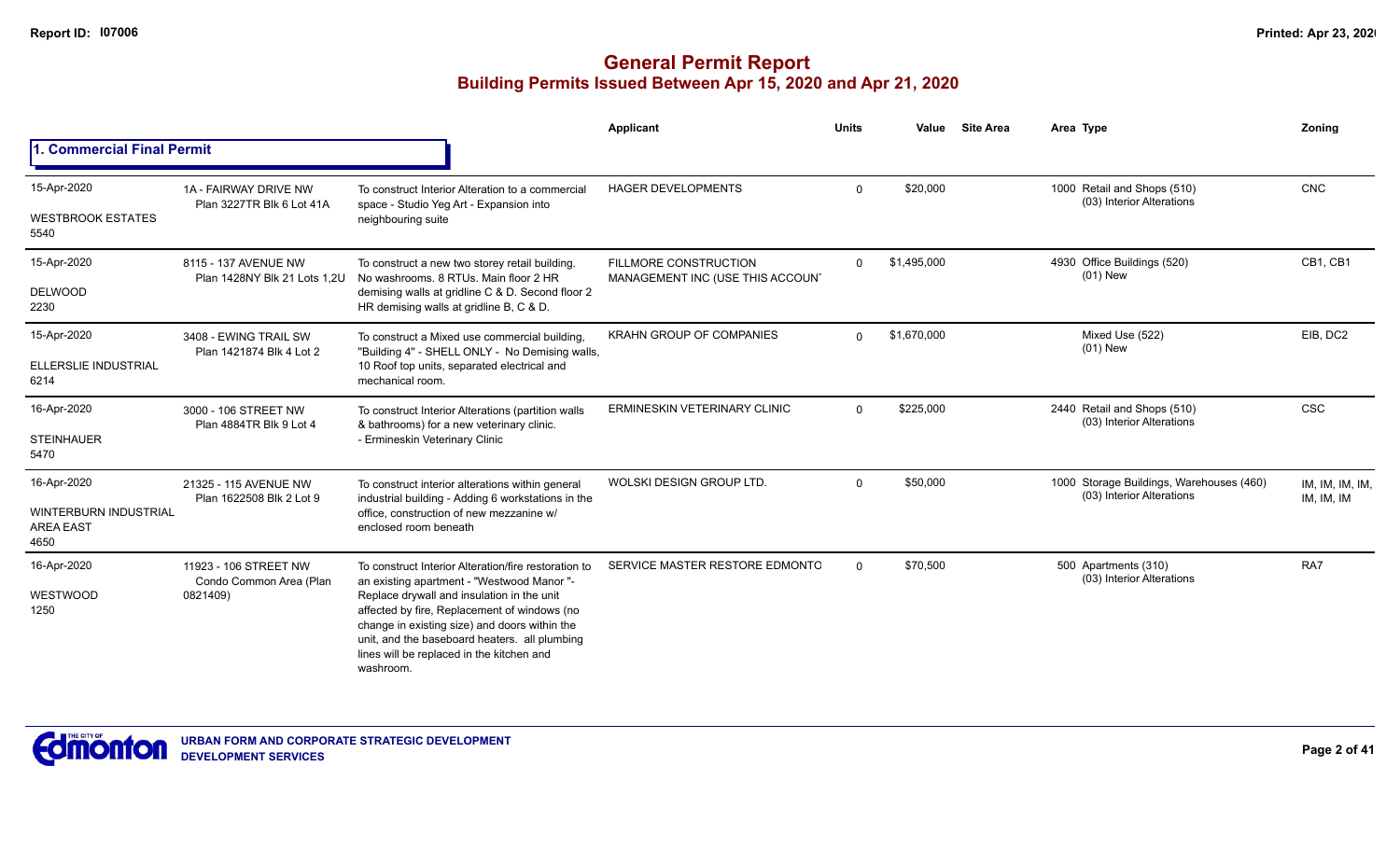|                                                      |                                                                      |                                                                                                                                                                                                                              | Applicant                                                     | <b>Units</b> | Value       | <b>Site Area</b> | Area Type                                                     | Zonina          |
|------------------------------------------------------|----------------------------------------------------------------------|------------------------------------------------------------------------------------------------------------------------------------------------------------------------------------------------------------------------------|---------------------------------------------------------------|--------------|-------------|------------------|---------------------------------------------------------------|-----------------|
| <b>1. Commercial Final Permit</b>                    |                                                                      |                                                                                                                                                                                                                              |                                                               |              |             |                  |                                                               |                 |
| 16-Apr-2020<br>AMBLESIDE<br>5505                     | 5083 - WINDERMERE<br><b>BOULEVARD SW</b><br>Plan 0621857 Blk 1 Lot 1 | To construct Interior Alteration for a pharmacy -<br>U Compound Pharmacy                                                                                                                                                     | GH CONSTRUCTION LTD O/A GOLDEN<br>HAMMER CONSTRUCTION, NADDER | $\Omega$     | \$25,000    |                  | 2982 Office Buildings (520)<br>(03) Interior Alterations      | DC <sub>2</sub> |
| 16-Apr-2020<br><b>BONAVENTURE INDUSTRIAL</b><br>4050 | 13340 - ST ALBERT TRAIL NW<br>Plan 7520908 Blk 12 Lot 9              | To construct interior and exterior Alterations<br>(new cladding, entrance canopy, and MUA on<br>roof) to an existing warehouse sales use<br>building - Tenant improvement - new auto parts<br>retail store - Lordco Edmonton | RICK BALBI ARCHITECT LTD.                                     | $\Omega$     | \$500,000   |                  | 36887 Retail and Shops (510)<br>(03) Interior Alterations     | IB              |
| 16-Apr-2020<br><b>SPRUCE AVENUE</b><br>1230          | 1 - KINGSWAY GARDEN MALL<br><b>NW</b><br>Plan 1620578 Blk 7 Lot 277  | To construct Interior Alterations within retail<br>building - replacement of floor tile and millwork<br>in Kingsway Mall food court.                                                                                         | <b>SYNERGY PROJECTS</b>                                       | $\Omega$     | \$747,600   |                  | 14000 Malls, Office/Retail (512)<br>(03) Interior Alterations | CSC, CB2        |
| 16-Apr-2020<br><b>MACTAGGART</b><br>5477             | 5103 - MULLEN ROAD NW<br>Plan 1823035 Blk 20 Lot 18                  | To construct interior alterations within mixed<br>use commercial building. Original tenant fitup<br>of group D occupancy. 2 hr demising walls<br>existing (permit 240180221-058). "Q NAILS"                                  | HOS CONSTRUCTION LTD., ANDY                                   | $\Omega$     | \$60,000    |                  | 1000 Retail and Shops (510)<br>(03) Interior Alterations      | CSC, CSC, CS    |
| 16-Apr-2020<br><b>DOWNTOWN</b><br>1090               | 10180 - 101 STREET NW<br>Plan 8121364 Blk 1 Lot A                    | To construct Interior Alteration to an existing<br>office building - Manulife Place Suite 2700<br>Landlord's Work - Demolition of an existing<br>space to return to leasing conditio.                                        | <b>INTERSCAPE INTERIOR DESIGN LTD.</b>                        | $\Omega$     | \$200,000   |                  | 8503 Office Buildings (520)<br>(03) Interior Alterations      | <b>CCA</b>      |
| 16-Apr-2020<br><b>SECORD</b><br>4487                 | 9660 - 229 STREET NW<br>Plan 1922458 Blk 18 Lot 161                  | To construct a FOOTING &<br>FOUNDATION/UNDERGROUND PARKADE for<br>future apartment building<br>- Gill Village.                                                                                                               | <b>EFG ARCHITECTS INC</b>                                     | $\Omega$     | \$6,536,800 |                  | 65499 Parkade (490)<br>$(01)$ New                             | CB1, RA7, RM    |
| 16-Apr-2020<br><b>SHERWOOD</b><br>4500               | 9325 - 156 STREET NW<br>Plan 1822765 Blk 13 Lot 64                   | To construct a General Retail Store building and<br>9 RTUs. NO DEMISING WALLS; NO<br>WASHROOMS.                                                                                                                              | <b>BURGESS BREDO ARCHITECT</b>                                | $\Omega$     | \$1,400,000 |                  | 11471 Retail and Shops (510)<br>$(01)$ New                    | CB <sub>2</sub> |

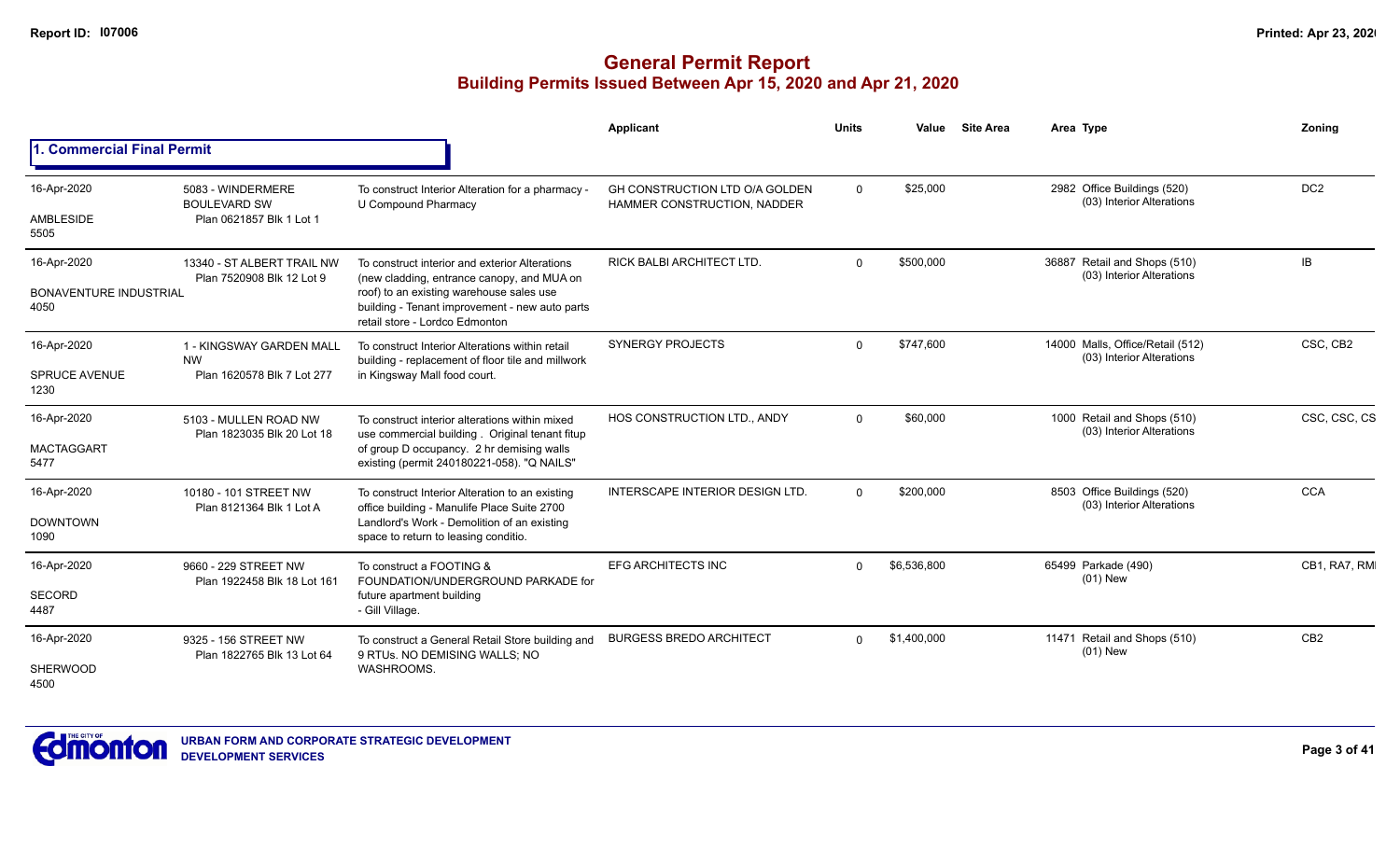|                                               |                                                                     |                                                                                                                                                                                                                                                                                                                                                                                                                                                                                                                                                                  | Applicant                                            | <b>Units</b> | Value       | <b>Site Area</b> | Area Type                                                                       | Zoning          |
|-----------------------------------------------|---------------------------------------------------------------------|------------------------------------------------------------------------------------------------------------------------------------------------------------------------------------------------------------------------------------------------------------------------------------------------------------------------------------------------------------------------------------------------------------------------------------------------------------------------------------------------------------------------------------------------------------------|------------------------------------------------------|--------------|-------------|------------------|---------------------------------------------------------------------------------|-----------------|
| 1. Commercial Final Permit                    |                                                                     |                                                                                                                                                                                                                                                                                                                                                                                                                                                                                                                                                                  |                                                      |              |             |                  |                                                                                 |                 |
| 16-Apr-2020<br><b>PLACE LARUE</b><br>4400     | 17515 - STONY PLAIN ROAD<br><b>NW</b><br>Plan 0123468 Blk 12 Lot 12 | To construct interior alterations to a Suite in a<br>Commercial mixed use building, "Seafood City<br>Market". Developing a Bakery within existing<br>tenant/suite space, additional fire alarm<br>components, alter sprinkler system to suit.<br>Includes HVAC, Plumbing, Gas and Electrical<br>work. 1 new make up air unit, 1 new roof top<br>unit, 1 new condensing unit. Non rated<br>separation for E - E                                                                                                                                                   | <b>CHANDOS CONSTRUCTION LTD</b>                      | $\Omega$     | \$650,000   |                  | 2207 Malls, Office/Retail (512)<br>(03) Interior Alterations                    | DC <sub>2</sub> |
| 17-Apr-2020<br><b>CLOVER BAR AREA</b><br>2160 | 500, 250 - AURUM ROAD NE<br>Plan 9624397 Blk 1 Lot 4PUL             | To construct alterations to a Commercial<br>General Industrial use building. Addition of a<br>ventilation system for the Tip Floor. Project<br>involves the installation of 3 new dry<br>scrubbers, concrete slab on grade,<br>housekeeping pad, civil works, associated<br>ducting and supports, patching of existing<br>building envelope and roof, electrical work and<br>instrumentation/controls. The work includes<br>partial removal of existing ductwork on the Tip<br>Floor roof as well as removal of an existing<br>concrete apron slab and bollards. | <b>GRAHAM CONSTRUCTION AND</b><br><b>ENGINEERING</b> | $\Omega$     | \$5,000,000 |                  | 62000 Maintenance Buildings incl Hangars (450) DC2<br>(03) Exterior Alterations |                 |
| 17-Apr-2020<br><b>STRATHCONA</b><br>5480      | 10504 - 82 AVENUE NW<br>Plan I Blk 66 Lots 1-4                      | To construct Interior and exterior and new<br>addition (51.93m2), to an existing retail space<br>for a new tenant - Plaza 82 - Winners on Whyte                                                                                                                                                                                                                                                                                                                                                                                                                  | DIALOG, CAROLYN KEELEY                               | $\Omega$     | \$1,500,000 |                  | 22482 Retail and Shops (510)<br>(03) Interior Alterations                       | CB <sub>2</sub> |
| 17-Apr-2020<br>WESTMOUNT<br>3440              | 10150 - CLIFTON PLACE NW<br>Plan 577MC Blk 39 Lot 9                 | To construct the STRUCTURAL FRAME for a 23<br>storey seniors care facility - Clifton Place.                                                                                                                                                                                                                                                                                                                                                                                                                                                                      | <b>CLARK BUILDERS</b>                                | $\mathbf 0$  | \$0         |                  | Day Cares, Nursing Homes (650)<br>(05) Structural Frame                         | DC <sub>2</sub> |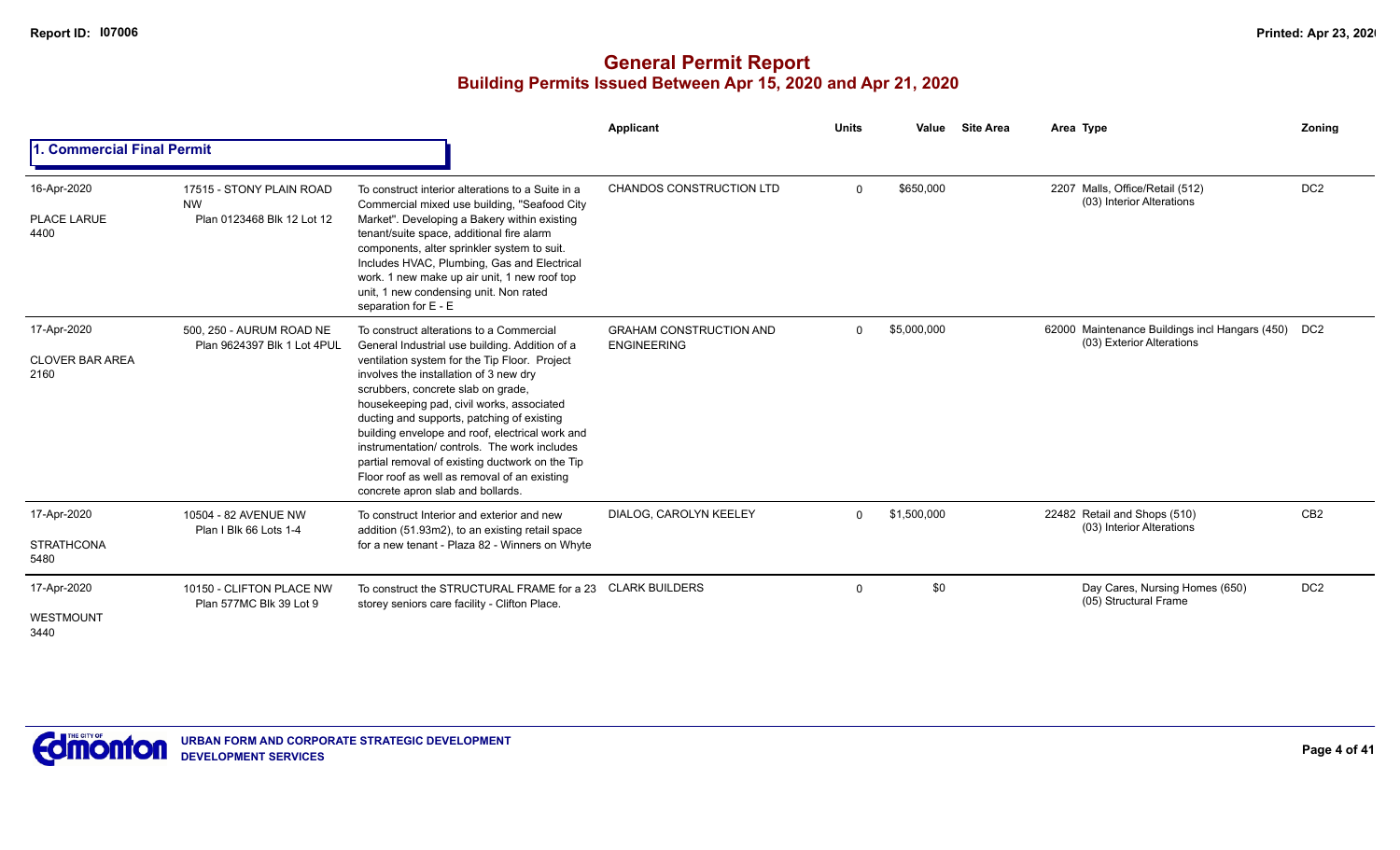|                                    |                                                        |                                                                                                                                                | Applicant                                                     | <b>Units</b> | Value        | <b>Site Area</b> | Area Type                                                     | Zonina          |
|------------------------------------|--------------------------------------------------------|------------------------------------------------------------------------------------------------------------------------------------------------|---------------------------------------------------------------|--------------|--------------|------------------|---------------------------------------------------------------|-----------------|
| 1. Commercial Final Permit         |                                                        |                                                                                                                                                |                                                               |              |              |                  |                                                               |                 |
| 17-Apr-2020                        | 5636 - 137 AVENUE NW<br>Plan 5631MC Blk 1 Lot 62       | To increase the occupancy of an existing group<br>home from four adults to six youth residents.                                                | KAKINOOSIT GROUP HOME LTD                                     | $\mathbf 0$  | \$0          |                  | Day Cares, Nursing Homes (650)<br>(03) Interior Alterations   | RF <sub>1</sub> |
| <b>YORK</b><br>2720                |                                                        |                                                                                                                                                |                                                               |              |              |                  |                                                               |                 |
| 20-Apr-2020                        | 9660 - JASPER AVENUE NW<br>Plan 9221505 Blk 2 Lot 40A  | To construct interior alteration to redevelop core<br>areas of the building. Single tenancy only for                                           | DELNOR CONSTRUCTION LTD                                       | $\mathbf{0}$ | \$450,000    |                  | 6566 Malls, Office/Retail (512)<br>(03) Interior Alterations  | DC1             |
| <b>BOYLE STREET</b><br>1020        |                                                        | whole third floor for future tenant<br>improvements. "Pendennis Hotel"                                                                         |                                                               |              |              |                  |                                                               |                 |
| 20-Apr-2020                        | 9509 - 76 AVENUE NW<br>Plan 8370ET Blk 17 Lot J        | To construct FOOTINGS AND FOUNDATIONS<br>ONLY for future duplex residential building.                                                          | ONE80 INFILL DEVELOPMENTS LTD                                 | $\Omega$     | \$8,000      |                  | 3084 Row Houses (330)<br>(04) Footing & Foundation            | RF <sub>3</sub> |
| <b>RITCHIE</b><br>6610             |                                                        |                                                                                                                                                |                                                               |              |              |                  |                                                               |                 |
| 20-Apr-2020                        | 6029 - GATEWAY BOULEVARD<br><b>NW</b>                  | To construct interior alterations (partition walls)                                                                                            | 2205336 ALBERTA LTD                                           | $\mathbf{0}$ | \$100,000    |                  | 2015 Retail and Shops (510)<br>(03) Interior Alterations      | CB1             |
| <b>CALGARY TRAIL NORTH</b><br>5110 | Plan 2657NY Blk 80 Lot A                               | to a Suite (retail "E occupancy") in a mixed<br>commercial use building.<br>- Twenty-Six Cannabis Co.                                          |                                                               |              |              |                  |                                                               |                 |
| 20-Apr-2020                        | 11509 - 62 STREET NW<br>Plan 540KS Blk 14 Lot 4        | To construct an addition and interior alterations<br>to an existing K-9 school. Highlands School                                               | ACI ARCHITECTS INC                                            | $\Omega$     | \$19,000,000 |                  | Elementary Schools (620)<br>(02) Addition                     | US              |
| <b>HIGHLANDS</b><br>2330           | 11509 - 62 STREET NW<br>Plan 540KS Blk 14 Lot 3        | Modernization.                                                                                                                                 |                                                               |              |              |                  |                                                               |                 |
| 20-Apr-2020                        | 6403 - CARTMELL PLACE SW<br>Plan 1820642 Blk 28 Lot 51 | To construct interior alterations to a Suite in a<br>Commercial mixed use building, "Chappelle"                                                | GH CONSTRUCTION LTD O/A GOLDEN<br>HAMMER CONSTRUCTION, NADDER | $\Omega$     | \$100,000    |                  | 4736 Clinics, Health Units (642)<br>(03) Interior Alterations | CB <sub>2</sub> |
| <b>CHAPPELLE AREA</b><br>5462      |                                                        | Dental". First tenant fit up in shell space, update<br>HVAC, update Electrical/Fire alarm components,<br>alter sprinkler system to suit space. |                                                               |              |              |                  |                                                               |                 |
| 20-Apr-2020                        | 4363 - 167 AVENUE NW<br>Plan 1823461 Unit 104          | To construct Interior Alteration for a Physio<br><b>Therapy Clinic</b>                                                                         | <b>HCL CONTRACTING LTD.</b>                                   | $\Omega$     | \$24,500     |                  | 1679 Office Buildings (520)<br>(03) Interior Alterations      | CB <sub>2</sub> |
| <b>BRINTNELL</b><br>2110           | 209, 4363 - 167 AVENUE NW<br>Plan 1823461 Unit 23      |                                                                                                                                                |                                                               |              |              |                  |                                                               |                 |

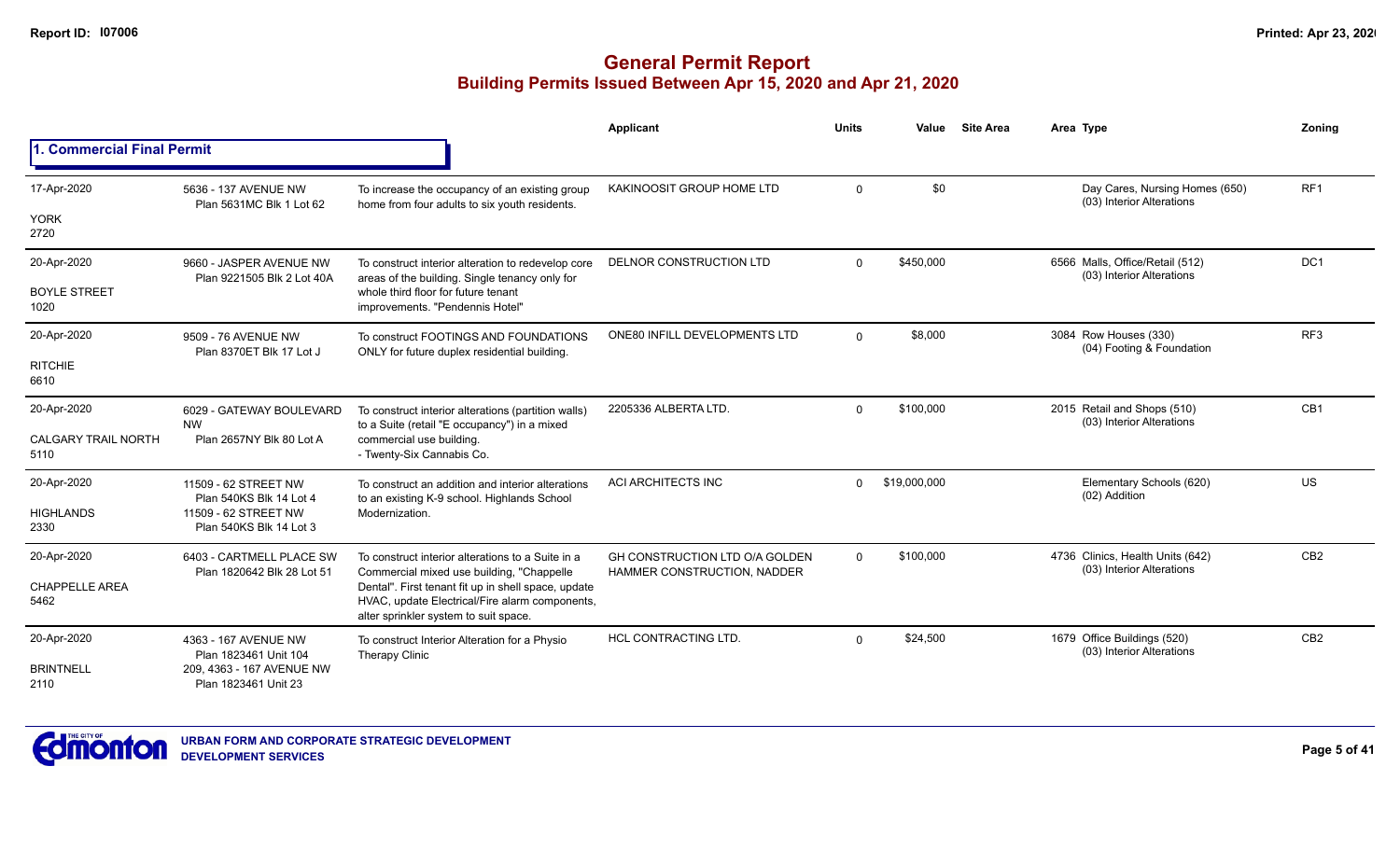| 1. Commercial Final Permit<br>20-Apr-2020<br>SHAMROCK BUILDING SERVICES LTD<br>\$1,050,000<br>2741 - 55 STREET NW<br>$\overline{0}$<br>To construct exterior alterations to a commercial                                                                                                                                                                                                                                                                                                                                                                                                                                                                                                                                                                                                                                                                                                                                                                                                                                                                                                                                                                                                                                                                                                                                                                                                                            | 10000 Apartment Condos (315)<br>(03) Exterior Alterations | RA7 |
|---------------------------------------------------------------------------------------------------------------------------------------------------------------------------------------------------------------------------------------------------------------------------------------------------------------------------------------------------------------------------------------------------------------------------------------------------------------------------------------------------------------------------------------------------------------------------------------------------------------------------------------------------------------------------------------------------------------------------------------------------------------------------------------------------------------------------------------------------------------------------------------------------------------------------------------------------------------------------------------------------------------------------------------------------------------------------------------------------------------------------------------------------------------------------------------------------------------------------------------------------------------------------------------------------------------------------------------------------------------------------------------------------------------------|-----------------------------------------------------------|-----|
|                                                                                                                                                                                                                                                                                                                                                                                                                                                                                                                                                                                                                                                                                                                                                                                                                                                                                                                                                                                                                                                                                                                                                                                                                                                                                                                                                                                                                     |                                                           |     |
| Condo Common Area (Plan<br>Apartment building. Balcony repair work to the<br>MILL WOODS TOWN<br>0126024)<br>identified units within the drawings, removal<br><b>CENTRE</b><br>402, 2741 - 55 STREET NW<br>and re-installation of existing guardrails to<br>6520<br>Plan 0126024 Unit 83<br>facilitate the work, removal and replacement of<br>305, 2741 - 55 STREET NW<br>balcony sheathing and pvc membrane, removal<br>Plan 0126024 Unit 39<br>and disposal of column and base of wall stucco<br>103, 2741 - 55 STREET NW<br>cladding to facilitate work, complete framing<br>Plan 0126024 Unit 1<br>repairs as required, install new fascia, soffit,<br>105, 2741 - 55 STREET NW<br>base of wall cladding and column cladding as<br>Plan 0126024 Unit 2<br>required.<br>115, 2741 - 55 STREET NW<br>Plan 0126024 Unit 4<br>123, 2741 - 55 STREET NW<br>Plan 0126024 Unit 7<br>124, 2741 - 55 STREET NW<br>Plan 0126024 Unit 8<br>122, 2741 - 55 STREET NW<br>Plan 0126024 Unit 9<br>118, 2741 - 55 STREET NW<br>Plan 0126024 Unit 11<br>114, 2741 - 55 STREET NW<br>Plan 0126024 Unit 12<br>112, 2741 - 55 STREET NW<br>Plan 0126024 Unit 13<br>108, 2741 - 55 STREET NW<br>Plan 0126024 Unit 15<br>106, 2741 - 55 STREET NW<br>Plan 0126024 Unit 16<br>104, 2741 - 55 STREET NW<br>Plan 0126024 Unit 17<br>102, 2741 - 55 STREET NW<br>Plan 0126024 Unit 18<br>216, 2741 - 55 STREET NW<br>Plan 0126024 Unit 30 |                                                           |     |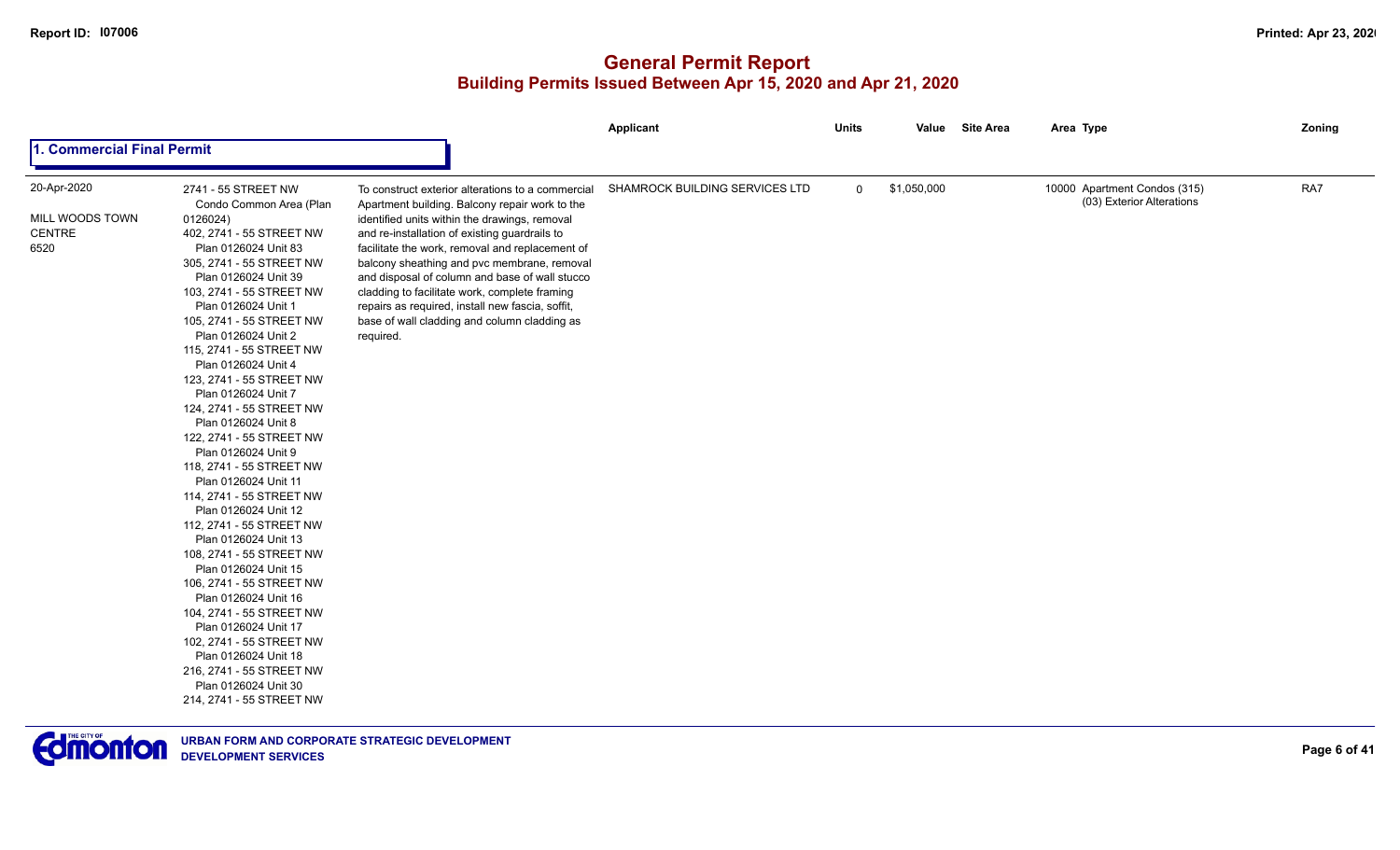|                            | Applicant | <b>Units</b> | Value Site Area | Area Type | Zoning |
|----------------------------|-----------|--------------|-----------------|-----------|--------|
| 1. Commercial Final Permit |           |              |                 |           |        |
| Plan 0126024 Unit 31       |           |              |                 |           |        |
| 321, 2741 - 55 STREET NW   |           |              |                 |           |        |
| Plan 0126024 Unit 43       |           |              |                 |           |        |
| 327, 2741 - 55 STREET NW   |           |              |                 |           |        |
| Plan 0126024 Unit 46       |           |              |                 |           |        |
| 326, 2741 - 55 STREET NW   |           |              |                 |           |        |
| Plan 0126024 Unit 48       |           |              |                 |           |        |
| 322, 2741 - 55 STREET NW   |           |              |                 |           |        |
| Plan 0126024 Unit 50       |           |              |                 |           |        |
| 318, 2741 - 55 STREET NW   |           |              |                 |           |        |
| Plan 0126024 Unit 52       |           |              |                 |           |        |
| 316, 2741 - 55 STREET NW   |           |              |                 |           |        |
| Plan 0126024 Unit 53       |           |              |                 |           |        |
| 314, 2741 - 55 STREET NW   |           |              |                 |           |        |
| Plan 0126024 Unit 54       |           |              |                 |           |        |
| 312, 2741 - 55 STREET NW   |           |              |                 |           |        |
| Plan 0126024 Unit 55       |           |              |                 |           |        |
| 306, 2741 - 55 STREET NW   |           |              |                 |           |        |
| Plan 0126024 Unit 58       |           |              |                 |           |        |
| 304, 2741 - 55 STREET NW   |           |              |                 |           |        |
| Plan 0126024 Unit 59       |           |              |                 |           |        |
| 405, 2741 - 55 STREET NW   |           |              |                 |           |        |
| Plan 0126024 Unit 62       |           |              |                 |           |        |
| 417, 2741 - 55 STREET NW   |           |              |                 |           |        |
| Plan 0126024 Unit 65       |           |              |                 |           |        |
| 421, 2741 - 55 STREET NW   |           |              |                 |           |        |
| Plan 0126024 Unit 66       |           |              |                 |           |        |
| 423, 2741 - 55 STREET NW   |           |              |                 |           |        |
| Plan 0126024 Unit 67       |           |              |                 |           |        |
| 425, 2741 - 55 STREET NW   |           |              |                 |           |        |
| Plan 0126024 Unit 68       |           |              |                 |           |        |
| 427, 2741 - 55 STREET NW   |           |              |                 |           |        |
| Plan 0126024 Unit 69       |           |              |                 |           |        |
| 426, 2741 - 55 STREET NW   |           |              |                 |           |        |
| Plan 0126024 Unit 71       |           |              |                 |           |        |
| 424, 2741 - 55 STREET NW   |           |              |                 |           |        |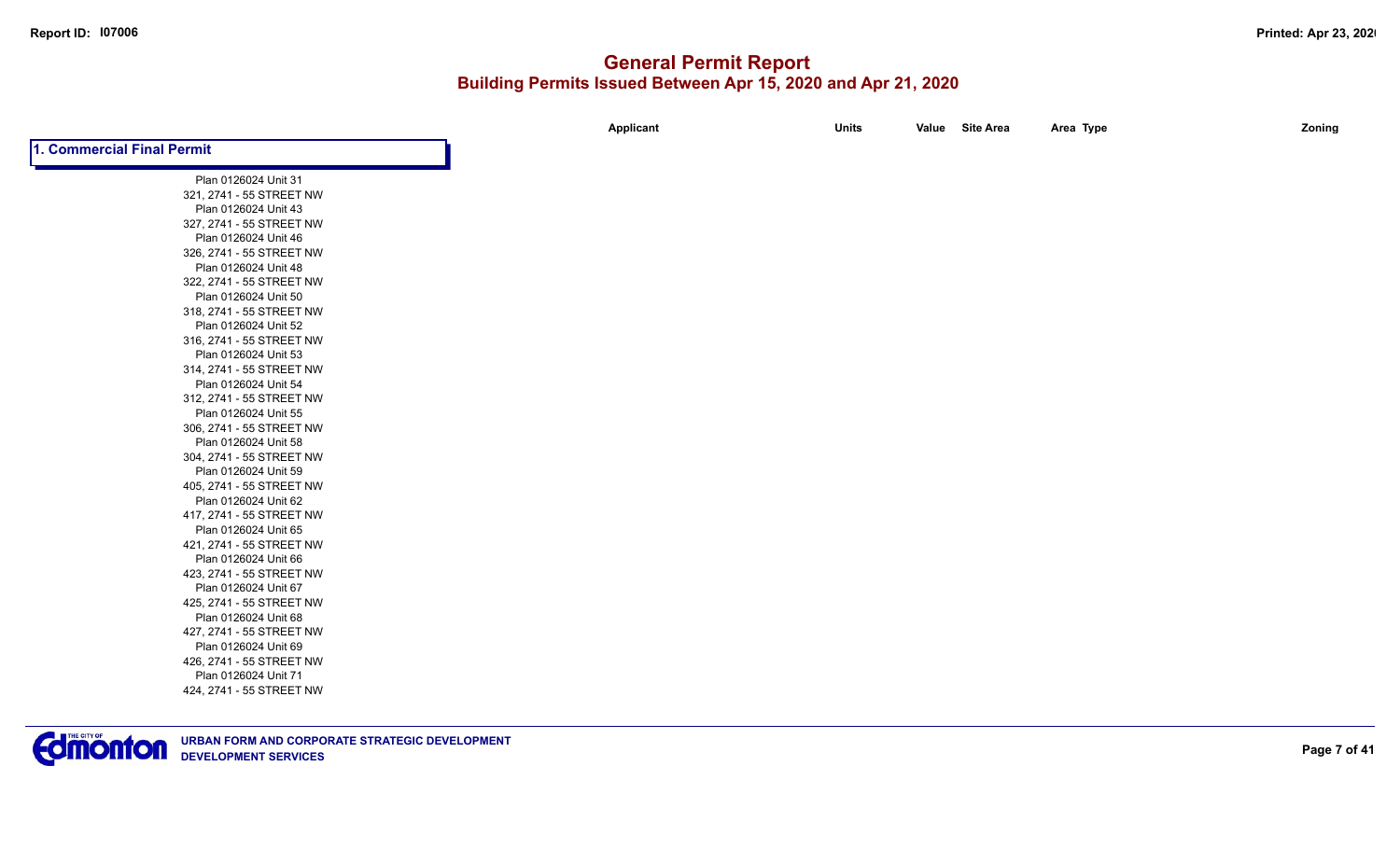|                            | Applicant | <b>Units</b> | Value Site Area | Area Type | Zoning |
|----------------------------|-----------|--------------|-----------------|-----------|--------|
| 1. Commercial Final Permit |           |              |                 |           |        |
| Plan 0126024 Unit 72       |           |              |                 |           |        |
| 422, 2741 - 55 STREET NW   |           |              |                 |           |        |
| Plan 0126024 Unit 73       |           |              |                 |           |        |
| 420, 2741 - 55 STREET NW   |           |              |                 |           |        |
| Plan 0126024 Unit 74       |           |              |                 |           |        |
| 418, 2741 - 55 STREET NW   |           |              |                 |           |        |
| Plan 0126024 Unit 75       |           |              |                 |           |        |
| 416, 2741 - 55 STREET NW   |           |              |                 |           |        |
| Plan 0126024 Unit 76       |           |              |                 |           |        |
| 414, 2741 - 55 STREET NW   |           |              |                 |           |        |
| Plan 0126024 Unit 77       |           |              |                 |           |        |
| 406, 2741 - 55 STREET NW   |           |              |                 |           |        |
| Plan 0126024 Unit 81       |           |              |                 |           |        |
| 404, 2741 - 55 STREET NW   |           |              |                 |           |        |
| Plan 0126024 Unit 82       |           |              |                 |           |        |
| 117, 2741 - 55 STREET NW   |           |              |                 |           |        |
| Plan 0126024 Unit 5        |           |              |                 |           |        |
| 203, 2741 - 55 STREET NW   |           |              |                 |           |        |
| Plan 0126024 Unit 19       |           |              |                 |           |        |
| 205, 2741 - 55 STREET NW   |           |              |                 |           |        |
| Plan 0126024 Unit 20       |           |              |                 |           |        |
| 217, 2741 - 55 STREET NW   |           |              |                 |           |        |
| Plan 0126024 Unit 23       |           |              |                 |           |        |
| 223, 2741 - 55 STREET NW   |           |              |                 |           |        |
| Plan 0126024 Unit 25       |           |              |                 |           |        |
| 224, 2741 - 55 STREET NW   |           |              |                 |           |        |
| Plan 0126024 Unit 26       |           |              |                 |           |        |
| 220, 2741 - 55 STREET NW   |           |              |                 |           |        |
| Plan 0126024 Unit 28       |           |              |                 |           |        |
| 218, 2741 - 55 STREET NW   |           |              |                 |           |        |
| Plan 0126024 Unit 29       |           |              |                 |           |        |
| 210, 2741 - 55 STREET NW   |           |              |                 |           |        |
| Plan 0126024 Unit 33       |           |              |                 |           |        |
| 208, 2741 - 55 STREET NW   |           |              |                 |           |        |
| Plan 0126024 Unit 34       |           |              |                 |           |        |
| 303, 2741 - 55 STREET NW   |           |              |                 |           |        |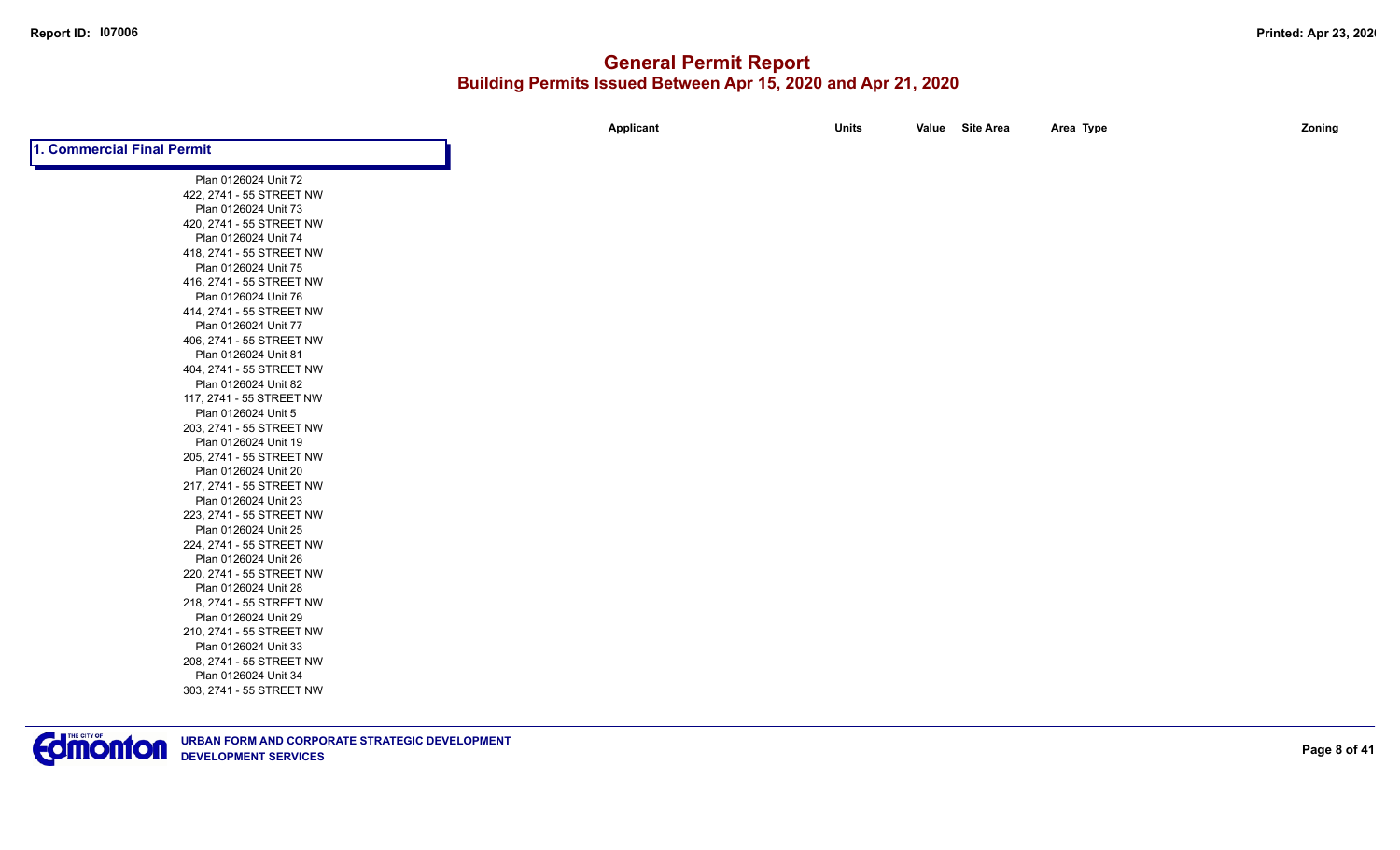|                            | Applicant | <b>Units</b> | Value Site Area | Area Type | Zoning |
|----------------------------|-----------|--------------|-----------------|-----------|--------|
| 1. Commercial Final Permit |           |              |                 |           |        |
| Plan 0126024 Unit 38       |           |              |                 |           |        |
| 317, 2741 - 55 STREET NW   |           |              |                 |           |        |
| Plan 0126024 Unit 42       |           |              |                 |           |        |
| 328, 2741 - 55 STREET NW   |           |              |                 |           |        |
| Plan 0126024 Unit 47       |           |              |                 |           |        |
| 310, 2741 - 55 STREET NW   |           |              |                 |           |        |
| Plan 0126024 Unit 56       |           |              |                 |           |        |
| 403, 2741 - 55 STREET NW   |           |              |                 |           |        |
| Plan 0126024 Unit 61       |           |              |                 |           |        |
| 407, 2741 - 55 STREET NW   |           |              |                 |           |        |
| Plan 0126024 Unit 63       |           |              |                 |           |        |
| 428, 2741 - 55 STREET NW   |           |              |                 |           |        |
| Plan 0126024 Unit 70       |           |              |                 |           |        |
| 412, 2741 - 55 STREET NW   |           |              |                 |           |        |
| Plan 0126024 Unit 78       |           |              |                 |           |        |
| 408, 2741 - 55 STREET NW   |           |              |                 |           |        |
| Plan 0126024 Unit 80       |           |              |                 |           |        |
| 107, 2741 - 55 STREET NW   |           |              |                 |           |        |
| Plan 0126024 Unit 3        |           |              |                 |           |        |
| 212, 2741 - 55 STREET NW   |           |              |                 |           |        |
| Plan 0126024 Unit 32       |           |              |                 |           |        |
| 221, 2741 - 55 STREET NW   |           |              |                 |           |        |
| Plan 0126024 Unit 24       |           |              |                 |           |        |
| 202, 2741 - 55 STREET NW   |           |              |                 |           |        |
| Plan 0126024 Unit 37       |           |              |                 |           |        |
| 308, 2741 - 55 STREET NW   |           |              |                 |           |        |
| Plan 0126024 Unit 57       |           |              |                 |           |        |
| 110, 2741 - 55 STREET NW   |           |              |                 |           |        |
| Plan 0126024 Unit 14       |           |              |                 |           |        |
| 410, 2741 - 55 STREET NW   |           |              |                 |           |        |
| Plan 0126024 Unit 79       |           |              |                 |           |        |
| 324, 2741 - 55 STREET NW   |           |              |                 |           |        |
| Plan 0126024 Unit 49       |           |              |                 |           |        |
| 302, 2741 - 55 STREET NW   |           |              |                 |           |        |
| Plan 0126024 Unit 60       |           |              |                 |           |        |
| 320, 2741 - 55 STREET NW   |           |              |                 |           |        |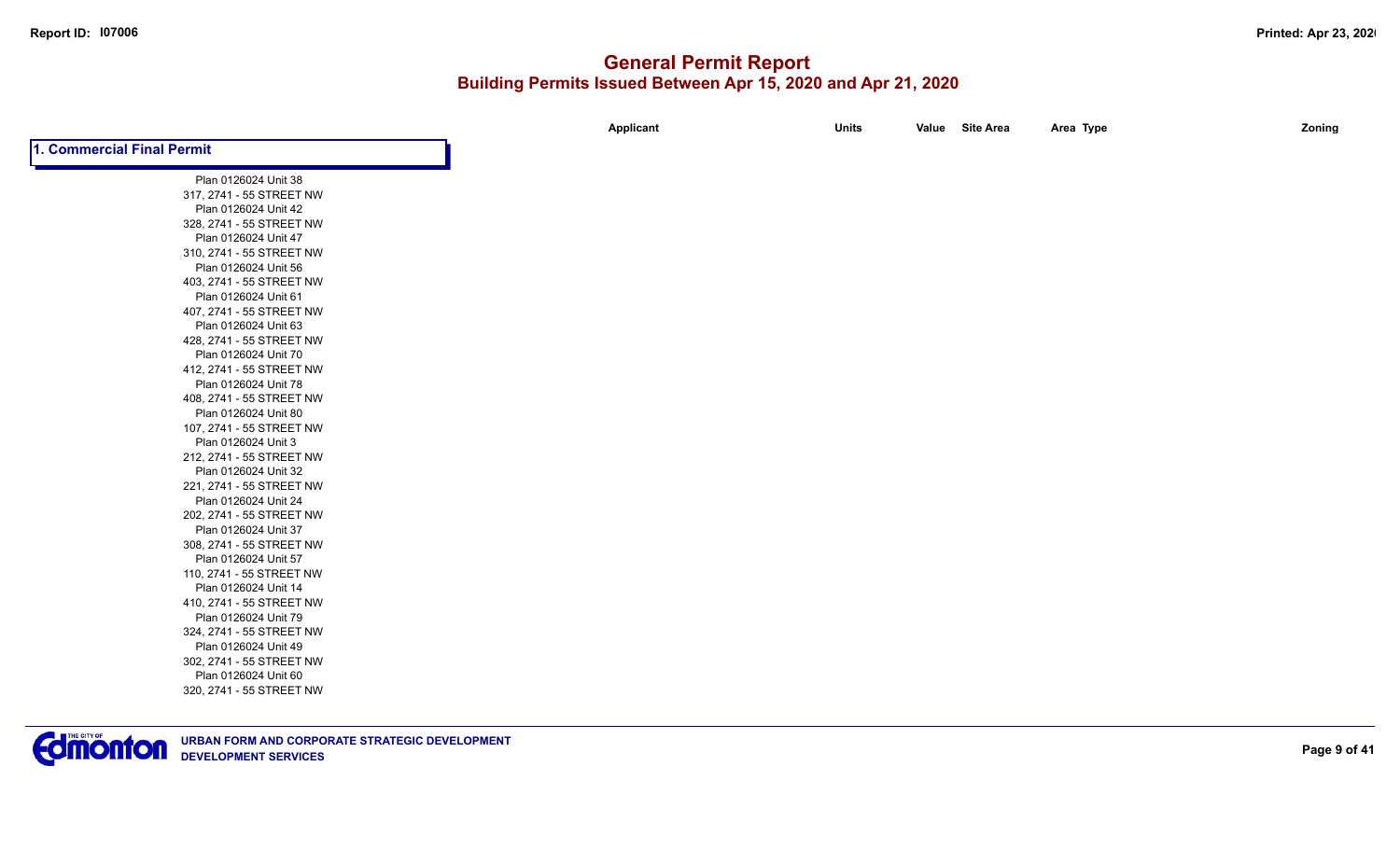|                                               |                                                                                                                                                                                                                                                                                         |                                                                                                                                                            | Applicant                                           | <b>Units</b> | <b>Site Area</b><br>Value | Area Type                                                     | Zoning          |
|-----------------------------------------------|-----------------------------------------------------------------------------------------------------------------------------------------------------------------------------------------------------------------------------------------------------------------------------------------|------------------------------------------------------------------------------------------------------------------------------------------------------------|-----------------------------------------------------|--------------|---------------------------|---------------------------------------------------------------|-----------------|
| 1. Commercial Final Permit                    |                                                                                                                                                                                                                                                                                         |                                                                                                                                                            |                                                     |              |                           |                                                               |                 |
|                                               | Plan 0126024 Unit 51<br>207, 2741 - 55 STREET NW<br>Plan 0126024 Unit 21<br>204, 2741 - 55 STREET NW<br>Plan 0126024 Unit 36<br>206, 2741 - 55 STREET NW<br>Plan 0126024 Unit 35<br>307, 2741 - 55 STREET NW<br>Plan 0126024 Unit 40<br>315, 2741 - 55 STREET NW<br>Plan 0126024 Unit 4 |                                                                                                                                                            |                                                     |              |                           |                                                               |                 |
| 21-Apr-2020                                   | 6507 - 129 AVENUE NW<br>Plan 1221876 Blk 2 Lot 40                                                                                                                                                                                                                                       | To change of the use of one unit of an existing<br>apartment building as a children custodial home                                                         | <b>MIRKACARE SERVICES</b>                           | $-1$         | \$1,000                   | 700 Apartments (310)<br>(10) Convert Residential to Non-Res   | RA9             |
| <b>BELVEDERE</b><br>2080                      |                                                                                                                                                                                                                                                                                         | facility (CYFEA).                                                                                                                                          |                                                     |              |                           |                                                               |                 |
| 21-Apr-2020<br>PAPASCHASE INDUSTRIAL<br>6560  | 4344 - 99 STREET NW<br>Plan 5658MC Blk 1                                                                                                                                                                                                                                                | To Demolish an Accessory Building (Service<br>Shed and associated underground<br>infrastructure)                                                           | <b>KRAHN GROUP OF COMPANIES</b>                     | $\mathbf{0}$ | \$50,000                  | Maintenance Buildings Inc Hangars (450) IB<br>(99) Demolition |                 |
| 21-Apr-2020<br>RIVER VALLEY VICTORIA<br>1200  | 11160 - RIVER VALLEY ROAD<br><b>NW</b><br>Plan 445MC Blks B,C                                                                                                                                                                                                                           | To construct a "FOOTING & FOUNDATION<br>ONLY" permit for an addition - Royal Glenora<br>Club. Carlson Construction on behalf of the<br>Royal Glenora Club. | <b>CARLSON CONSTRUCTION LTD</b>                     | $\mathbf{0}$ | \$1,000                   | 11950 Engineering (490)<br>(04) Footing & Foundation          | A               |
| 21-Apr-2020<br><b>CAMERON HEIGHTS</b><br>4466 | 2003 - CAMERON RAVINE WAY<br><b>NW</b><br>Plan 0024559 Lot A                                                                                                                                                                                                                            | To construct Interior Alteration for a new<br>restaurant including upgrading demising wall to<br>2HR-LIQUIDS KITCHEN & BAR                                 | AADI DEVELOPMENTS LTD O/A ANTRIX<br><b>PROJECTS</b> | 0            | \$100,000                 | 1797 Retail and Shops (510)<br>(03) Interior Alterations      | DC <sub>2</sub> |
| 21-Apr-2020<br><b>GLENWOOD</b><br>4180        | 9520 - 165 STREET NW<br>Plan 5417NY Blk 13 Lot R1                                                                                                                                                                                                                                       | To construct FOOTINGS AND FOUNDATIONS<br>ONLY for future public school - Alex Janvier<br>Junior High.                                                      | ACI ARCHITECTS INC                                  | 0            | \$15,000                  | Secondary Schools (622)<br>(04) Footing & Foundation          | US              |

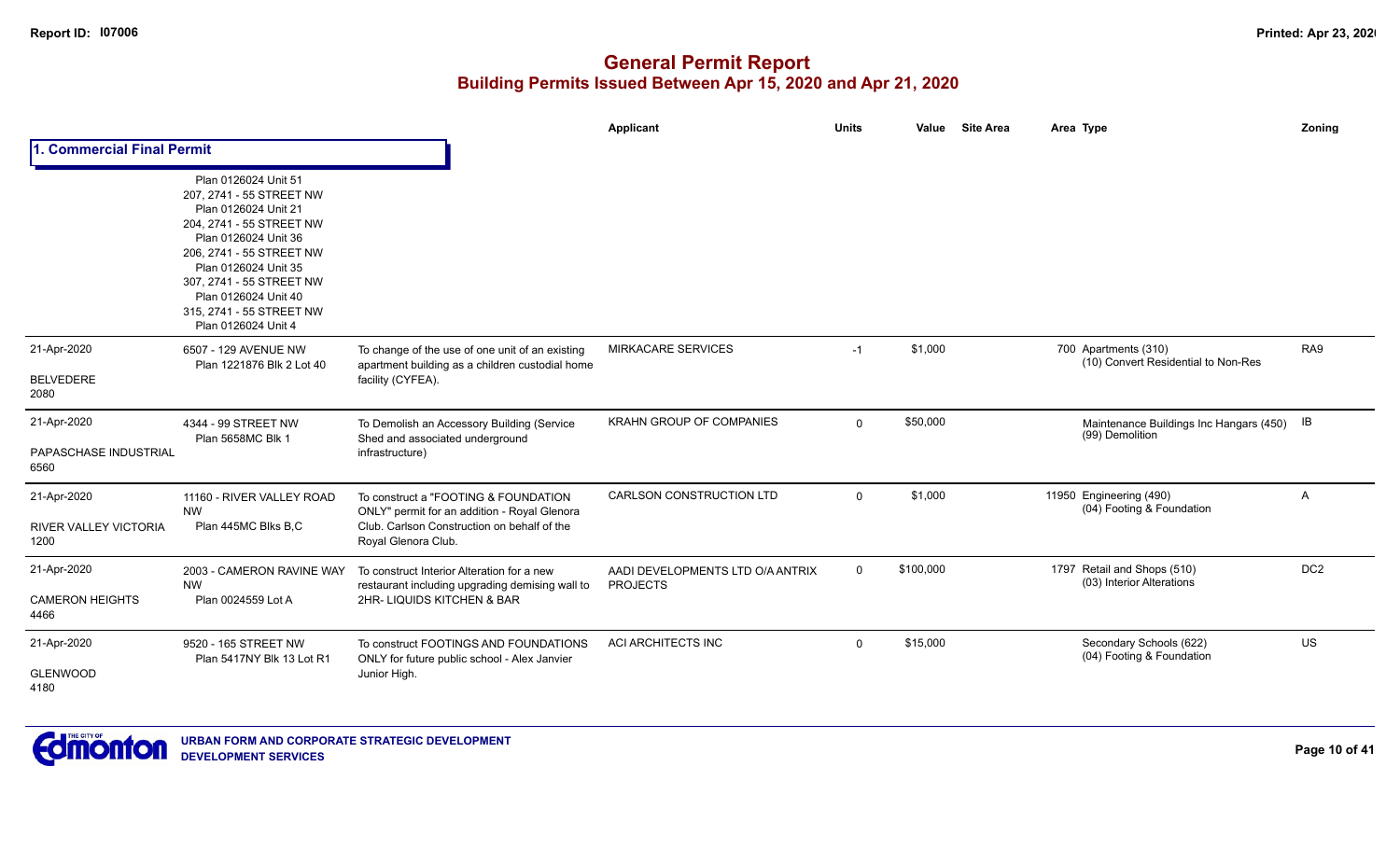|                                                                                         |                                                        |                                                                                                                                                                                      | Applicant                                               | <b>Units</b> | Value     | <b>Site Area</b> | Area Type                                                           | <b>Zoning</b> |
|-----------------------------------------------------------------------------------------|--------------------------------------------------------|--------------------------------------------------------------------------------------------------------------------------------------------------------------------------------------|---------------------------------------------------------|--------------|-----------|------------------|---------------------------------------------------------------------|---------------|
| 1. Commercial Final Permit                                                              |                                                        |                                                                                                                                                                                      |                                                         |              |           |                  |                                                                     |               |
| 21-Apr-2020<br><b>CORONET INDUSTRIAL</b><br>6100                                        | 9440 - 60 AVENUE NW<br>Plan 3800KS Blk 1 Lot E         | To construct an addition (wash bay) to a<br>general industrial building including the<br>installation of a 20 ton overhead crane in the<br>space<br>- Sentrimax Centrifuges          | PERMASTEEL CONSTRUCTION LTD. -<br><b>SEKO DIVISION</b>  | $\Omega$     | \$805,000 |                  | 2400 Storage Buildings, Warehouses (460)<br>(02) Addition           | <b>IH</b>     |
| 21-Apr-2020<br>STRATHCONA INDUSTRIAL<br><b>PARK</b><br>6700<br>6. House Building Permit | 4212 - 97 STREET NW<br>Plan 0724415 Blk 6 Lot 11       | To construct Interior Alteration in main lobby,<br>public corridors, public washrooms and exit<br>stairwells in main and second floor (cosmetic<br>upgrade only) - Building VII only | <b>EMCEE CONSTRUCTION &amp; MANAGEMEI</b><br><b>LTD</b> | $\Omega$     | \$7,000   |                  | Office Buildings (520)<br>(03) Interior Alterations                 | IB.           |
|                                                                                         |                                                        |                                                                                                                                                                                      |                                                         |              |           |                  |                                                                     |               |
| 15-Apr-2020<br><b>CHAPPELLE AREA</b><br>5462                                            | 4230 - CHICHAK CLOSE SW<br>Plan 1822794 Blk 10 Lot 122 | To construct a Single Detached House with<br>front attached Garage and Unenclosed Front<br>Porch.                                                                                    | DAYTONA HOMES INC                                       |              | \$224,600 |                  | 1872 Single Detached House (110)<br>(01) Building - New<br>2-storey | <b>RMD</b>    |
| 15-Apr-2020<br>ALLARD<br>5458                                                           | 1807 - ADAMSON POINT SW<br>Plan 1421437 Blk 12 Lot 127 | To construct a Single Detached House with<br>front attached Garage, Unenclosed Front<br>Porch, rear uncovered deck (3.05m x 6.25m)<br>and side door.                                 | AREO HOMES PVT LTD                                      |              | \$372,600 |                  | 3105 Single Detached House (110)<br>(01) Building - New<br>2-storey | <b>RSL</b>    |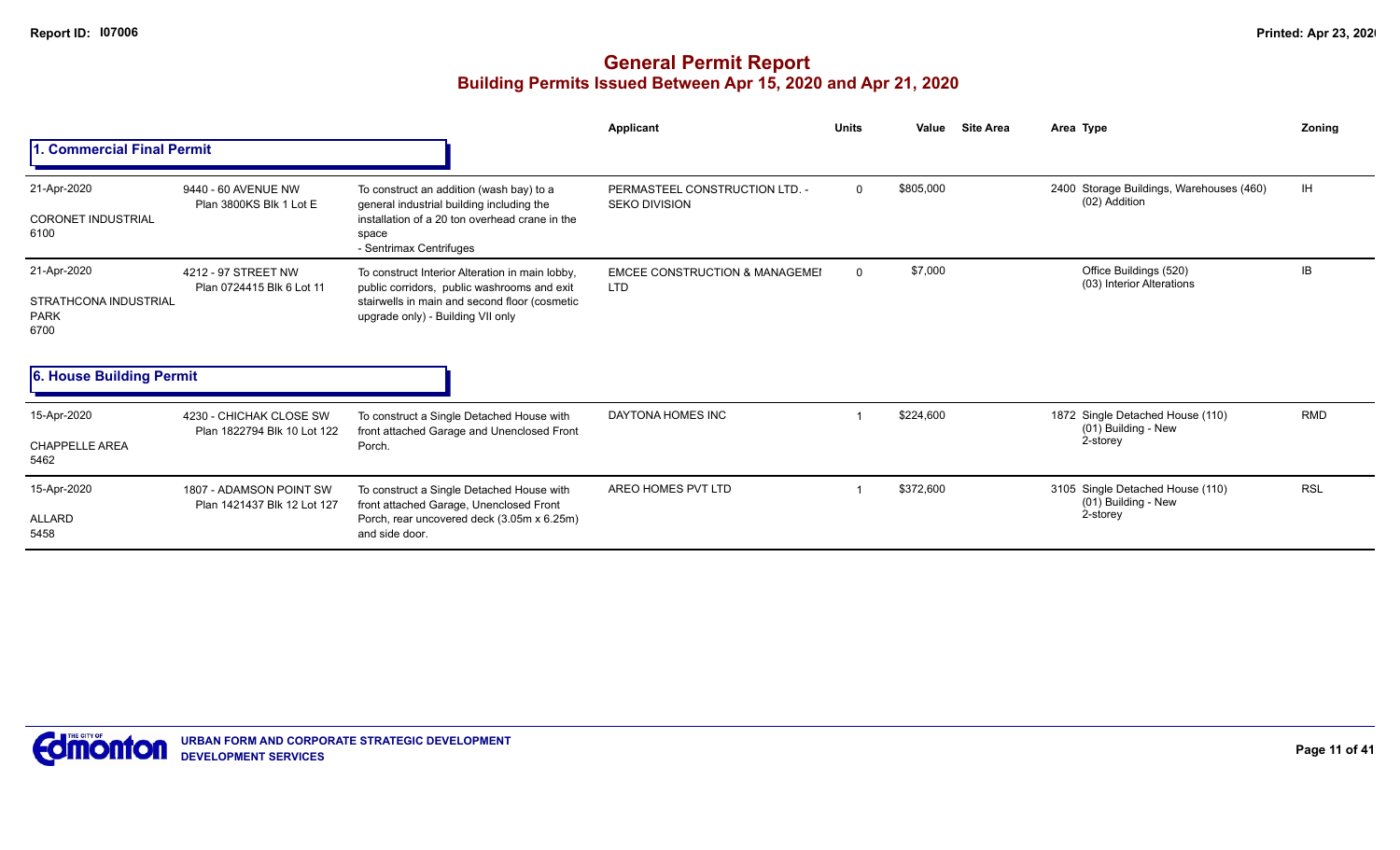|                                                            |                                                                                                                                                                                                                                                                                                                                                                                                                                                                                |                                                                                                                               | Applicant                    | <b>Units</b>   | Value       | <b>Site Area</b> | Area Type                                                           | Zoning     |
|------------------------------------------------------------|--------------------------------------------------------------------------------------------------------------------------------------------------------------------------------------------------------------------------------------------------------------------------------------------------------------------------------------------------------------------------------------------------------------------------------------------------------------------------------|-------------------------------------------------------------------------------------------------------------------------------|------------------------------|----------------|-------------|------------------|---------------------------------------------------------------------|------------|
| 6. House Building Permit                                   |                                                                                                                                                                                                                                                                                                                                                                                                                                                                                |                                                                                                                               |                              |                |             |                  |                                                                     |            |
| 15-Apr-2020<br><b>STILLWATER</b>                           | 20219 - 16 AVENUE NW<br>Plan 1923445 Blk 13 Lot 16<br>20215 - 16 AVENUE NW                                                                                                                                                                                                                                                                                                                                                                                                     | To construct a 10 Dwellings of Multi-unit<br>Housing with front attached garages and<br>balconies.                            | <b>MATTAMY HOMES</b>         | 10             | \$1,738,300 |                  | 14486 Row House (330)<br>(01) Building - New<br>3-storey            | SRA, SRA   |
| 4468                                                       | Plan 1923445 Blk 13 Lot 17<br>20211 - 16 AVENUE NW<br>Plan 1923445 Blk 13 Lot 18<br>20207 - 16 AVENUE NW<br>Plan 1923445 Blk 13 Lot 19<br>1516 - 202 STREET NW<br>Plan 1923445 Blk 13 Lot 20<br>1512 - 202 STREET NW<br>Plan 1923445 Blk 13 Lot 21<br>20210 - 15A AVENUE NW<br>Plan 1923445 Blk 13 Lot 22<br>20214 - 15A AVENUE NW<br>Plan 1923445 Blk 13 Lot 23<br>20218 - 15A AVENUE NW<br>Plan 1923445 Blk 13 Lot 24<br>20222 - 15A AVENUE NW<br>Plan 1923445 Blk 13 Lot 25 |                                                                                                                               |                              |                |             |                  |                                                                     |            |
| 15-Apr-2020<br><b>DESROCHERS AREA</b><br>5463              | 2735 - DONAGHEY CRESCENT<br>SW<br>Plan 1923457 Blk 21 Lot 36                                                                                                                                                                                                                                                                                                                                                                                                                   | To construct a Single Detached House with<br>front attached Garage, Unenclosed Front<br>Porch, and solar photovoltaic system. | JAYMAN MASTERBUILT INC       | $\mathbf 1$    | \$257,000   |                  | 2142 Single Detached House (110)<br>(01) Building - New<br>2-storey | <b>RMD</b> |
| 15-Apr-2020                                                |                                                                                                                                                                                                                                                                                                                                                                                                                                                                                | 3406 - CHECKNITA TERRACE S\ To construct a Single Detached House with                                                         | STERLING HOMES EDMONTON LTD. | $\overline{1}$ | \$236,200   |                  | 1968 Single Detached House (110)                                    | <b>RSL</b> |
| CAVANAGH<br>5467                                           | Plan 1823329 Blk 2 Lot 36                                                                                                                                                                                                                                                                                                                                                                                                                                                      | front attached Garage, Unenclosed Front<br>Porch, rear uncovered deck (3.96m x 3.05m)<br>and fireplace.                       |                              |                |             |                  | (01) Building - New<br>2-storey                                     |            |
| 15-Apr-2020<br>THE ORCHARDS AT<br><b>ELLERSLIE</b><br>6216 | 1610 - PLUM CIRCLE SW<br>Plan 1923076 Blk 35 Lot 6                                                                                                                                                                                                                                                                                                                                                                                                                             | To construct a Single Detached House with<br>front attached Garage, Unenclosed Front Porch<br>and side door.                  | <b>EXCEL HOMES</b>           | $\mathbf 1$    | \$220,600   |                  | 1838 Single Detached House (110)<br>(01) Building - New<br>2-storey | <b>RMD</b> |

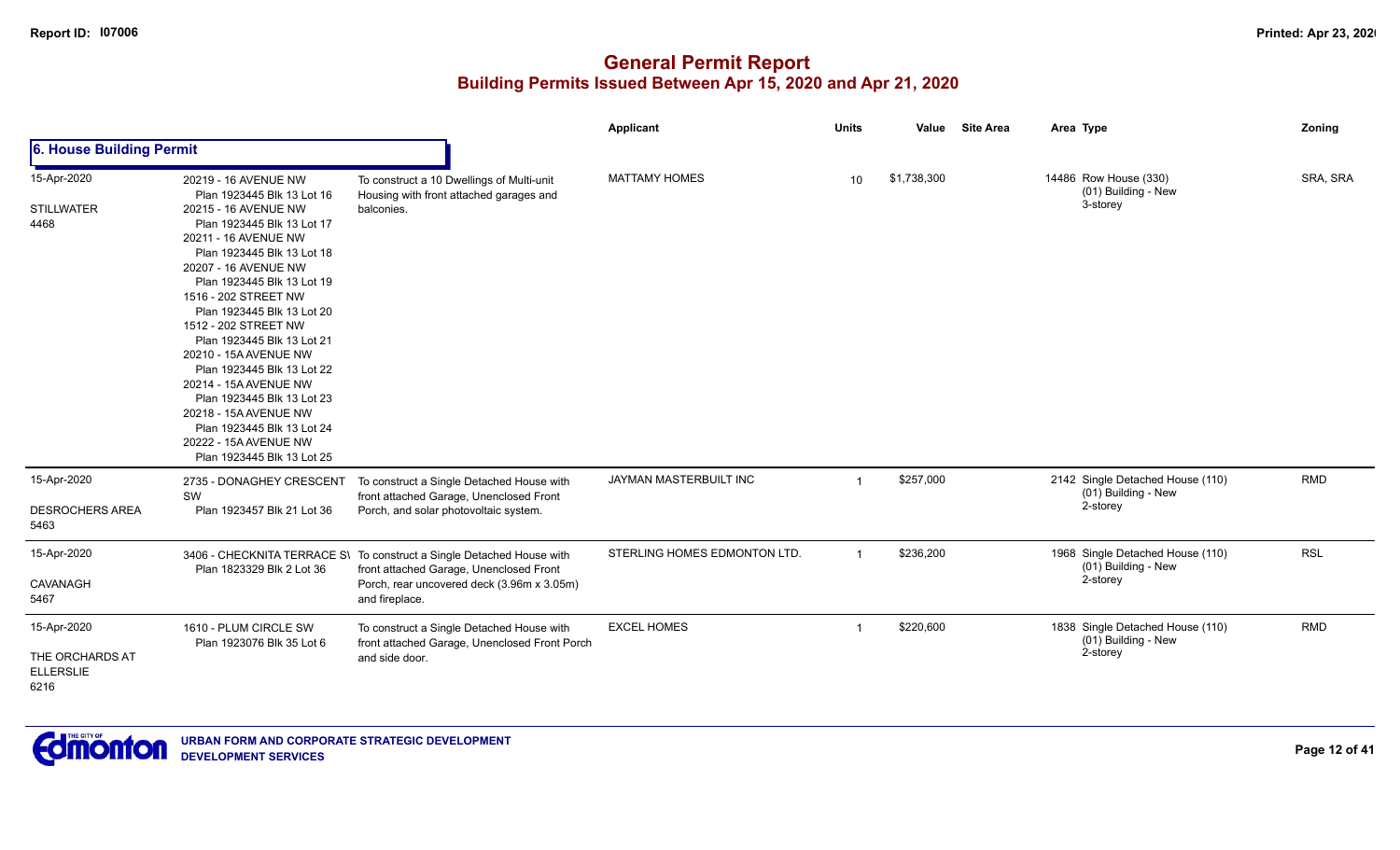|                                                            |                                                                                                                |                                                                                                                                                                                                                                                                | Applicant                    | <b>Units</b> | Value     | <b>Site Area</b> | Area Type                                                           | Zoning     |
|------------------------------------------------------------|----------------------------------------------------------------------------------------------------------------|----------------------------------------------------------------------------------------------------------------------------------------------------------------------------------------------------------------------------------------------------------------|------------------------------|--------------|-----------|------------------|---------------------------------------------------------------------|------------|
| 6. House Building Permit                                   |                                                                                                                |                                                                                                                                                                                                                                                                |                              |              |           |                  |                                                                     |            |
| 15-Apr-2020<br><b>EDGEMONT</b><br>4462                     | 1308 - ERKER CRESCENT NW<br>Plan 1920642 Blk 2 Lot 25<br>1306 - ERKER CRESCENT NW<br>Plan 1920642 Blk 2 Lot 26 | To construct a Semi-Detached House with front<br>attached Garage and Unenclosed Front Porch.                                                                                                                                                                   | ROHIT COMMUNITIES INC        | 2            | \$332,600 |                  | 2772 Semi-Detached House (210)<br>(01) Building - New<br>2-storey   | RF4        |
| 15-Apr-2020<br>CAVANAGH<br>5467                            | Plan 1823329 Blk 3 Lot 65                                                                                      | 3421 - CHECKNITA TERRACE S\ To construct a Single Detached House with<br>front attached Garage, Unenclosed Front Porch<br>and side door.                                                                                                                       | <b>EXCEL HOMES</b>           |              | \$267,600 |                  | 2230 Single Detached House (110)<br>(01) Building - New<br>2-storey | <b>RMD</b> |
| 15-Apr-2020<br>THE ORCHARDS AT<br><b>ELLERSLIE</b><br>6216 | SW<br>Plan 1822463 Blk 18 Lot 29                                                                               | 2926 - CHOKECHERRY COMMO To construct a Single Detached House with<br>Unenclosed Front Porch and side entrance.                                                                                                                                                | DAYTONA HOMES INC            |              | \$207,400 |                  | 1728 Single Detached House (110)<br>(01) Building - New<br>2-storey | <b>RMD</b> |
| 15-Apr-2020<br><b>GLENRIDDING RAVINE</b><br>5579           | 1324 - 157 STREET SW<br>Plan 1822721 Blk 19 Lot 17                                                             | To construct a Single Detached House with<br>front attached Garage, Unenclosed front Porch,<br>rear uncovered deck (4.11m x 3.05m),<br>fireplace, and side entrance.                                                                                           | PARKWOOD MASTER BUILDER INC  |              | \$282,100 |                  | 2351 Single Detached House (110)<br>(01) Building - New<br>2-storey | <b>RSL</b> |
| 15-Apr-2020<br><b>MCCONACHIE AREA</b><br>2521              | 17124 - 64 STREET NW<br>Plan 1822640 Blk 14 Lot 45                                                             | To construct a Single Detached House with<br>front attached Garage, Unenclosed Front Porch<br>and solar photovoltaic system.                                                                                                                                   | JAYMAN MASTERBUILT INC       |              | \$229,200 |                  | 1910 Single Detached House (110)<br>(01) Building - New<br>2-storey | <b>RMD</b> |
| 16-Apr-2020<br><b>EDGEMONT</b><br>4462                     | 4403 - 211 STREET NW<br>Plan 0022019 Blk 2 Lot 3B                                                              | To construct a Single Detached House with<br>front attached Garage, Basement development<br>with Wet bar (NOT to be used as an additional<br>Dwelling), fireplace, Unenclosed Front Porch,<br>Covered Deck 5.84m x 4.27m) walkout<br>Basement and Septic tank. | <b>GORAN CONTRACTING LTD</b> |              | \$334,600 |                  | 2788 Single Detached House (110)<br>(01) Building - New<br>bungalow | <b>RR</b>  |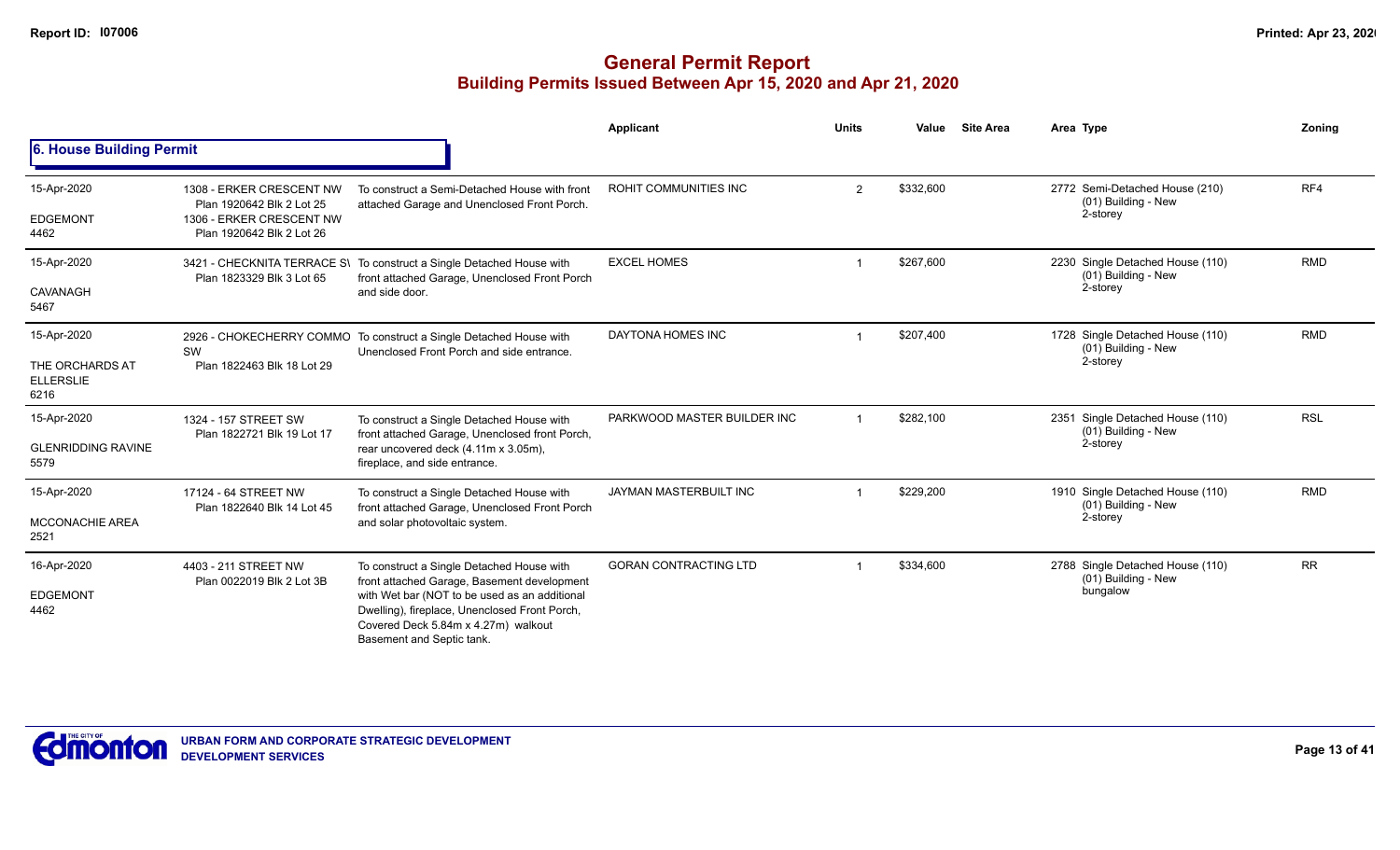|                                      |                                                          |                                                                                                                                     | <b>Applicant</b>             | <b>Units</b> | Value     | <b>Site Area</b> | Area Type                                               | Zonina          |
|--------------------------------------|----------------------------------------------------------|-------------------------------------------------------------------------------------------------------------------------------------|------------------------------|--------------|-----------|------------------|---------------------------------------------------------|-----------------|
| 6. House Building Permit             |                                                          |                                                                                                                                     |                              |              |           |                  |                                                         |                 |
| 15-Apr-2020                          | 642 - EAGLESON CRESCENT N\<br>Plan 1822455 Blk 28 Lot 35 | To construct a Single Detached House with<br>front attached Garage, Unenclosed Front                                                | ROHIT COMMUNITIES INC        |              | \$252,500 |                  | 2104 Single Detached House (110)<br>(01) Building - New | <b>RMD</b>      |
| <b>EDGEMONT</b><br>4462              |                                                          | Porch, rear uncovered deck (3.05m x 3.05m)<br>and walkout Basement.                                                                 |                              |              |           |                  | 2-storey                                                |                 |
| 16-Apr-2020                          | 9640 - 86 STREET NW<br>Plan 1923033 Blk 4 Lot 40A        | To construct a Single Detached House with<br>Basement development (NOT to be used as an                                             | HOME REFLECTIONS DESIGN INC  |              | \$233,300 |                  | 1944 Single Detached House (110)<br>(01) Building - New | RF <sub>1</sub> |
| <b>STRATHEARN</b><br>6710            |                                                          | additional Dwelling), uncovered deck                                                                                                |                              |              |           |                  | 2-storey                                                |                 |
| 16-Apr-2020                          | 9623 - 224 STREET NW<br>Plan 1723645 Blk 6 Lot 160       | To construct a Single Detached House with<br>front attached Garage, Unenclosed Front Porch                                          | STERLING HOMES EDMONTON LTD. |              | \$213,400 |                  | 1778 Single Detached House (110)<br>(01) Building - New | <b>RMD</b>      |
| <b>SECORD</b><br>4487                |                                                          | and side door.                                                                                                                      |                              |              |           |                  | 2-storey                                                |                 |
| 16-Apr-2020                          | 3944 - 3 STREET NW<br>Plan 1822333 Blk 14 Lot 61         | To construct a Single Detached House with<br>Unenclosed Front Porch and side door.                                                  | LANDMARK LEGACY HOMES INC    |              | \$202,300 |                  | 1686 Single Detached House (110)<br>(01) Building - New | <b>RMD</b>      |
| <b>MAPLE</b><br>6441                 |                                                          |                                                                                                                                     |                              |              |           |                  | 2-storey                                                |                 |
| 16-Apr-2020                          | 7423 - 178 AVENUE NW<br>Plan 1920842 Blk 10 Lot 17       | To construct a Single Detached House with<br>front attached Garage, Unenclosed Front                                                | <b>COVENTRY HOMES INC</b>    |              | \$214,600 |                  | 1788 Single Detached House (110)<br>(01) Building - New | DC1, RSL        |
| <b>CRYSTALLINA NERA WEST</b><br>2463 |                                                          | Porch, Basement development (NOT to be used<br>as an additional Dwelling)(1 bedroom, 1<br>bathroom, mechanical room) and fireplace. |                              |              |           |                  | 2-storey                                                |                 |
| 17-Apr-2020                          | <b>NW</b>                                                | 6233 - HAMPTON GRAY AVENUE To construct a Single Detached House with<br>Unenclosed Front Porch and rear uncovered                   | <b>HOMES BY AVI</b>          |              | \$237,000 |                  | 1975 Single Detached House (110)<br>(01) Building - New | <b>GLG</b>      |
| <b>GRIESBACH</b><br>3111             | Plan 1822264 Blk 26 Lot 33                               | deck (3.05m x 3.05m).                                                                                                               |                              |              |           |                  | 2-storey                                                |                 |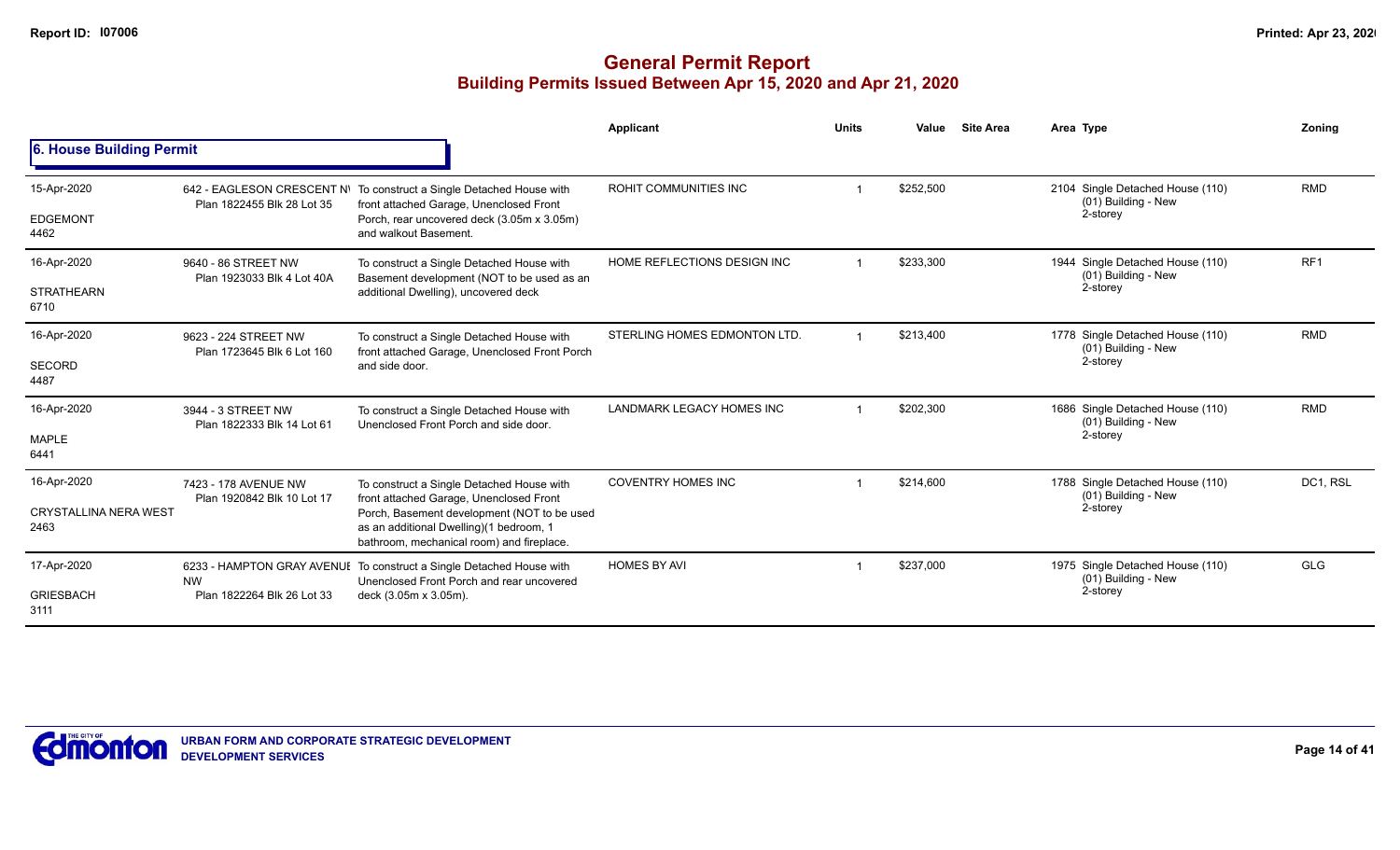|                                                 |                                                                                                                                                                                              |                                                                                                                                                                                                                                                                                                          | Applicant                    | <b>Units</b>  | Value     | <b>Site Area</b> | Area Type                                                 | Zoning          |
|-------------------------------------------------|----------------------------------------------------------------------------------------------------------------------------------------------------------------------------------------------|----------------------------------------------------------------------------------------------------------------------------------------------------------------------------------------------------------------------------------------------------------------------------------------------------------|------------------------------|---------------|-----------|------------------|-----------------------------------------------------------|-----------------|
| 6. House Building Permit                        |                                                                                                                                                                                              |                                                                                                                                                                                                                                                                                                          |                              |               |           |                  |                                                           |                 |
| 20-Apr-2020<br><b>GRANDVIEW HEIGHTS</b><br>5210 | 6408 - 131 STREET NW<br>Plan 5972KS Blk 3 Lot 40                                                                                                                                             | To construct a Single Detached House with<br>front attached Garage, Basement development<br>(NOT to be used as an additional Dwelling),<br>covered deck, fireplace, uncovered deck and<br>veranda. 1 bedroom, bathroom, wine storage,<br>exercise room, storage & utility room,<br>recreation/games area | AACROPOLIS HOMES LTD         |               | \$432.900 |                  | 3764 Single Detached House (110)<br>(01) Building - New   | RF <sub>1</sub> |
| 16-Apr-2020                                     | 1318 - CLEMENT COURT NW<br>Plan 1521376 Blk 1 Lot 8                                                                                                                                          | To construct a Single Detached House with<br>front attached Garage, Unenclosed Front Porch                                                                                                                                                                                                               | <b>KANVI HOMES</b>           |               | \$341,800 |                  | 2848 Single Detached House (110)<br>(01) Building - New   | <b>RSL</b>      |
| <b>CAMERON HEIGHTS</b><br>4466                  |                                                                                                                                                                                              | and Electric Fireplace.                                                                                                                                                                                                                                                                                  |                              |               |           |                  | 2-storey                                                  |                 |
| 16-Apr-2020                                     | 1922 - GRAYDON HILL GREEN<br>SW<br>Plan 1822866 Blk 7 Lot 11                                                                                                                                 | To construct a Single Detached House with<br>front attached Garage, Unenclosed Front Porch                                                                                                                                                                                                               | <b>MARCSON HOMES LTD</b>     |               | \$206,300 |                  | 1719 Single Detached House (110)<br>(01) Building - New   | GHLD            |
| <b>GRAYDON HILL</b><br>5468                     |                                                                                                                                                                                              | and side door.                                                                                                                                                                                                                                                                                           |                              |               |           |                  | 2-storey                                                  |                 |
| 16-Apr-2020                                     | 10626 - 60A AVENUE NW<br>To construct a Single Detached House with<br>Unenclosed Front Porch, Basement<br>Plan 3756HW Blk 31 Lot 50<br>development (NOT to be used as an additional<br>room) |                                                                                                                                                                                                                                                                                                          | <b>BIRKHOLZ HOMES</b>        |               | \$372,100 |                  | 3236 Single Detached House (110)<br>(01) Building - New   | RF <sub>1</sub> |
| PLEASANTVIEW<br>5320                            |                                                                                                                                                                                              | Dwelling) (1 bedroom, 1 bathroom, mechanical                                                                                                                                                                                                                                                             |                              |               |           |                  | 2-storey                                                  |                 |
| 16-Apr-2020                                     | 2105 - GRAYDON HILL                                                                                                                                                                          | To construct a Single Detached House with<br>Unenclosed Front Porch and side door.                                                                                                                                                                                                                       | STERLING HOMES EDMONTON LTD. |               | \$170,000 |                  | 1417 Single Detached House (110)<br>$(01)$ Building - New | <b>GHLD</b>     |
| <b>GRAYDON HILL</b><br>5468                     | <b>CRESCENT SW</b><br>Plan 1822866 Blk 9 Lot 31                                                                                                                                              |                                                                                                                                                                                                                                                                                                          |                              |               |           |                  | 2-storey                                                  |                 |
| 16-Apr-2020                                     | 13915 - 109B AVENUE NW<br>Plan 4090HW Blk 12 Lot 12                                                                                                                                          | To construct a Single Detached House with<br>Unenclosed Front Porch, rear covered deck                                                                                                                                                                                                                   | <b>RELIANCE HOMES INC.</b>   | $\mathcal{P}$ | \$311,200 |                  | 2706 Single Detached House (110)<br>(01) Building - New   | RF <sub>1</sub> |
| <b>NORTH GLENORA</b><br>3310                    |                                                                                                                                                                                              | (5.64m x 3.66m), balcony (3.00mx 5.64m), and<br>Secondary Suite.                                                                                                                                                                                                                                         |                              |               |           |                  | 2-storey                                                  |                 |

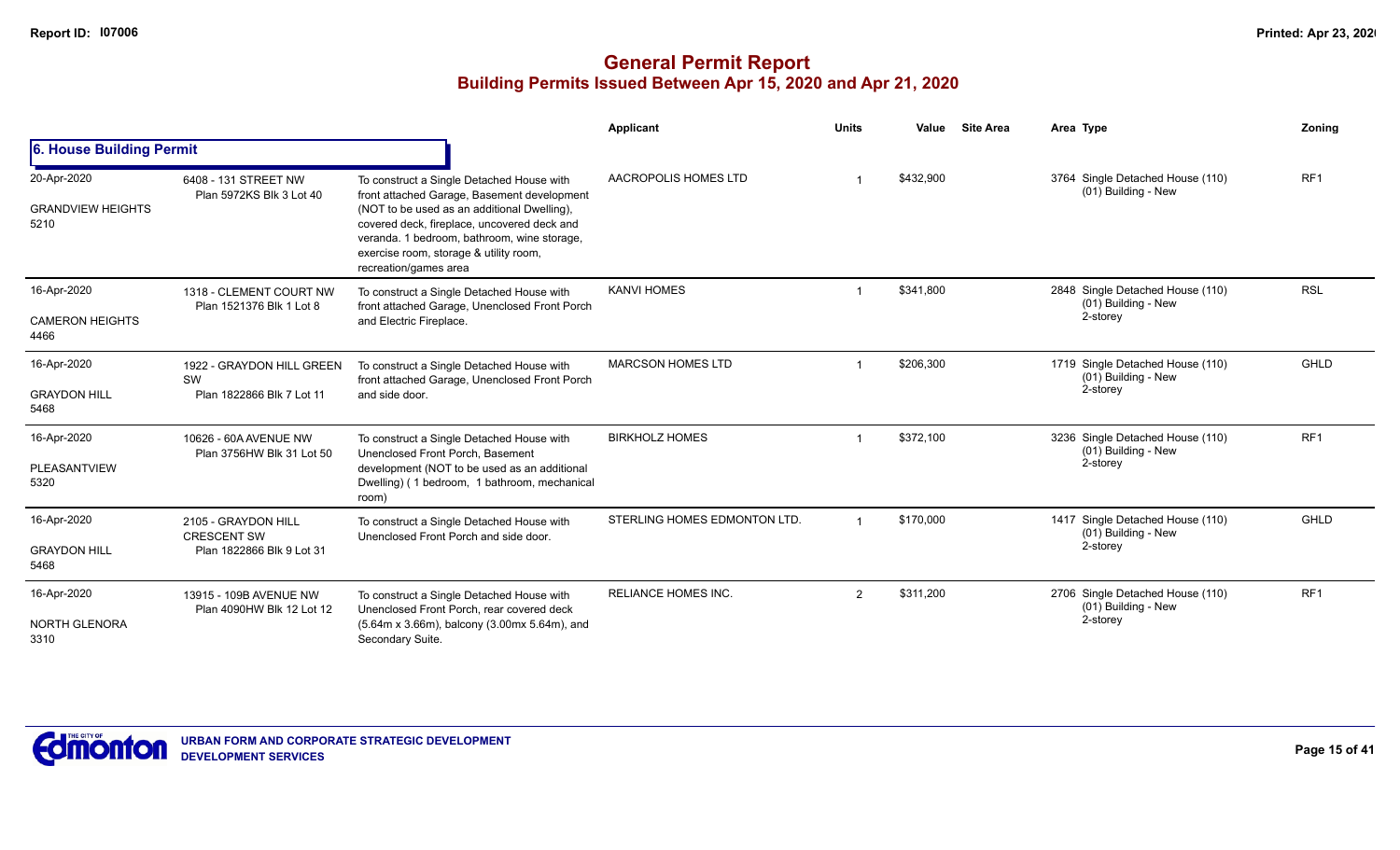|                                                 |                                                       |                                                                                                                                                                                                                                                 | Applicant                               | <b>Units</b>   | Value     | <b>Site Area</b> | Area Type                                                           | Zoning          |
|-------------------------------------------------|-------------------------------------------------------|-------------------------------------------------------------------------------------------------------------------------------------------------------------------------------------------------------------------------------------------------|-----------------------------------------|----------------|-----------|------------------|---------------------------------------------------------------------|-----------------|
| 6. House Building Permit                        |                                                       |                                                                                                                                                                                                                                                 |                                         |                |           |                  |                                                                     |                 |
| 16-Apr-2020<br>PAISLEY<br>5469                  | 3206 - PARKER LOOP SW<br>Plan 1923040 Blk 2 Lot 55    | To construct a Single Detached House with<br>front attached Garage, Unenclosed Front Porch<br>and fireplace.                                                                                                                                    | <b>BROOKFIELD RESIDENTIAL PROPERTIE</b> |                | \$255.500 |                  | 2129 Single Detached House (110)<br>(01) Building - New<br>2-storey | <b>HVLD</b>     |
| 16-Apr-2020<br><b>HOLYROOD</b><br>6310          | 9312 - 79 STREET NW<br>Plan 1822959 Blk 17A Lot 10A   | To construct a Single Detached House with<br>Unenclosed Front Porch, rear uncovered deck<br>(3.66m x 6.10m), fireplace, side door and to<br>develop a Secondary Suite in the Basement (1<br>bed, 1 bath, kitchen, living room, shared utility). | <b>RAY STERN HOMES</b>                  | $\overline{2}$ | \$230,400 |                  | 1920 Single Detached House (110)<br>(01) Building - New<br>2-storey | RF <sub>1</sub> |
| 16-Apr-2020<br><b>HAYS RIDGE AREA</b><br>5465   | 692 - HOWATT DRIVE SW<br>Plan 1425761 Blk 8 Lot 8     | To construct a Single Detached House with<br>front attached Garage, Unenclosed Front<br>Porch, rear uncovered deck (4.27m x 5.49m),<br>fireplace, and Basement development (NOT to<br>be used as an additional Dwelling).                       | ACE LANGE CONSTRUCTION LTD              |                | \$388.600 |                  | 3238 Single Detached House (110)<br>(01) Building - New<br>2-storey | <b>RSL</b>      |
| 16-Apr-2020<br><b>SOUTH TERWILLEGAR</b><br>5642 | 9382 - SIMPSON DRIVE NW<br>Plan 1920913 Blk 97 Lot 79 | To construct a Single Detached House with<br>front attached Garage, Unenclosed Front<br>Porch, rear uncovered deck (3.05 m x 4.27 m)<br>and to develop a Secondary Suite in the<br>Basement (2 Bed, 1 Bath, Kitchen, Living Room,<br>Utility).  | AV HOMES LTD. - LUXE BUILT HOMES        | $\overline{2}$ | \$233,400 |                  | 1945 Single Detached House (110)<br>(01) Building - New<br>2-storey | <b>RMD</b>      |
| 16-Apr-2020<br>PAISLEY<br>5469                  | 3373 - PARKER LOOP SW<br>Plan 1723283 Blk 7 Lot 15    | To construct a Single Detached House with<br>front attached Garage and Unenclosed Front<br>Porch                                                                                                                                                | <b>BROOKFIELD RESIDENTIAL PROPERTIE</b> |                | \$271.400 |                  | 2262 Single Detached House (110)<br>(01) Building - New<br>2-storey | <b>HVLD</b>     |
| 16-Apr-2020<br><b>STILLWATER</b><br>4468        | 1515 - 202 STREET NW<br>Plan 1923445 Blk 9 Lot 7      | To construct a Single Detached House with<br>front attached Garage, Unenclosed Front Porch<br>and fireplace.                                                                                                                                    | <b>MATTAMY HOMES</b>                    |                | \$231,800 |                  | 1932 Single Detached House (110)<br>(01) Building - New<br>2-storey | <b>SLD</b>      |

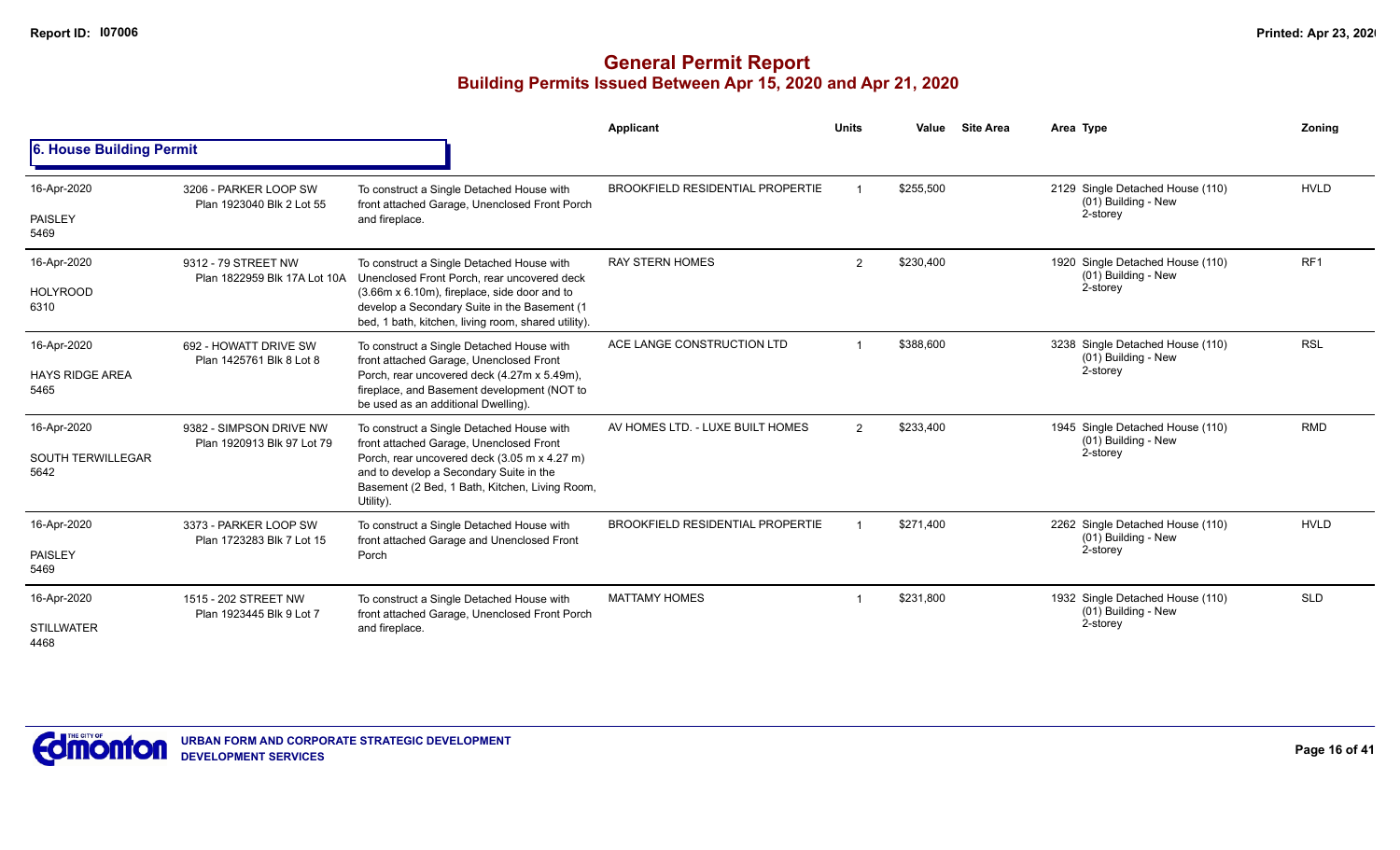|                                |                                                         |                                                                                                                                                               | <b>Applicant</b>                                         | <b>Units</b> | <b>Site Area</b><br>Value | Area Type                                                           | Zoning          |
|--------------------------------|---------------------------------------------------------|---------------------------------------------------------------------------------------------------------------------------------------------------------------|----------------------------------------------------------|--------------|---------------------------|---------------------------------------------------------------------|-----------------|
| 6. House Building Permit       |                                                         |                                                                                                                                                               |                                                          |              |                           |                                                                     |                 |
| 17-Apr-2020<br><b>EDGEMONT</b> | Plan 1822455 Blk 28 Lot 33                              | 646 - EAGLESON CRESCENT N\ To construct a Single Detached House with<br>front attached Garage, Unenclosed Front<br>Porch, rear uncovered deck (3.66m x 3.05m) | ROHIT COMMUNITIES INC                                    |              | \$226,300                 | 1886 Single Detached House (110)<br>(01) Building - New<br>2-storey | <b>RMD</b>      |
| 4462                           |                                                         | and walkout Basement.                                                                                                                                         |                                                          |              |                           |                                                                     |                 |
| 17-Apr-2020                    | 1375 - GRAYDON HILL WAY SW<br>Plan 1421503 Blk 5 Lot 24 | To construct a Single Detached House with<br>front attached Garage, fireplace, secondary                                                                      | N/A                                                      | 2            | \$364,100                 | 3034 Single Detached House (110)<br>(01) Building - New             | GHLD            |
| <b>GRAYDON HILL</b><br>5468    |                                                         | suite, uncovered deck (6.55 m x 3.51 m) and<br>Unenclosed Front Porch.                                                                                        |                                                          |              |                           | 2-storey                                                            |                 |
| 17-Apr-2020                    | Plan 1822455 Blk 28 Lot 32                              | 648 - EAGLESON CRESCENT N\ To construct a Single Detached House with<br>front attached Garage, Unenclosed Front                                               | ROHIT COMMUNITIES INC                                    |              | \$252,500                 | 2104 Single Detached House (110)<br>(01) Building - New             | <b>RMD</b>      |
| <b>EDGEMONT</b><br>4462        |                                                         | Porch, rear uncovered deck (3.05m x 3.05m)<br>and walkout Basement.                                                                                           |                                                          |              |                           | 2-storey                                                            |                 |
| 17-Apr-2020                    | 1468 - 25 STREET NW<br>Plan 1922772 Blk 12 Lot 49       | To construct a Single Detached House with<br>front attached Garage, Unenclosed Front                                                                          | <b>VICTORY HOMES LTD</b>                                 |              | \$251,800                 | 2098 Single Detached House (110)<br>(01) Building - New             | <b>RSL</b>      |
| <b>LAUREL</b><br>6444          |                                                         | Porch, and rear Uncovered Deck (3.35m x<br>$2.74m$ ).                                                                                                         |                                                          |              |                           | 2-storey                                                            |                 |
| 17-Apr-2020                    | 8756 - CARSON WAY SW<br>Plan 1823130 Blk 20 Lot 23      | To construct a Single Detached House with<br>front attached Garage and Unenclosed Front                                                                       | STERLING HOMES EDMONTON LTD.                             |              | \$173,000                 | 1442 Single Detached House (110)<br>(01) Building - New             | <b>RMD</b>      |
| <b>CHAPPELLE AREA</b><br>5462  |                                                         | Porch.                                                                                                                                                        |                                                          |              |                           | 2-storey                                                            |                 |
| 17-Apr-2020                    | 12815C - CUMBERLAND ROAD<br><b>NW</b>                   | To construct a 4 units Row Housing Building<br>(Units 9 to 12).                                                                                               | QUALICO DEVELOPMENTS WEST LTD/C<br><b>STREETSIDE DEV</b> |              | \$480,200                 | 4002 Row House (330)<br>(01) Building - New                         | RF <sub>6</sub> |
| <b>PEMBINA</b><br>3340         | Condo Common Area (Plan<br>1621637)                     |                                                                                                                                                               |                                                          |              |                           | 3-storey                                                            |                 |
| 20-Apr-2020                    | 20710 - 99A AVENUE NW<br>Plan 1820287 Blk 5 Lot 59      | To construct a Single Detached House with<br>front attached Garage, Unenclosed Front                                                                          | <b>TROIWEST BUILDERS INC</b>                             |              | \$218,600                 | 1822 Single Detached House (110)<br>(01) Building - New             | <b>RMD</b>      |
| <b>STEWART GREENS</b><br>4486  |                                                         | Porch, rear uncovered deck (3.96m x 3.05m),<br>and side entrance.                                                                                             |                                                          |              |                           | 2-storey                                                            |                 |

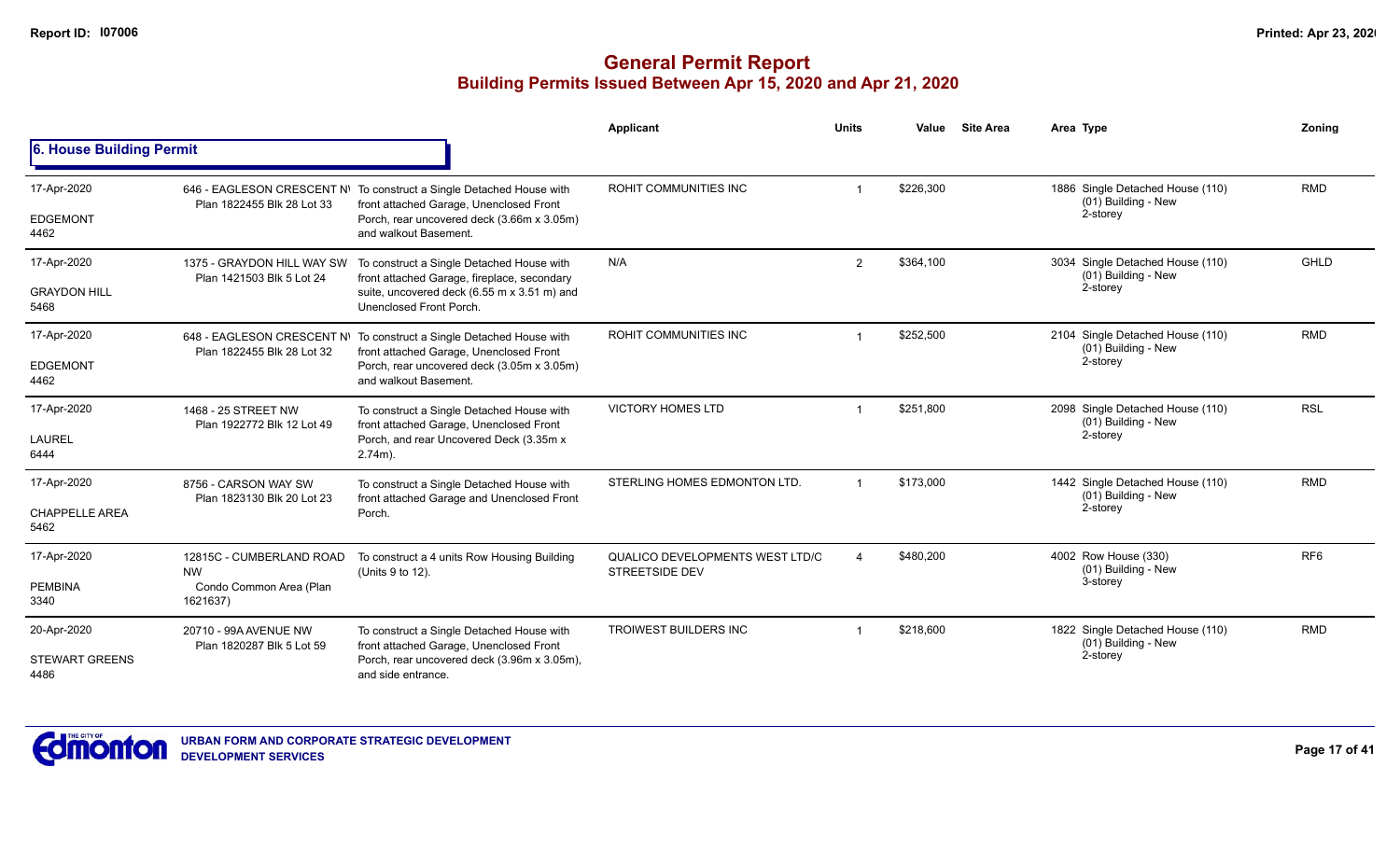|                                                     |                                                         |                                                                                                                                                                                                                                                                                         | Applicant                     | <b>Units</b> | Value     | <b>Site Area</b> | Area Type                                                           | Zoning          |
|-----------------------------------------------------|---------------------------------------------------------|-----------------------------------------------------------------------------------------------------------------------------------------------------------------------------------------------------------------------------------------------------------------------------------------|-------------------------------|--------------|-----------|------------------|---------------------------------------------------------------------|-----------------|
| 6. House Building Permit                            |                                                         |                                                                                                                                                                                                                                                                                         |                               |              |           |                  |                                                                     |                 |
| 20-Apr-2020<br><b>RAPPERSWILL</b><br>3370           | 12176 - 177 AVENUE NW<br>Plan 1425124 Blk 108 Lot 87    | To construct a Single Detached House with<br>front attached Garage, Unenclosed Front<br>Porch, rear uncovered deck (3.51m x 3.35m),<br>fireplace, Basement development (NOT to be<br>used as an additional Dwelling) and side<br>entrance.                                              | STERLING HOMES EDMONTON LTD.  |              | \$229,600 |                  | 1913 Single Detached House (110)<br>(01) Building - New<br>2-storey | DC <sub>1</sub> |
| 20-Apr-2020<br><b>CRYSTALLINA NERA WEST</b><br>2463 | 7415 - 178 AVENUE NW<br>Plan 1920842 Blk 10 Lot 19      | To construct a Single Detached House with<br>front attached Garage, Unenclosed Front<br>Porch, rear uncovered deck (3.66m x 7.77m),<br>fireplace(s) and Basement development with<br>wet bar (NOT to be used as an additional<br>Dwelling) (1 bedroom, 1 bathroom, mechanical<br>room). | <b>COVENTRY HOMES INC</b>     |              | \$280,600 |                  | 2338 Single Detached House (110)<br>(01) Building - New<br>2-storey | DC1, DC1, DC    |
| 20-Apr-2020<br>KINGLET GARDENS<br>4477              | Plan 2020424 Blk 3 Lot 11                               | 730 - KINGLET BOULEVARD NW To construct a Single Detached House with<br>front attached Garage, Unenclosed Front Porch<br>and fireplace.                                                                                                                                                 | CITY HOMES MASTER BUILDER INC |              | \$312,200 |                  | 2602 Single Detached House (110)<br>(01) Building - New<br>2-storey | <b>RSL</b>      |
| 20-Apr-2020<br><b>EDGEMONT</b><br>4462              | 1357 - ENRIGHT LANDING NW<br>Plan 1823445 Blk 22 Lot 15 | To construct a Single Detached House with<br>front attached Garage, Unenclosed Front<br>Porch, rear Uncovered Deck (3.66m x 3.05m).                                                                                                                                                     | <b>DOLCE VITA HOMES</b>       |              | \$291,500 |                  | 2429 Single Detached House (110)<br>(01) Building - New<br>2-storey | <b>RSL</b>      |
| 21-Apr-2020<br>KINGLET GARDENS<br>4477              | Plan 2020424 Blk 3 Lot 6                                | 720 - KINGLET BOULEVARD NW To construct a Single Detached House with<br>front attached Garage and Unenclosed Front<br>Porch and side entrance.                                                                                                                                          | <b>BEDROCK HOMES LTD</b>      |              | \$238,400 |                  | 1987 Single Detached House (110)<br>(01) Building - New<br>2-storey | <b>RSL</b>      |
| 21-Apr-2020<br><b>RAPPERSWILL</b><br>3370           | 12315 - 176 AVENUE NW<br>Plan 1525031 Blk 111 Lot 20    | To construct a Single Detached House with<br>front attached Garage, Unenclosed Front Porch<br>and side door.                                                                                                                                                                            | STERLING HOMES EDMONTON LTD.  |              | \$266,600 |                  | 2222 Single Detached House (110)<br>(01) Building - New<br>2-storey | <b>RSL</b>      |

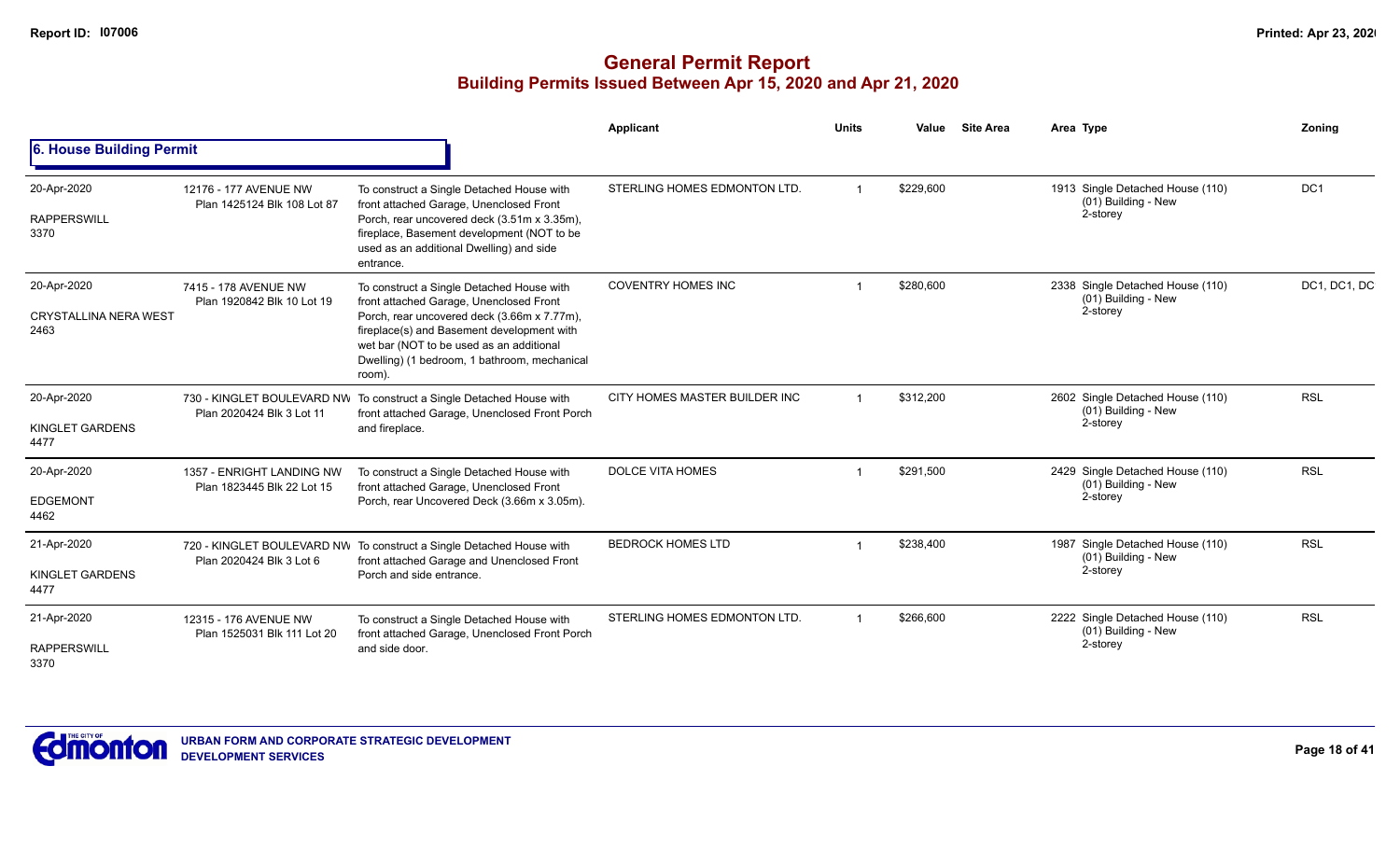|                                         |                                                     |                                                                                                                                                                       | <b>Applicant</b>                                         | <b>Units</b>   | Value     | <b>Site Area</b> | Area Type                                                           | Zonina          |
|-----------------------------------------|-----------------------------------------------------|-----------------------------------------------------------------------------------------------------------------------------------------------------------------------|----------------------------------------------------------|----------------|-----------|------------------|---------------------------------------------------------------------|-----------------|
| <b>6. House Building Permit</b>         |                                                     |                                                                                                                                                                       |                                                          |                |           |                  |                                                                     |                 |
| 21-Apr-2020<br>LAUREL                   | 1472 - 25 STREET NW<br>Plan 1922772 Blk 12 Lot 48   | To construct a Single Detached House with<br>front attached Garage, Unenclosed Front<br>Porch, rear uncovered deck (2.74m x 3.05m),                                   | <b>VICTORY HOMES LTD</b>                                 |                | \$242,800 |                  | 2023 Single Detached House (110)<br>(01) Building - New<br>2-storey | <b>RSL</b>      |
| 6444                                    |                                                     | fireplace and side door.                                                                                                                                              |                                                          |                |           |                  |                                                                     |                 |
| 21-Apr-2020                             | 4095 - KINSELLA WAY SW<br>Plan 1920220 Blk 3 Lot 20 | To construct a Single Detached House with<br>front attached Garage, Unenclosed Front                                                                                  | <b>COVENTRY HOMES INC</b>                                |                | \$252,800 |                  | 2107 Single Detached House (110)<br>(01) Building - New             | <b>RMD</b>      |
| <b>KESWICK AREA</b><br>5576             |                                                     | Porch, fireplace and Basement development<br>(NOT to be used as an additional Dwelling) (1<br>Bed, 1 Bath, Family Room, Utility, NO Kitchen or<br>Wet Bar).           |                                                          |                |           |                  | 2-storey                                                            |                 |
| 21-Apr-2020                             | 2720 - DONAGHEY CRESCENT<br>SW                      | To construct a Single Detached House with<br>front attached Garage and Unenclosed Front                                                                               | <b>LANDMARK CLASSIC INC</b>                              |                | \$276,800 |                  | 2307 Single Detached House (110)<br>(01) Building - New             | <b>RMD</b>      |
| <b>DESROCHERS AREA</b><br>5463          | Plan 1923457 Blk 20 Lot 85                          | Porch.                                                                                                                                                                |                                                          |                |           |                  | 2-storey                                                            |                 |
| 21-Apr-2020<br><b>CY BECKER</b><br>2611 | 17092 - 46 STREET NW<br>Plan 1923410 Blk 14 Lot 47  | To construct a Single Detached House with<br>front attached Garage, Unenclosed Front Porch<br>and Basement development (NOT to be used as<br>an additional Dwelling). | <b>COVENTRY HOMES INC</b>                                |                | \$125,900 |                  | 1049 Single Detached House (110)<br>(01) Building - New<br>bungalow | <b>RSL</b>      |
| 20-Apr-2020                             | 17845 - 62A STREET NW                               | To construct a Single Detached House with                                                                                                                             | STERLING HOMES EDMONTON LTD.                             |                | \$213,400 |                  | 1778 Single Detached House (110)<br>$(01)$ Building - New           | <b>RSL</b>      |
| <b>MCCONACHIE AREA</b><br>2521          | Plan 1823225 Blk 21 Lot 98                          | front attached Garage, Unenclosed Front<br>Porch, Basement development (NOT to be used<br>as an additional Dwelling) and SIDE DOOR.                                   |                                                          |                |           |                  | 2-storey                                                            |                 |
| 20-Apr-2020                             | 22320 - 80 AVENUE NW                                | To construct a Single Detached House with<br>Unenclosed Front Porch and Secondary Suite                                                                               | <b>ACTIVE HOMES LTD</b>                                  | $\overline{2}$ | \$191,400 |                  | 1595 Single Detached House (110)<br>(01) Building - New             | <b>RPL</b>      |
| <b>ROSENTHAL</b><br>4750                | Plan 1624112 Blk 4 Lot 21                           | (1 bedroom, bathroom, mech room,<br>kitchen/living area)                                                                                                              |                                                          |                |           |                  | 2-storey                                                            |                 |
| 20-Apr-2020                             | 12815C - CUMBERLAND ROAD<br><b>NW</b>               | To construct a 4 units Row Housing Building<br>(Units 89 to 92).                                                                                                      | QUALICO DEVELOPMENTS WEST LTD/C<br><b>STREETSIDE DEV</b> |                | \$480,200 |                  | 4002 Row House (330)<br>(01) Building - New                         | RF <sub>6</sub> |
| <b>PEMBINA</b><br>3340                  | Condo Common Area (Plan<br>1621637)                 |                                                                                                                                                                       |                                                          |                |           |                  | 3-storey                                                            |                 |

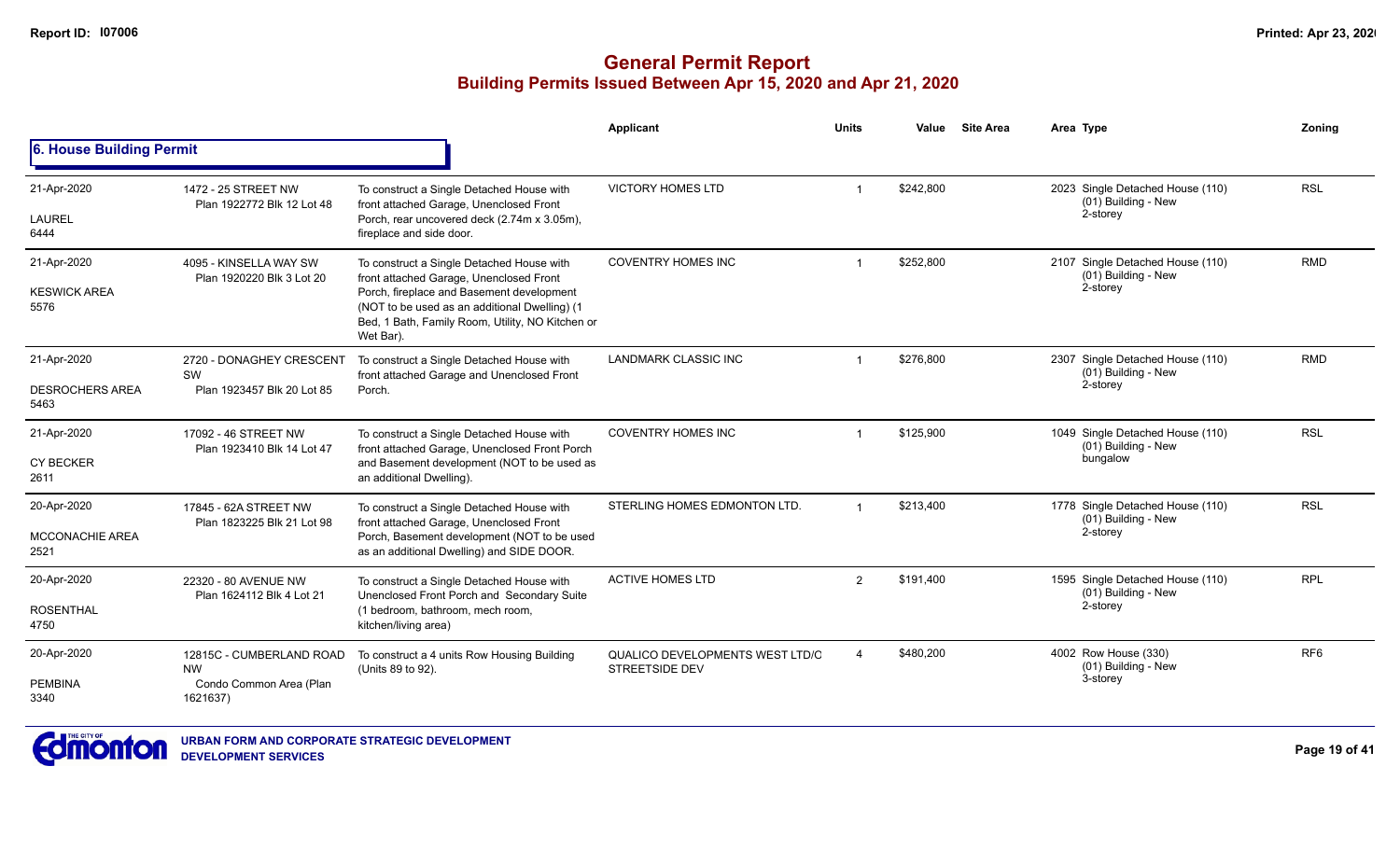|                                                  |                                                    |                                                                                                                                                                                                                                  | Applicant                    | <b>Units</b> | Value     | <b>Site Area</b> | Area Type                                                           | Zoning     |
|--------------------------------------------------|----------------------------------------------------|----------------------------------------------------------------------------------------------------------------------------------------------------------------------------------------------------------------------------------|------------------------------|--------------|-----------|------------------|---------------------------------------------------------------------|------------|
| 6. House Building Permit                         |                                                    |                                                                                                                                                                                                                                  |                              |              |           |                  |                                                                     |            |
| 20-Apr-2020<br><b>GLENRIDDING RAVINE</b><br>5579 | 15640 - 16 AVENUE SW<br>Plan 1922609 Blk 24 Lot 41 | To construct a Single Detached House with<br>front attached Garage, Unenclosed Front<br>Porch, rear uncovered deck (7.32m x 3.66m)<br>and fireplace.                                                                             | <b>HOMES BY AVI</b>          |              | \$235,000 |                  | 1958 Single Detached House (110)<br>(01) Building - New<br>2-storey | <b>RSL</b> |
| 20-Apr-2020<br><b>LAUREL</b><br>6444             | 1480 - 25 STREET NW<br>Plan 1922772 Blk 12 Lot 46  | To construct a Single Detached House with<br>front attached Garage, Unenclosed Front<br>Porch, Basement development (NOT to be used<br>as an additional Dwelling) (1 bedroom, 1<br>bathroom, mechanical room) and side entrance. | <b>COVENTRY HOMES INC</b>    |              | \$275,900 |                  | 2299 Single Detached House (110)<br>(01) Building - New<br>2-storey | <b>RSL</b> |
| 20-Apr-2020<br>THE UPLANDS<br>4464               | 20212 - 29 AVENUE NW<br>Plan 1721594 Blk 1 Lot 41  | To construct a Single Detached House with<br>front attached Garage, Unenclosed Front Porch<br>and solar photovoltaic system.                                                                                                     | JAYMAN MASTERBUILT INC       |              | \$271,300 |                  | 2261 Single Detached House (110)<br>(01) Building - New<br>2-storey | <b>RSL</b> |
| 20-Apr-2020<br><b>SECORD</b><br>4487             | 22903 - 96 AVENUE NW<br>Plan 1920924 Blk 18 Lot 99 | To construct a Single Detached House with<br>front attached Garage and Unenclosed Front<br>Porch.                                                                                                                                | STERLING HOMES EDMONTON LTD. |              | \$179,000 |                  | 1492 Single Detached House (110)<br>(01) Building - New<br>2-storey | <b>RMD</b> |
| 20-Apr-2020<br>THE UPLANDS<br>4464               | 2616 - 192 STREET NW<br>Plan 1923051 Blk 15 Lot 27 | To construct a Single Detached House with<br>Unenclosed Front Porch.                                                                                                                                                             | STERLING HOMES EDMONTON LTD. |              | \$150,500 |                  | 1254 Single Detached House (110)<br>(01) Building - New<br>2-storey | <b>RPL</b> |
| 20-Apr-2020<br><b>WALKER</b><br>6662             | 2163 - 51 STREET SW<br>Plan 1822899 Blk 1 Lot 194  | To construct a Single Detached House with<br>front attached Garage, Unenclosed Front Porch<br>and fireplace.                                                                                                                     | <b>LANDMARK CLASSIC INC</b>  |              | \$258,100 |                  | 2151 Single Detached House (110)<br>(01) Building - New<br>2-storey | DC1        |
| 21-Apr-2020<br><b>DESROCHERS AREA</b><br>5463    | 1305 - DARBY WAY SW<br>Plan 1823252 Blk 8 Lot 14   | To construct a Single Detached House with<br>Unenclosed Front Porch and solar photovoltaic<br>system.                                                                                                                            | JAYMAN MASTERBUILT INC       |              | \$194,000 |                  | 1617 Single Detached House (110)<br>(01) Building - New<br>2-storey | <b>RMD</b> |

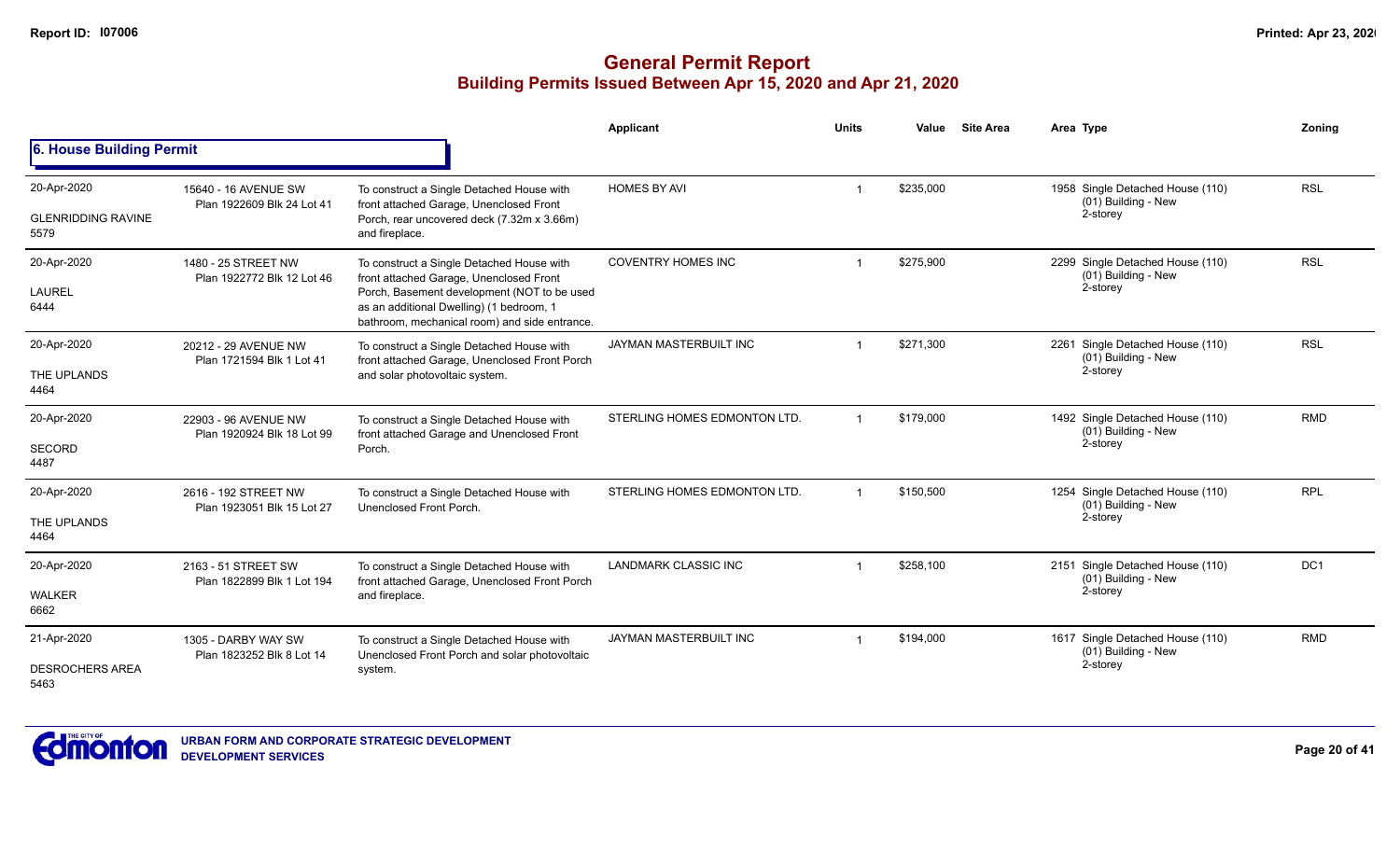|                                 |                                                                                                                                   |                                                                                                           | <b>Applicant</b>                        | <b>Units</b>   | Value     | <b>Site Area</b> | Area Type                                               | Zoning      |
|---------------------------------|-----------------------------------------------------------------------------------------------------------------------------------|-----------------------------------------------------------------------------------------------------------|-----------------------------------------|----------------|-----------|------------------|---------------------------------------------------------|-------------|
| 6. House Building Permit        |                                                                                                                                   |                                                                                                           |                                         |                |           |                  |                                                         |             |
| 20-Apr-2020                     | 2057 - PRICE LANDING SW<br>Plan 1525428 Blk 10 Lot 11                                                                             | To construct a Single Detached House with<br>front attached Garage and Unenclosed Front                   | <b>BROOKFIELD RESIDENTIAL PROPERTIE</b> |                | \$268,700 |                  | 2239 Single Detached House (110)<br>(01) Building - New | <b>HVLD</b> |
| PAISLEY<br>5469                 |                                                                                                                                   | Porch.                                                                                                    |                                         |                |           |                  | 2-storey                                                |             |
| 21-Apr-2020                     | 4032 - KINSELLA WAY SW<br>Plan 1920220 Blk 2 Lot 15                                                                               | To construct a Semi-detached House with front<br>attached Garage(s), Unenclosed Front                     | <b>AKASH HOMES LTD</b>                  | $\overline{2}$ | \$361,800 |                  | 3015 Semi-Detached House (210)<br>(01) Building - New   | RMD, RMD    |
| <b>KESWICK AREA</b><br>5576     | 4034 - KINSELLA WAY SW<br>Plan 1920220 Blk 2 Lot 16                                                                               | Porch(s), rear uncovered deck (Lot 15 - 2.44m<br>x 2.87m, Lot 16 - 2.44m x 3.10m) and side<br>$door(s)$ . |                                         |                |           |                  | 2-storey                                                |             |
| 21-Apr-2020                     | 19235 - 27 AVENUE NW<br>Plan 1923051 Blk 15 Lot 12                                                                                | To construct a Single Detached House with<br>Unenclosed Front Porch and side entrance.                    | DAYTONA HOMES INC                       | $\overline{1}$ | \$204,800 |                  | 1707 Single Detached House (110)<br>(01) Building - New | <b>RPL</b>  |
| THE UPLANDS<br>4464             |                                                                                                                                   |                                                                                                           |                                         |                |           |                  | 2-storey                                                |             |
| 21-Apr-2020                     | 108 - 37 STREET SW                                                                                                                | To construct a Single Detached House with<br>front attached Garage, Unenclosed Front Porch                | <b>JAI HOMES LTD</b>                    | $\mathbf 1$    | \$276.000 |                  | 2300 Single Detached House (110)<br>(01) Building - New | <b>RMD</b>  |
| CHARLESWORTH<br>6661            | Plan 1922728 Blk 12 Lot 13                                                                                                        | and rear uncovered deck (3.05 m x 3.96 m).                                                                |                                         |                |           | 2-storey         |                                                         |             |
| 21-Apr-2020                     | 10770 - WINTERBURN ROAD NV To move on a mobile home.<br>Plan 0627961 Blk 1 Lot 7                                                  |                                                                                                           | PLEASANT HOMES LTD,                     | $\overline{1}$ | \$231,000 |                  | 1216 Mobile Home (130)<br>(12) Move on Mobile Home      | RMH, RMH    |
| <b>WESTVIEW VILLAGE</b><br>4620 |                                                                                                                                   |                                                                                                           |                                         |                |           |                  |                                                         |             |
| 21-Apr-2020                     | 17849 - 62A STREET NW                                                                                                             | To construct a Single Detached House with<br>front attached Garage, Unenclosed Front Porch                | STERLING HOMES EDMONTON LTD.            | $\overline{1}$ | \$213,400 |                  | 1778 Single Detached House (110)<br>(01) Building - New | <b>RSL</b>  |
| <b>MCCONACHIE AREA</b><br>2521  | Plan 1823225 Blk 21 Lot 99                                                                                                        | and side door.                                                                                            |                                         |                |           |                  | 2-storey                                                |             |
| 21-Apr-2020                     | 3306 - PARKER LOOP SW<br>Plan 1923040 Blk 2 Lot 32                                                                                | To construct a Single Detached House with<br>front attached Garage, Unenclosed Front                      | MORRISON HOMES (EDMONTON) LTD           |                | \$253,100 |                  | 2109 Single Detached House (110)<br>(01) Building - New | <b>HVLD</b> |
| <b>PAISLEY</b><br>5469          | Porch, rear uncovered deck (3.66m x 7.32m),<br>fireplace, and Basement development (NOT to<br>be used as an additional Dwelling). |                                                                                                           |                                         |                |           |                  | 2-storey                                                |             |

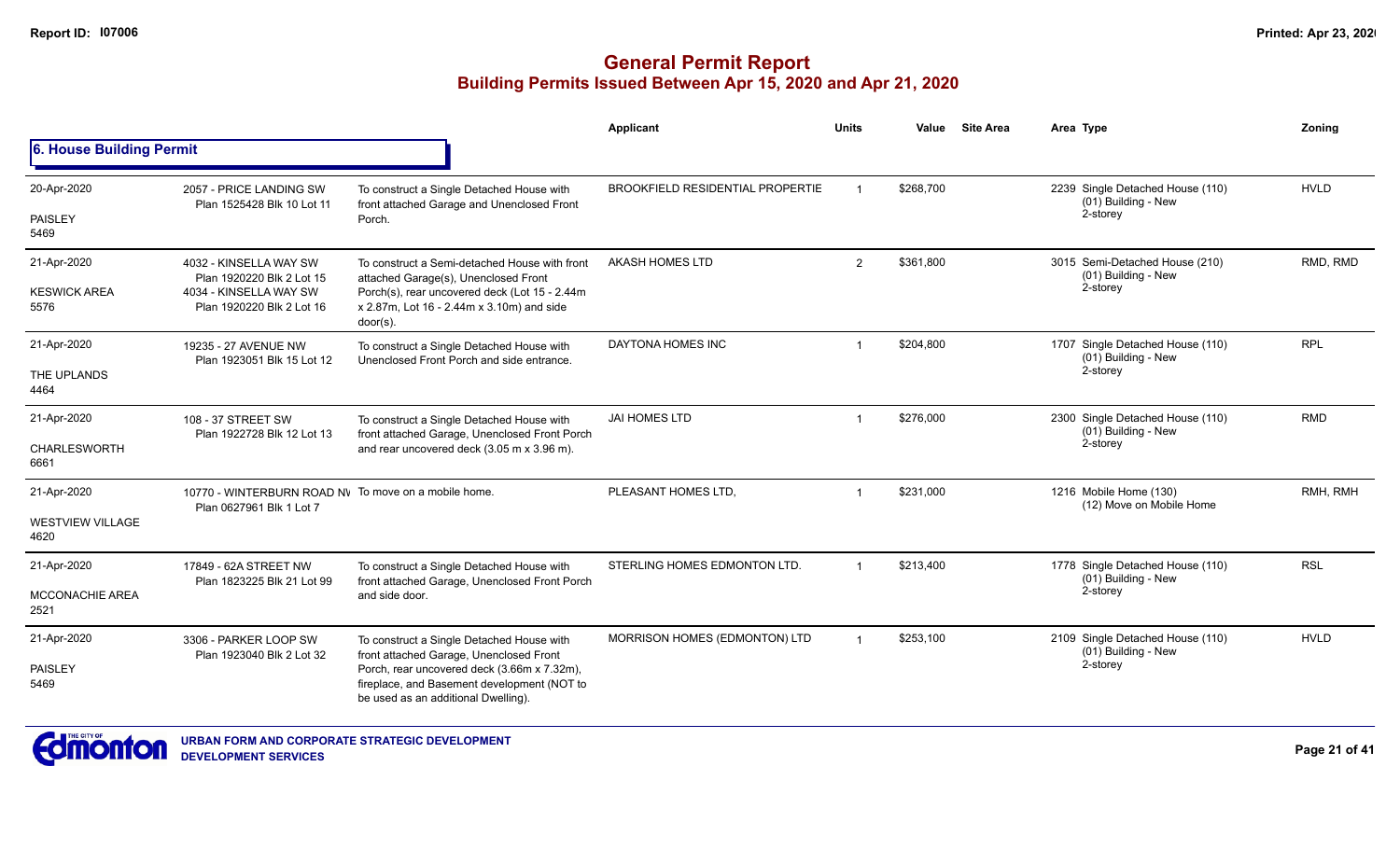|                                             |                                                      |                                                                                                  | <b>Applicant</b>                                    | <b>Units</b>          | Value     | <b>Site Area</b> | Area Type                                                 | Zoning          |
|---------------------------------------------|------------------------------------------------------|--------------------------------------------------------------------------------------------------|-----------------------------------------------------|-----------------------|-----------|------------------|-----------------------------------------------------------|-----------------|
| 6. House Building Permit                    |                                                      |                                                                                                  |                                                     |                       |           |                  |                                                           |                 |
| 21-Apr-2020                                 | 303 - CY BECKER BOULEVARD<br><b>NW</b>               | To construct a Single Detached House with<br>front attached Garage, Unenclosed Front             | N/A                                                 | $\mathbf{1}$          | \$240,000 |                  | 2000 Single Detached House (110)<br>(01) Building - New   | <b>RSL</b>      |
| <b>CY BECKER</b><br>2611                    | Plan 1425758 Blk 18 Lot 84                           | Porch, fireplace and side door.                                                                  |                                                     |                       |           |                  | 2-storey                                                  |                 |
| 21-Apr-2020                                 | 2101 - GRAYDON HILL<br><b>CRESCENT SW</b>            | To construct a Single Detached House with<br>Unenclosed Front Porch and Secondary Suite.         | STERLING HOMES EDMONTON LTD.                        | $\overline{2}$        | \$149,300 |                  | 1244 Single Detached House (110)<br>(01) Building - New   | <b>GHLD</b>     |
| <b>GRAYDON HILL</b><br>5468                 | Plan 1822866 Blk 9 Lot 29                            |                                                                                                  |                                                     |                       |           |                  | 2-storey                                                  |                 |
| 21-Apr-2020                                 | 5719 - HAWTHORN COMMON<br>SW                         | To construct a Semi-detached House with<br>Unenclosed Front Porches, rear uncovered              | 1592177 ALBERTA LTD O/A PINE<br><b>GROWTH HOMES</b> | $\boldsymbol{\Delta}$ | \$354,700 |                  | 2956 Semi-Detached House (210)<br>(01) Building - New     | <b>RMD</b>      |
| THE ORCHARDS AT<br><b>ELLERSLIE</b>         | Plan 1723624 Blk 26 Lot 18<br>5721 - HAWTHORN COMMON | deck (Lot 18 - 2.44m x 2.44m, Lot 19 - 2.44m x<br>2.44m), and to develop Secondary Suites in the |                                                     |                       |           |                  | 2-storey                                                  |                 |
| 6216                                        | SW<br>Plan 1723624 Blk 26 Lot 19                     | Basements.                                                                                       |                                                     |                       |           |                  |                                                           |                 |
| 21-Apr-2020                                 | 2949 - CHOKECHERRY COMMO<br>SW                       | To construct a Single Detached House with<br>front attached Garage and Unenclosed Front          | <b>HOMES BY AVI</b>                                 | -1                    | \$254,000 |                  | 2117 Single Detached House (110)<br>$(01)$ Building - New | <b>RMD</b>      |
| THE ORCHARDS AT<br><b>ELLERSLIE</b><br>6216 | Plan 1822463 Blk 16 Lot 101                          | Porch.                                                                                           |                                                     |                       |           |                  | 2-storey                                                  |                 |
| 7. Other Misc. Building Permits             |                                                      |                                                                                                  |                                                     |                       |           |                  |                                                           |                 |
| 15-Apr-2020                                 | 15765 - 106A AVENUE NW                               | To demolish an Accessory building (detached                                                      | <b>TECH VIEW HOMES LTD</b>                          | $\mathbf 0$           | \$1,000   |                  | 0 Detached Garage (010)                                   | RF <sub>1</sub> |
| BRITANNIA YOUNGSTOWN                        | Plan 5375HW Blk 4 Lot 3                              | Garage).                                                                                         |                                                     |                       |           |                  | (99) Demolition                                           |                 |
| 4060                                        |                                                      |                                                                                                  |                                                     |                       |           |                  |                                                           |                 |
| 15-Apr-2020                                 | 15765 - 106A AVENUE NW<br>Plan 5375HW Blk 4 Lot 3    | To demolish a Single Detached House.                                                             | <b>TECH VIEW HOMES LTD</b>                          | $-1$                  | \$1,000   |                  | 0 Single Detached House (110)<br>(99) Demolition          | RF <sub>1</sub> |
| <b>BRITANNIA YOUNGSTOWN</b><br>4060         |                                                      |                                                                                                  |                                                     |                       |           |                  |                                                           |                 |

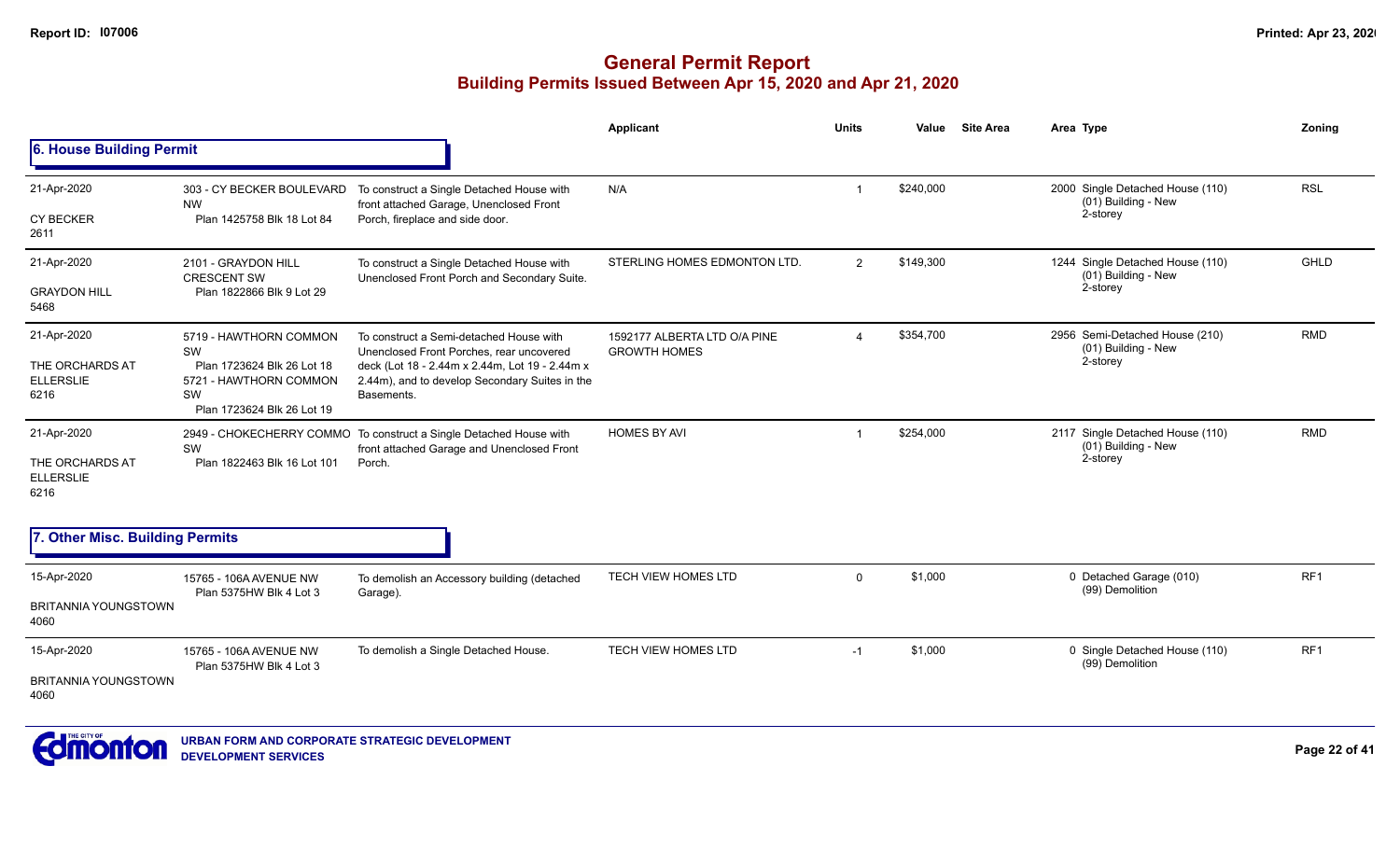|                                               |                                                     |                                                                                                                   | <b>Applicant</b>                                       | <b>Units</b>   | <b>Site Area</b><br>Value | Area Type                                                | Zoning          |
|-----------------------------------------------|-----------------------------------------------------|-------------------------------------------------------------------------------------------------------------------|--------------------------------------------------------|----------------|---------------------------|----------------------------------------------------------|-----------------|
| 7. Other Misc. Building Permits               |                                                     |                                                                                                                   |                                                        |                |                           |                                                          |                 |
| 17-Apr-2020<br><b>MCKERNAN</b><br>5290        | 11218 - 72 AVENUE NW<br>Plan 1324HW Blk 10 Lot 28   | To demolish a Single Detached House.                                                                              | MBS HOLDINGS, MARK SUCHORA                             | $-1$           | \$5,000                   | 1000 Single Detached House (110)<br>(99) Demolition      | RF <sub>3</sub> |
| <b>Home Improvement Permit</b>                |                                                     |                                                                                                                   |                                                        |                |                           |                                                          |                 |
| 245620239-004<br><b>STEINHAUER</b><br>5470    | 3237 - 104A STREET NW<br>Plan 7620370 Blk 12 Lot 25 | To construct an Accessory Building, existing<br>without permits (shed $(6.05 \text{ m} \times 2.44 \text{ m})$ ). | N/A                                                    | $\mathbf 0$    | \$500                     | 15 Shed (040)<br>(01) Building - New                     | RF <sub>1</sub> |
| 15-Apr-2020<br><b>BLATCHFORD AREA</b><br>1111 | 7731 - YORKE MEWS NW<br>Plan 1822441 Blk 2 Lot 12   | To construct an Accessory Building (detached<br>Garage (7.62m x 6.7m)).                                           | REDBRICK REAL ESTATE SERVICES INC                      | $\overline{0}$ | \$8,200                   | 51 Detached Garage (010)<br>(01) Building - New          | <b>BRH</b>      |
| 21-Apr-2020<br><b>HIGHLANDS</b><br>2330       | 11331 - 64 STREET NW<br>Plan 1623765 Blk 3 Lot 18   | To construct an Accessory Building (detached<br>Garage, 5.94m x 5.94m).                                           | 1805158 ALBERTA INC. - MODERN<br><b>HERITAGE HOMES</b> | $\mathbf 0$    | \$6,100                   | 38 Detached Garage (010)<br>(01) Building - New          | RF <sub>1</sub> |
| 21-Apr-2020<br>THE UPLANDS<br>4464            | 2716 - 204 STREET NW<br>Plan 1721594 Blk 1 Lot 70   | To construct a rear uncovered deck to a Single<br>Detached House (4.27 m x 4.27 m @ 1.5m in<br>Height).           | N/A                                                    | $\mathbf 0$    | \$4,600                   | 18 Single Detached House (110)<br>(03) Deck Attached     | <b>RSL</b>      |
| 16-Apr-2020<br>NORTH GLENORA<br>3310          | 13907 - 108 AVENUE NW<br>Plan 4978HW Blk 13 Lot 40  | To construct exterior alterations (change<br>garage roof slope).                                                  | ARTHOUSE RESIDENTIAL INC                               | $\mathbf 0$    |                           | Single Detached House (110)<br>(03) Exterior Alterations | RF <sub>1</sub> |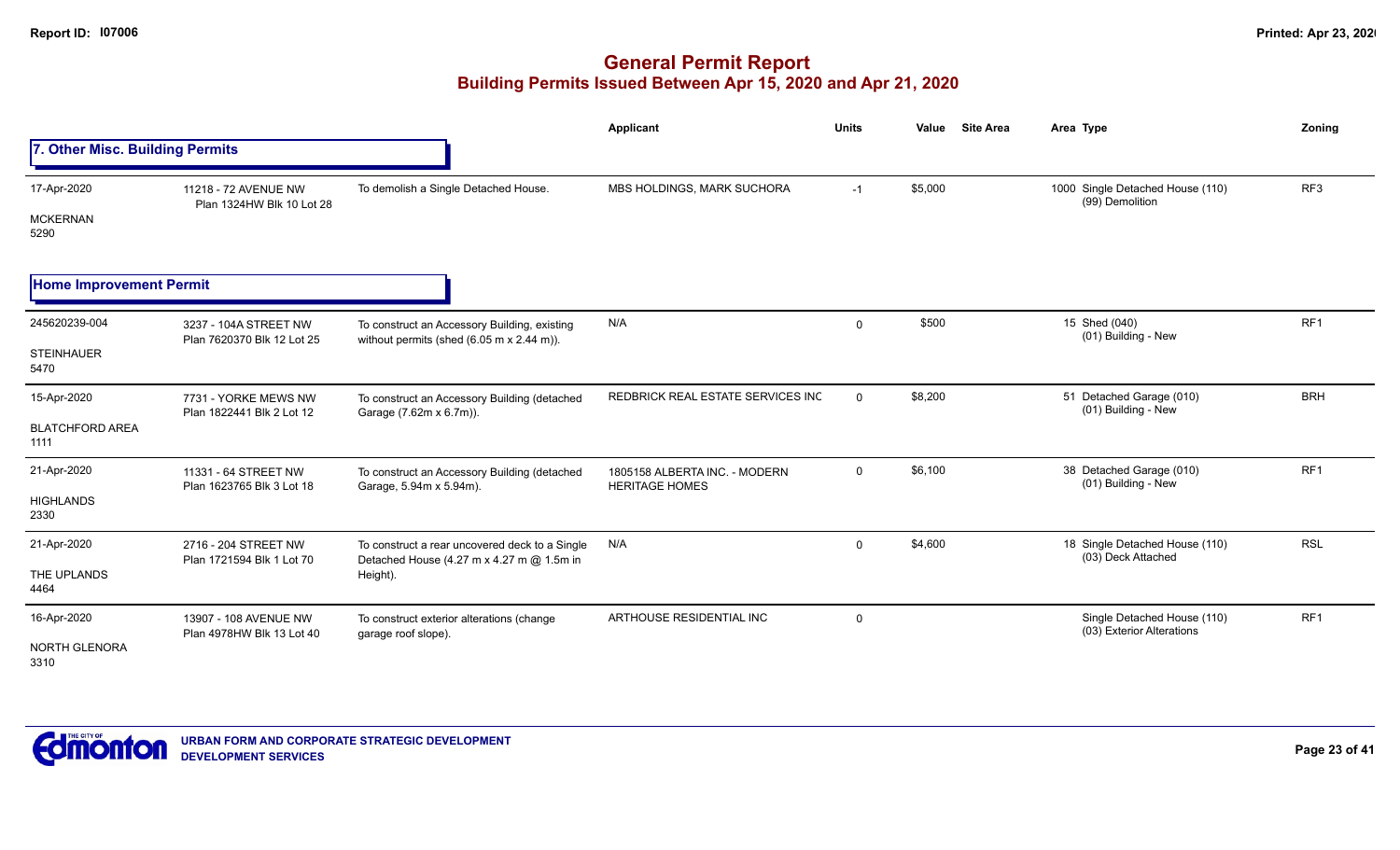|                                |                                                    |                                                                                                                                                                                                                                                       | Applicant                                       | <b>Units</b>   | Value    | <b>Site Area</b> | Area Type                                                       | Zoning          |
|--------------------------------|----------------------------------------------------|-------------------------------------------------------------------------------------------------------------------------------------------------------------------------------------------------------------------------------------------------------|-------------------------------------------------|----------------|----------|------------------|-----------------------------------------------------------------|-----------------|
| <b>Home Improvement Permit</b> |                                                    |                                                                                                                                                                                                                                                       |                                                 |                |          |                  |                                                                 |                 |
| 16-Apr-2020                    | 13043 - 35 STREET NW<br>Plan 0120661 Blk 5 Lot 128 | To construct a rear uncovered deck to a Single<br>Detached House (3.67m x 2.5m @ 2.3m in                                                                                                                                                              | N/A                                             | $\mathbf 0$    | \$2,300  |                  | 9 Single Detached House (110)<br>(03) Deck Attached             | DC <sub>2</sub> |
| <b>BELMONT</b><br>2070         |                                                    | Height).                                                                                                                                                                                                                                              |                                                 |                |          |                  |                                                                 |                 |
| 15-Apr-2020                    | 8933 - 155 STREET NW<br>Plan 5191HW Blk 7 Lot 7    | To construct an Accessory Building (rear<br>detached mutual Garage (12.2m x 7.32m)).                                                                                                                                                                  | N/A                                             | $\mathbf 0$    | \$14,400 |                  | 89 Detached Garage (010)<br>(01) Building - New                 | RF <sub>1</sub> |
| <b>JASPER PARK</b><br>4230     | 4819 - 111A STREET NW                              |                                                                                                                                                                                                                                                       |                                                 |                |          |                  |                                                                 |                 |
| 17-Apr-2020                    | Plan 5397MC Blk 1 Lot 61                           | To construct interior alterations (reframing the<br>existing main floor living room to two bedrooms,                                                                                                                                                  | MOHART DEVELOPMENT LTD                          | $\overline{0}$ |          |                  | Single Detached House (110)<br>(03) Exterior Alterations        | RF <sub>1</sub> |
| <b>MALMO PLAINS</b><br>5280    |                                                    | adding a new bathroom and changing layout of<br>kitchen) and exterior alterations (main floor<br>(altering living room window into two bedroom<br>windows, changing door into bathroom                                                                |                                                 |                |          |                  |                                                                 |                 |
|                                |                                                    | window, and adding a new window to the right<br>elevation).                                                                                                                                                                                           |                                                 |                |          |                  |                                                                 |                 |
| 17-Apr-2020                    | 4819 - 111A STREET NW<br>Plan 5397MC Blk 1 Lot 61  | To construct interior alterations (reframing the<br>existing main floor living room to two bedrooms,                                                                                                                                                  | MOHART DEVELOPMENT LTD                          | $\overline{0}$ |          |                  | Single Detached House (110)<br>(03) Interior Alterations        | RF <sub>1</sub> |
| <b>MALMO PLAINS</b><br>5280    |                                                    | adding a new bathroom and changing layout of<br>kitchen) and exterior alterations (main floor<br>(altering living room window into two bedroom<br>windows, changing door into bathroom<br>window, and adding a new window to the right<br>elevation). |                                                 |                |          |                  |                                                                 |                 |
| 17-Apr-2020                    | 7547 - 80 AVENUE NW<br>Plan 0620370 Unit 1         | To develop a Secondary Suite in the Basement<br>of a Semi-Detached House.                                                                                                                                                                             | POWER GENERAL CONTRACTING<br><b>RENOVATIONS</b> |                | \$0      |                  | Semi-Detached House (210)<br>(07) Add Suites to Single Dwelling | RF <sub>3</sub> |
| KING EDWARD PARK<br>6360       |                                                    |                                                                                                                                                                                                                                                       |                                                 |                |          |                  |                                                                 |                 |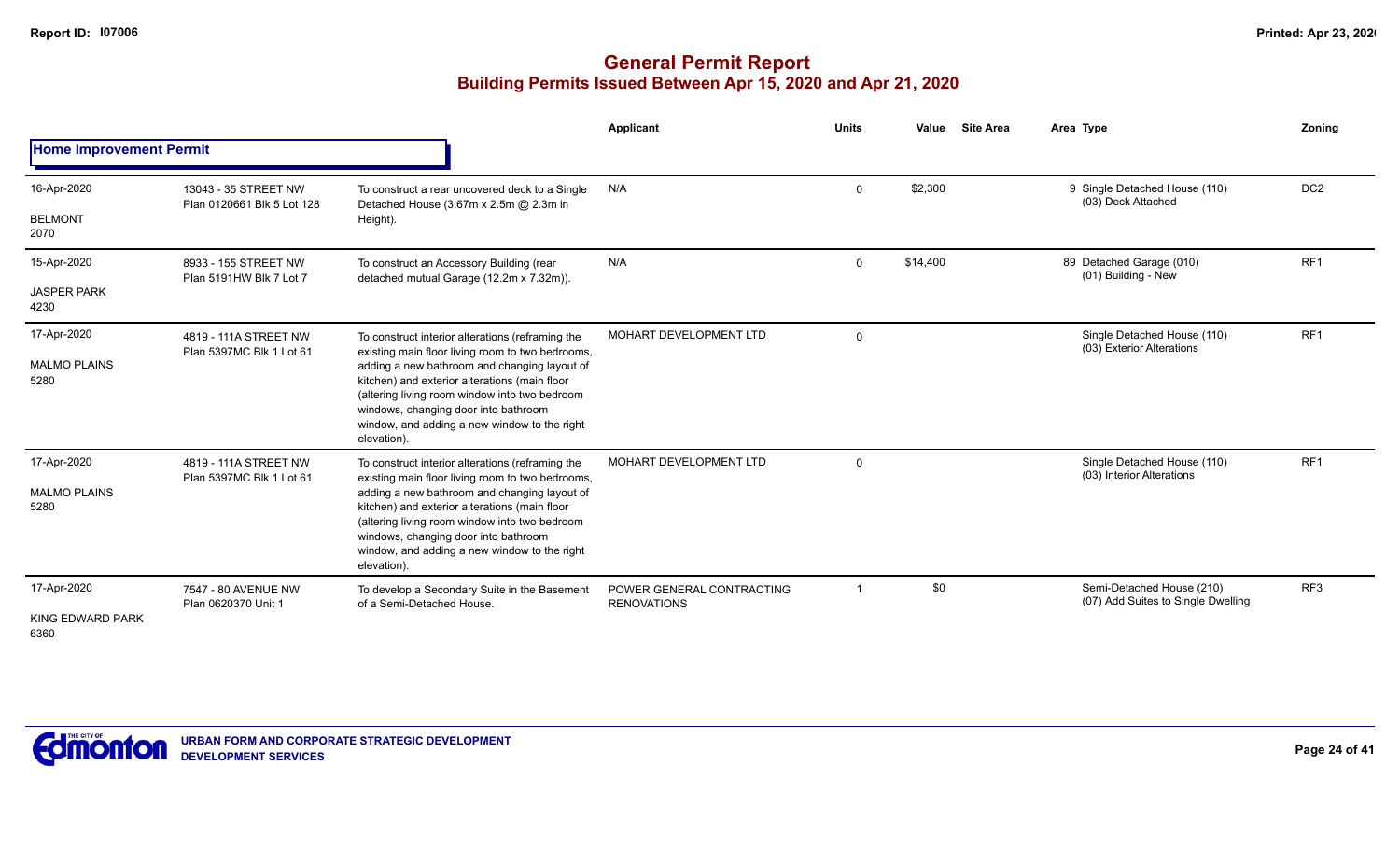|                                                                                                                                                                                                                                                                                                                                                                                                                                                                                                                                                                                                                                                                                                                                                                                                                                                                                                                                                                                                                                                                                                                                                                                                                                                                                                                                                                                                                                                                                                                                                                                                                                                                                                                                                                                                                                                                                                                                                                                                                                                                                                                                                                                                                                            |  | <b>Applicant</b> | <b>Units</b> | Value | Area Type | Zoning          |
|--------------------------------------------------------------------------------------------------------------------------------------------------------------------------------------------------------------------------------------------------------------------------------------------------------------------------------------------------------------------------------------------------------------------------------------------------------------------------------------------------------------------------------------------------------------------------------------------------------------------------------------------------------------------------------------------------------------------------------------------------------------------------------------------------------------------------------------------------------------------------------------------------------------------------------------------------------------------------------------------------------------------------------------------------------------------------------------------------------------------------------------------------------------------------------------------------------------------------------------------------------------------------------------------------------------------------------------------------------------------------------------------------------------------------------------------------------------------------------------------------------------------------------------------------------------------------------------------------------------------------------------------------------------------------------------------------------------------------------------------------------------------------------------------------------------------------------------------------------------------------------------------------------------------------------------------------------------------------------------------------------------------------------------------------------------------------------------------------------------------------------------------------------------------------------------------------------------------------------------------|--|------------------|--------------|-------|-----------|-----------------|
| <b>Site Area</b><br><b>Home Improvement Permit</b><br>RF <sub>1</sub><br>\$5,800<br>23 Single Detached House (110)<br>16-Apr-2020<br>4411 - 124 AVENUE NW<br>JOMHA LAW OFFICE BARRISTERS &<br>$\mathbf 0$<br>To construct a rear uncovered deck to a Single<br>(03) Deck Attached<br>Detached House, existing without permits<br>Plan 8020322 Blk 50 Lot 13<br><b>SOLICITORS</b><br><b>BERGMAN</b><br>(6.20m x 3.74m @ 0.75m in Height).<br>2090<br>RF <sub>1</sub><br>N/A<br>\$5,000<br>20 Single Detached House (110)<br>21-Apr-2020<br>$\Omega$<br>14221 - 101 AVENUE NW<br>To construct an extension to the rear<br>(03) Deck Attached<br>Plan 1624124 Blk 141 Lot 4B<br>uncovered deck (3.75m x 5.28m @ 0.85m in<br><b>GROVENOR</b><br>Height) to a Single Detached House, deck<br>extended without permits.<br>3210<br>RF <sub>1</sub><br>N/A<br>\$3,400<br>Detached Garage(010)<br>21-Apr-2020<br>$\mathbf 0$<br>10547 - 40 STREET NW<br>To demolish an Accessory buildings (detached<br>(99) Demolition<br>Plan 4233KS Blk 80 Lot 20<br>Garage and shed).<br><b>GOLD BAR</b><br>6270<br>RF <sub>1</sub><br>N/A<br>\$3,400<br><b>Other Accessory Building</b><br>21-Apr-2020<br>$\mathbf 0$<br>10547 - 40 STREET NW<br>To demolish an Accessory buildings (detached<br>(99) Demolition<br>Plan 4233KS Blk 80 Lot 20<br>Garage and shed).<br><b>GOLD BAR</b><br>6270<br>RF <sub>2</sub><br><b>ARCADIA HOMES LTD</b><br>\$3,400<br>Detached Garage(010)<br>20-Apr-2020<br>9724 - 142 STREET NW<br>To demolish a Single Detached House and an<br>$\Omega$<br>(99) Demolition<br>Accessory building (detached Garage).<br>Plan 5109HW Blk 95 Lot 5<br><b>CRESTWOOD</b><br>3140<br><b>ARCADIA HOMES LTD</b><br>\$6,500<br>Single Detached House (110)<br>20-Apr-2020<br>9724 - 142 STREET NW<br>$-1$<br>To demolish a Single Detached House and an<br>(99) Demolition<br>Accessory building (detached Garage).<br>Plan 5109HW Blk 95 Lot 5<br><b>CRESTWOOD</b><br>3140<br>RA7<br><b>TECH VIEW HOMES LTD</b><br>Detached Garage(010)<br>\$3,500<br>17-Apr-2020<br>$\mathbf 0$<br>11402 - 97 STREET NW<br>To demolish a Single Detached House and<br>(99) Demolition<br>Plan RN43 Blk 4 Lot 30<br>detached Garage.<br><b>SPRUCE AVENUE</b> |  |                  |              |       |           |                 |
|                                                                                                                                                                                                                                                                                                                                                                                                                                                                                                                                                                                                                                                                                                                                                                                                                                                                                                                                                                                                                                                                                                                                                                                                                                                                                                                                                                                                                                                                                                                                                                                                                                                                                                                                                                                                                                                                                                                                                                                                                                                                                                                                                                                                                                            |  |                  |              |       |           |                 |
|                                                                                                                                                                                                                                                                                                                                                                                                                                                                                                                                                                                                                                                                                                                                                                                                                                                                                                                                                                                                                                                                                                                                                                                                                                                                                                                                                                                                                                                                                                                                                                                                                                                                                                                                                                                                                                                                                                                                                                                                                                                                                                                                                                                                                                            |  |                  |              |       |           |                 |
|                                                                                                                                                                                                                                                                                                                                                                                                                                                                                                                                                                                                                                                                                                                                                                                                                                                                                                                                                                                                                                                                                                                                                                                                                                                                                                                                                                                                                                                                                                                                                                                                                                                                                                                                                                                                                                                                                                                                                                                                                                                                                                                                                                                                                                            |  |                  |              |       |           |                 |
|                                                                                                                                                                                                                                                                                                                                                                                                                                                                                                                                                                                                                                                                                                                                                                                                                                                                                                                                                                                                                                                                                                                                                                                                                                                                                                                                                                                                                                                                                                                                                                                                                                                                                                                                                                                                                                                                                                                                                                                                                                                                                                                                                                                                                                            |  |                  |              |       |           |                 |
|                                                                                                                                                                                                                                                                                                                                                                                                                                                                                                                                                                                                                                                                                                                                                                                                                                                                                                                                                                                                                                                                                                                                                                                                                                                                                                                                                                                                                                                                                                                                                                                                                                                                                                                                                                                                                                                                                                                                                                                                                                                                                                                                                                                                                                            |  |                  |              |       |           |                 |
|                                                                                                                                                                                                                                                                                                                                                                                                                                                                                                                                                                                                                                                                                                                                                                                                                                                                                                                                                                                                                                                                                                                                                                                                                                                                                                                                                                                                                                                                                                                                                                                                                                                                                                                                                                                                                                                                                                                                                                                                                                                                                                                                                                                                                                            |  |                  |              |       |           |                 |
|                                                                                                                                                                                                                                                                                                                                                                                                                                                                                                                                                                                                                                                                                                                                                                                                                                                                                                                                                                                                                                                                                                                                                                                                                                                                                                                                                                                                                                                                                                                                                                                                                                                                                                                                                                                                                                                                                                                                                                                                                                                                                                                                                                                                                                            |  |                  |              |       |           |                 |
|                                                                                                                                                                                                                                                                                                                                                                                                                                                                                                                                                                                                                                                                                                                                                                                                                                                                                                                                                                                                                                                                                                                                                                                                                                                                                                                                                                                                                                                                                                                                                                                                                                                                                                                                                                                                                                                                                                                                                                                                                                                                                                                                                                                                                                            |  |                  |              |       |           |                 |
|                                                                                                                                                                                                                                                                                                                                                                                                                                                                                                                                                                                                                                                                                                                                                                                                                                                                                                                                                                                                                                                                                                                                                                                                                                                                                                                                                                                                                                                                                                                                                                                                                                                                                                                                                                                                                                                                                                                                                                                                                                                                                                                                                                                                                                            |  |                  |              |       |           |                 |
|                                                                                                                                                                                                                                                                                                                                                                                                                                                                                                                                                                                                                                                                                                                                                                                                                                                                                                                                                                                                                                                                                                                                                                                                                                                                                                                                                                                                                                                                                                                                                                                                                                                                                                                                                                                                                                                                                                                                                                                                                                                                                                                                                                                                                                            |  |                  |              |       |           |                 |
|                                                                                                                                                                                                                                                                                                                                                                                                                                                                                                                                                                                                                                                                                                                                                                                                                                                                                                                                                                                                                                                                                                                                                                                                                                                                                                                                                                                                                                                                                                                                                                                                                                                                                                                                                                                                                                                                                                                                                                                                                                                                                                                                                                                                                                            |  |                  |              |       |           | RF <sub>2</sub> |
|                                                                                                                                                                                                                                                                                                                                                                                                                                                                                                                                                                                                                                                                                                                                                                                                                                                                                                                                                                                                                                                                                                                                                                                                                                                                                                                                                                                                                                                                                                                                                                                                                                                                                                                                                                                                                                                                                                                                                                                                                                                                                                                                                                                                                                            |  |                  |              |       |           |                 |
|                                                                                                                                                                                                                                                                                                                                                                                                                                                                                                                                                                                                                                                                                                                                                                                                                                                                                                                                                                                                                                                                                                                                                                                                                                                                                                                                                                                                                                                                                                                                                                                                                                                                                                                                                                                                                                                                                                                                                                                                                                                                                                                                                                                                                                            |  |                  |              |       |           |                 |
| 1230                                                                                                                                                                                                                                                                                                                                                                                                                                                                                                                                                                                                                                                                                                                                                                                                                                                                                                                                                                                                                                                                                                                                                                                                                                                                                                                                                                                                                                                                                                                                                                                                                                                                                                                                                                                                                                                                                                                                                                                                                                                                                                                                                                                                                                       |  |                  |              |       |           |                 |

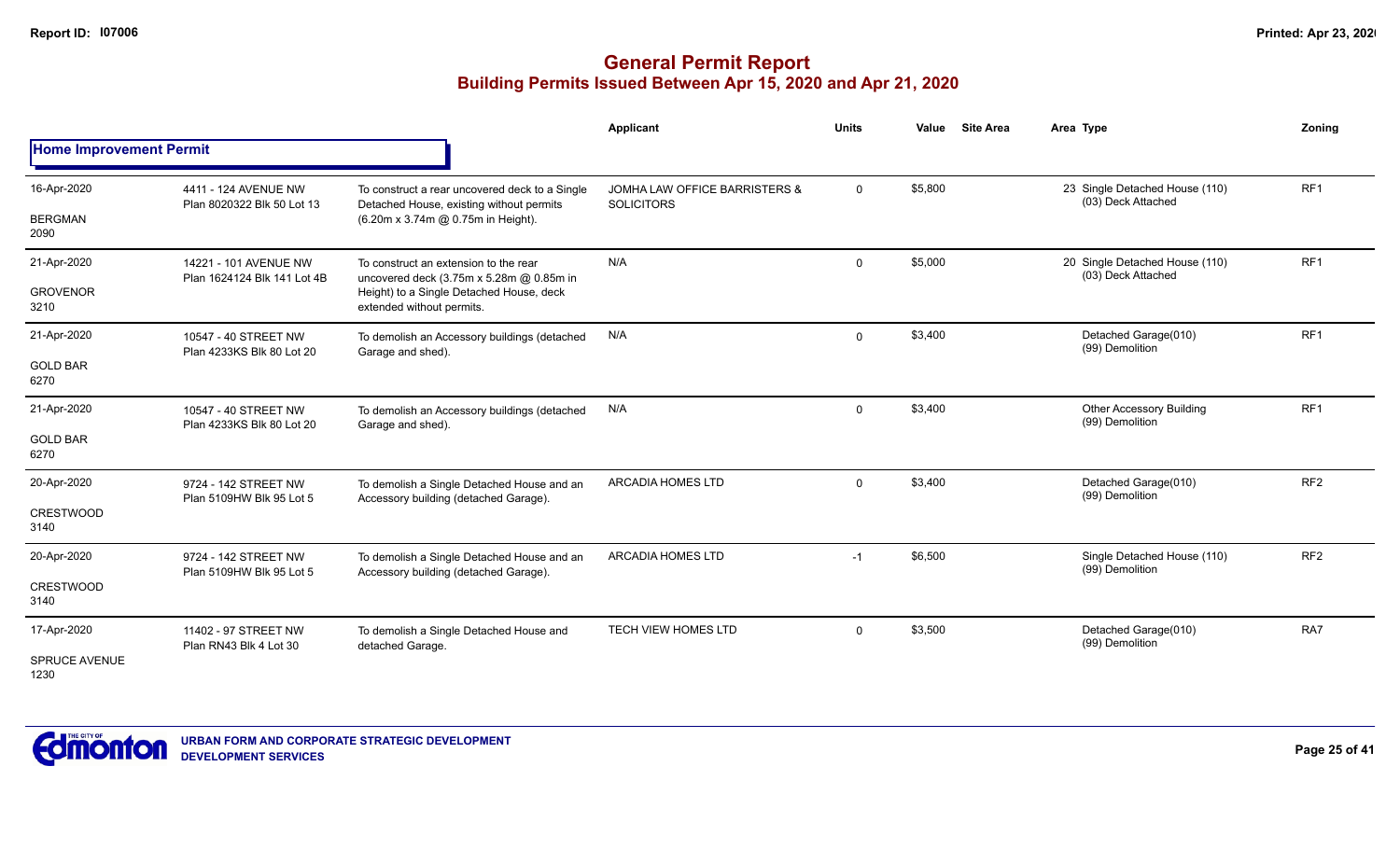|                                |                                                   |                                                                                                   | <b>Applicant</b>                                | <b>Units</b>            | Value    | <b>Site Area</b> | Area Type                                       | Zoning          |
|--------------------------------|---------------------------------------------------|---------------------------------------------------------------------------------------------------|-------------------------------------------------|-------------------------|----------|------------------|-------------------------------------------------|-----------------|
| <b>Home Improvement Permit</b> |                                                   |                                                                                                   |                                                 |                         |          |                  |                                                 |                 |
| 17-Apr-2020                    | 11402 - 97 STREET NW                              | To demolish a Single Detached House and                                                           | <b>TECH VIEW HOMES LTD</b>                      | $-1$                    | \$6,700  |                  | Single Detached House (110)<br>(99) Demolition  | RA7             |
| <b>SPRUCE AVENUE</b><br>1230   | Plan RN43 Blk 4 Lot 30                            | detached Garage.                                                                                  |                                                 |                         |          |                  |                                                 |                 |
| 15-Apr-2020                    | 4016 - 77 STREET NW<br>Plan 3100TR Blk 42 Lot 38  | To construct an Accessory building (shed,<br>$3.48m \times 6.10m$ ).                              | N/A                                             | $\mathbf 0$             | \$700    |                  | 21 Shed (040)<br>(01) Building - New            | RF <sub>1</sub> |
| <b>TWEDDLE PLACE</b><br>6760   |                                                   |                                                                                                   |                                                 |                         |          |                  |                                                 |                 |
| 17-Apr-2020                    | 13556 - 110A AVENUE NW                            | To construct an Accessory Building (rear                                                          | N/A                                             | $\mathbf 0$             | \$6,200  |                  | 37 Detached Garage (010)<br>(01) Building - New | RF <sub>1</sub> |
| NORTH GLENORA<br>3310          | Plan 2020295 Blk 10 Lot 16B                       | detached Garage (5.79m x 6.4m)).                                                                  |                                                 |                         |          |                  |                                                 |                 |
| 21-Apr-2020                    | 10425 - 81 STREET NW<br>Plan 6800AK Blk 37 Lot 8  | To develop a Secondary Suite (Existing Suite) to N/A<br>a Single Detached House, existing without |                                                 | $\overline{\mathbf{1}}$ | \$1,300  |                  | 107 Single Detached House (110)                 | RF <sub>3</sub> |
| <b>FOREST HEIGHTS</b><br>6230  |                                                   | permits.                                                                                          |                                                 |                         |          |                  | (07) Add Suites to Single Dwelling              |                 |
| 17-Apr-2020                    | 14103 - 89A AVENUE NW<br>Plan 4629KS Blk 12 Lot 8 | To construct an Accessory building (detached<br>Garage, 14.68m x 6.10m) and to demolish an        | <b>RESIDENTIAL MAINTENANCE SERVICES</b><br>INC. | $\mathbf 0$             | \$3,500  |                  | Detached Garage(010)<br>(99) Demolition         | RF <sub>1</sub> |
| <b>PARKVIEW</b><br>3330        |                                                   | Accessory building (detached Garage).                                                             |                                                 |                         |          |                  |                                                 |                 |
| 17-Apr-2020                    | 14103 - 89A AVENUE NW<br>Plan 4629KS Blk 12 Lot 8 | To construct an Accessory building (detached                                                      | RESIDENTIAL MAINTENANCE SERVICES<br>INC.        | $\mathbf{0}$            | \$14,900 |                  | 90 Detached Garage (010)<br>(01) Building - New | RF <sub>1</sub> |
| <b>PARKVIEW</b><br>3330        |                                                   | Garage, 14.68m x 6.10m) and to demolish an<br>Accessory building (detached Garage).               |                                                 |                         |          |                  |                                                 |                 |
| 15-Apr-2020                    | 9110 - 83 AVENUE NW<br>Plan 426HW Blk 6B Lot F    | To construct an Accessory building (detached                                                      | <b>HJD HOMES LTD</b>                            | $\mathbf 0$             | \$12,300 |                  | 74 Detached Garage (010)<br>(01) Building - New | RF <sub>3</sub> |
| <b>BONNIE DOON</b><br>6040     |                                                   | Garage, 10.77m x 6.86m).                                                                          |                                                 |                         |          |                  |                                                 |                 |

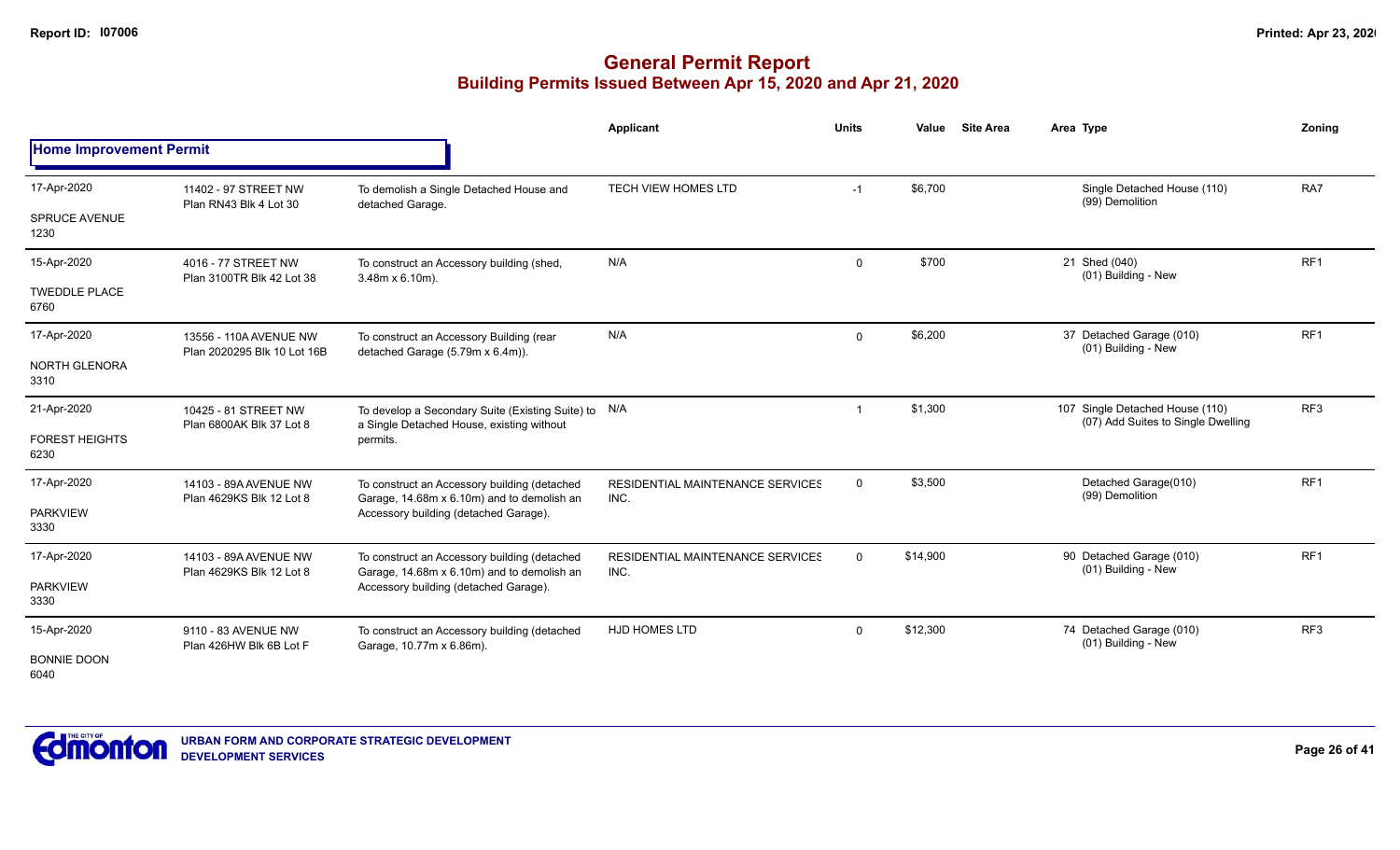|                                     |                                                     |                                                                                                                                          | Applicant                               | <b>Units</b> | Value    | <b>Site Area</b> | Area Type                                                | Zonina          |
|-------------------------------------|-----------------------------------------------------|------------------------------------------------------------------------------------------------------------------------------------------|-----------------------------------------|--------------|----------|------------------|----------------------------------------------------------|-----------------|
| <b>Home Improvement Permit</b>      |                                                     |                                                                                                                                          |                                         |              |          |                  |                                                          |                 |
| 16-Apr-2020                         | 7641 - 92 AVENUE NW<br>Plan 1922643 Blk 24 Lot 28B  | To construct an Accessory building (mutual<br>detached Garage, 12.80m x 6.10m).                                                          | MACKLYNN CONSTRUCTION AND DESIC<br>INC. | $\mathbf{0}$ | \$13,000 |                  | 78 Detached Garage (010)<br>(01) Building - New          | RF <sub>1</sub> |
| <b>HOLYROOD</b><br>6310             |                                                     |                                                                                                                                          |                                         |              |          |                  |                                                          |                 |
| 16-Apr-2020                         | 7433 - SASKATCHEWAN DRIVE<br><b>NW</b>              | To construct exterior alterations to a Single<br>Detached House (existing front Driveway and                                             | HONE & IRVING, ALLAN & PATRICIA         | $\mathbf{0}$ |          |                  | Single Detached House (110)<br>(03) Exterior Alterations | RF <sub>1</sub> |
| <b>BELGRAVIA</b><br>5040            | Plan 1425450 Blk 15 Lot 40A                         | new Parking Pad in the Front Yard).                                                                                                      |                                         |              |          |                  |                                                          |                 |
| 21-Apr-2020                         | 10727 - 155 STREET NW<br>Plan 2020795 Blk 13 Lot 6A | To construct an Accessory Building (detached<br>Garage, 5.79m x 7.01m).                                                                  | <b>TECH VIEW HOMES LTD</b>              | $\Omega$     | \$6,800  |                  | 41 Detached Garage (010)<br>(01) Building - New          | RF <sub>1</sub> |
| <b>HIGH PARK</b><br>4200            |                                                     |                                                                                                                                          |                                         |              |          |                  |                                                          |                 |
| 15-Apr-2020                         | 16455 - 104A AVENUE NW<br>Plan 4746KS Blk 5 Lot 37  | To construct interior and exterior alterations to a N/A                                                                                  |                                         | $\Omega$     |          |                  | Single Detached House (110)<br>(03) Exterior Alterations | RF <sub>1</sub> |
| <b>BRITANNIA YOUNGSTOWN</b><br>4060 |                                                     | Single Detached House (Basement<br>development, NOT to be used as an additional<br>Dwelling and removal of a window in the<br>basement). |                                         |              |          |                  |                                                          |                 |
| 15-Apr-2020                         | 16455 - 104A AVENUE NW<br>Plan 4746KS Blk 5 Lot 37  | To construct interior and exterior alterations to a<br>Single Detached House (Basement                                                   | N/A                                     | 0            |          |                  | Single Detached House (110)<br>(03) Interior Alterations | RF <sub>1</sub> |
| <b>BRITANNIA YOUNGSTOWN</b><br>4060 |                                                     | development, NOT to be used as an additional<br>Dwelling and removal of a window in the<br>basement).                                    |                                         |              |          |                  |                                                          |                 |
| 21-Apr-2020                         | 5623 - 142 AVENUE NW<br>Plan 5435NY Blk 24 Lot 10   | To construct exterior alterations (pergola 3.07m<br>x 6.11m) to Single Detached House, existing                                          | N/A                                     | 0            |          |                  | Single Detached House (110)<br>(03) Exterior Alterations | RF <sub>1</sub> |
| <b>YORK</b><br>2720                 |                                                     | without permits.                                                                                                                         |                                         |              |          |                  |                                                          |                 |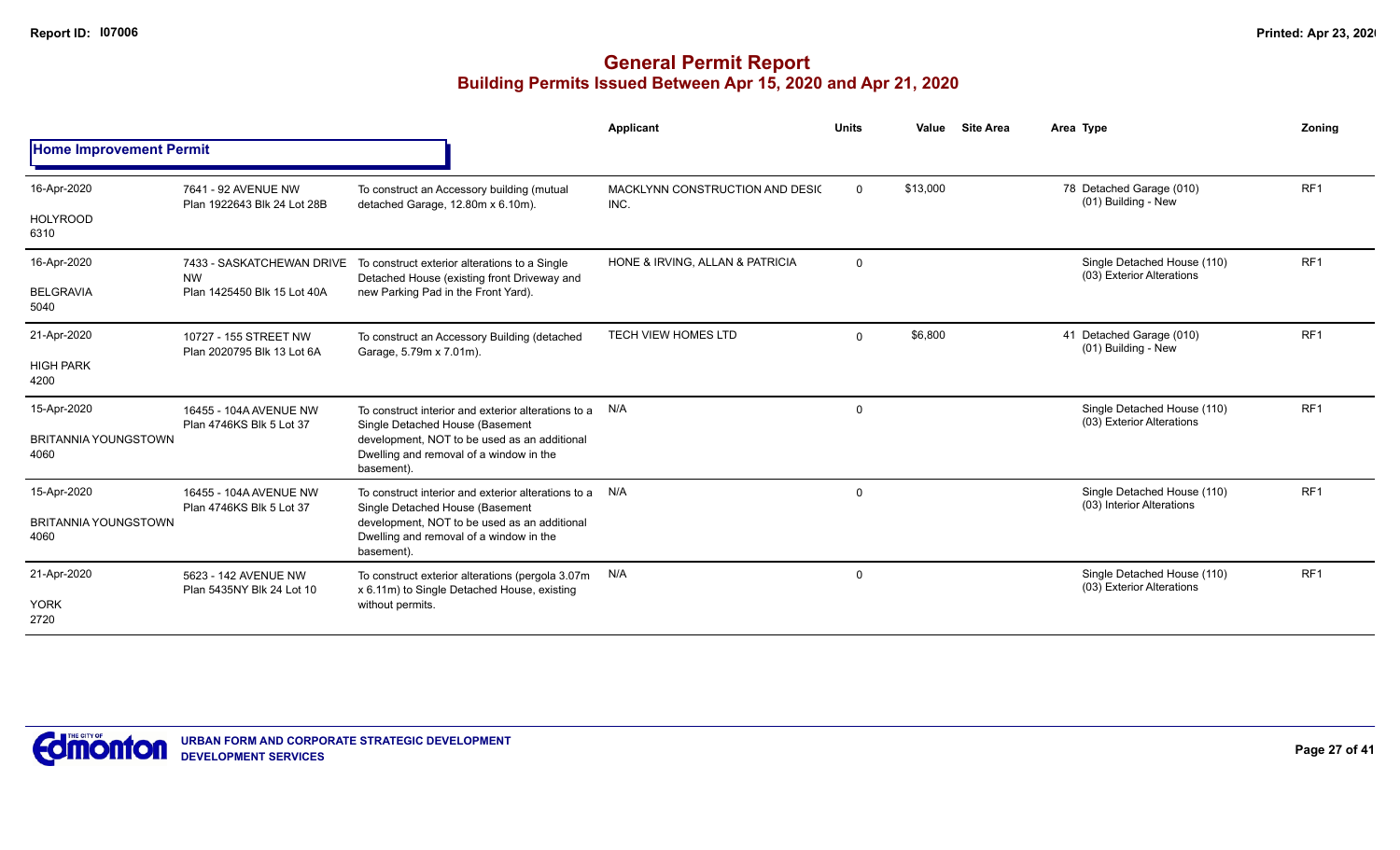|                                                            |                                                             |                                                                                                                                                                                                                                                                                 | <b>Applicant</b>                | Units    | Value    | <b>Site Area</b> | Area Type                                                         | Zoning          |
|------------------------------------------------------------|-------------------------------------------------------------|---------------------------------------------------------------------------------------------------------------------------------------------------------------------------------------------------------------------------------------------------------------------------------|---------------------------------|----------|----------|------------------|-------------------------------------------------------------------|-----------------|
| <b>Home Improvement Permit</b>                             |                                                             |                                                                                                                                                                                                                                                                                 |                                 |          |          |                  |                                                                   |                 |
| 17-Apr-2020<br><b>BELVEDERE</b><br>2080                    | 6436 - 133A AVENUE NW<br>Plan 798MC Blk 30 Lot 12           | To develop a Secondary Suite in the Basement<br>and to construct interior and exterior alterations<br>to a Single Detached House (1 new Basement<br>window on south elevation, 2 enlarged<br>basement windows on the west and north<br>elevations, and Main Floor alterations). | N/A                             | -1       | \$53,000 |                  | Single Detached House (110)<br>(07) Add Suites to Single Dwelling | RF <sub>1</sub> |
| 15-Apr-2020<br><b>SECORD</b><br>4487                       | 22631 - 98 AVENUE NW<br>Plan 1920151 Blk 17 Lot 111         | To construct an Accessory Building (detached<br>Garage 5.49m x 6.71m).                                                                                                                                                                                                          | <b>CRIMSON COVE HOMES INC</b>   | $\Omega$ | \$6,100  |                  | 37 Detached Garage (010)<br>(01) Building - New                   | <b>RPL</b>      |
| 16-Apr-2020<br><b>NORTH GLENORA</b><br>3310                | 10818 - 134 STREET NW<br>Plan 3751HW Blk 3A Lot 10          | To construct an Accessory Building (detached<br>Garage, 7.9m x 6.7m).                                                                                                                                                                                                           | SPECTRA PROJECTS LTD.           | $\Omega$ | \$18,800 |                  | 113 Detached Garage (010)<br>(01) Building - New                  | RF <sub>1</sub> |
| 16-Apr-2020<br><b>WALKER</b><br>6662                       | 2144 - 51 STREET SW<br>Plan 1822899 Blk 6 Lot 40            | To construct an Accessory Building (detached<br>Garage 6.10m x 6.10m).                                                                                                                                                                                                          | <b>MONTORIO HOMES LTD</b>       | $\Omega$ | \$6,200  |                  | 37 Detached Garage (010)<br>(01) Building - New                   | <b>RPL</b>      |
| 16-Apr-2020<br>THE ORCHARDS AT<br><b>ELLERSLIE</b><br>6216 | 9338 - PEAR LINK SW<br>Plan 1822610 Blk 2 Lot 44            | To construct an Accessory Building (mutual<br>detached Garage (12.2m x 6.71m)).                                                                                                                                                                                                 | <b>GREAT CANADIAN HOMES LTD</b> | $\Omega$ | \$13,600 |                  | 82 Detached Garage (010)<br>(01) Building - New                   | RF4, RF4        |
| 16-Apr-2020<br><b>KESWICK AREA</b><br>5576                 | 1917 - KROETSCH CRESCENT<br>SW<br>Plan 1920225 Blk 8 Lot 25 | To construct an Accessory Building (detached<br>Garage 6.10m x 6.71m).                                                                                                                                                                                                          | JAYMAN MASTERBUILT INC          | $\Omega$ | \$6,800  |                  | 41 Detached Garage (010)<br>(01) Building - New                   | <b>RMD</b>      |
| 16-Apr-2020<br><b>HIGHLANDS</b><br>2330                    | 11425 - 67 STREET NW<br>Plan 1722481 Blk 16 Lot 8B          | To construct an Accessory Building (mutual<br>detached Garage (10.98m x 7.21m)).                                                                                                                                                                                                | 1191979 ALBERTA LTD             | $\Omega$ | \$13,200 |                  | 79 Detached Garage (010)<br>(01) Building - New                   | RF1, RF1        |

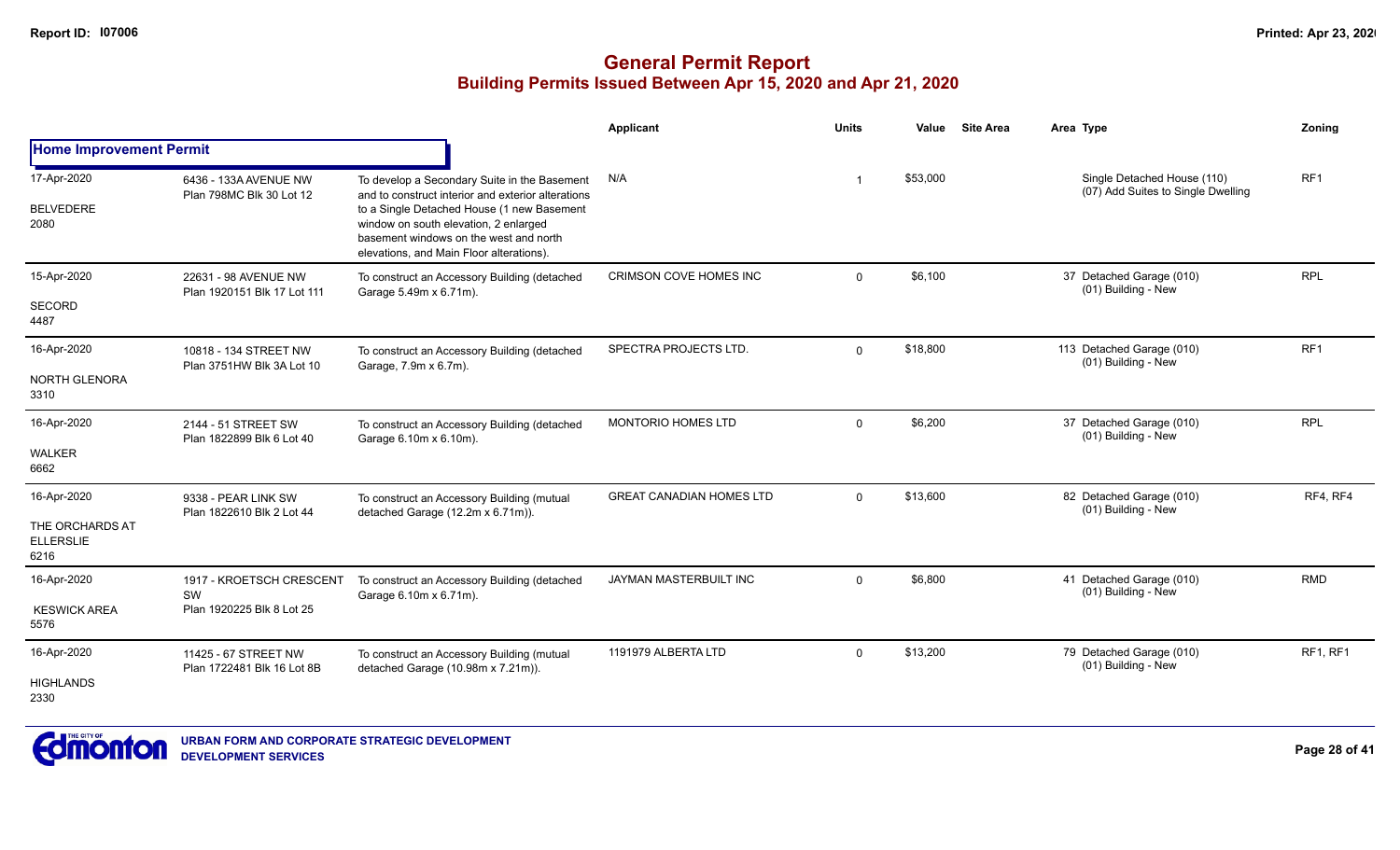|                                |                                                        |                                                                                                    | <b>Applicant</b>                                                  | <b>Units</b> | Value    | <b>Site Area</b> | Area Type                                                            | Zoning          |
|--------------------------------|--------------------------------------------------------|----------------------------------------------------------------------------------------------------|-------------------------------------------------------------------|--------------|----------|------------------|----------------------------------------------------------------------|-----------------|
| <b>Home Improvement Permit</b> |                                                        |                                                                                                    |                                                                   |              |          |                  |                                                                      |                 |
| 21-Apr-2020                    | 16216 - 97 AVENUE NW<br>Condo Common Area (Plan        | To erect a fence 1.85 m in Height in the Front,<br>Side and Rear Yards (existing without permits). | N/A                                                               | $\Omega$     | \$0      |                  | Row House (330)<br>(03) Exterior Alterations                         | RF <sub>3</sub> |
| <b>GLENWOOD</b><br>4180        | 1822102)                                               |                                                                                                    |                                                                   |              |          |                  |                                                                      |                 |
| 17-Apr-2020                    | 3386 - CHICKADEE DRIVE NW<br>Plan 1524288 Blk 3 Lot 38 | To develop a Secondary Suite in the Basement<br>of a Single Detached House.                        | N/A                                                               | $\mathbf 1$  | \$40,000 |                  | 79 Single Detached House (110)<br>(07) Add Suites to Single Dwelling | <b>RSL</b>      |
| <b>STARLING</b><br>4474        |                                                        |                                                                                                    |                                                                   |              |          |                  |                                                                      |                 |
| 16-Apr-2020                    | 13516 - 132 AVENUE NW<br>Plan 3785KS Blk 15 Lot 30     | To develop a Secondary Suite in the basement<br>of the Single Detached House (New Suite).          | 1821254 ALBERTA INC O/A TEKNICON<br><b>CONSTRUCTION SERVICES,</b> | $\mathbf{1}$ | \$49,900 |                  | 97 Single Detached House (110)<br>(07) Add Suites to Single Dwelling | RF <sub>1</sub> |
| WELLINGTON<br>3430             |                                                        |                                                                                                    |                                                                   |              |          |                  |                                                                      |                 |
| 16-Apr-2020                    | 10304 - 64 STREET NW<br>Plan 1841KS Blk 18 Lot 24      | To construct interior alterations to a Single<br>Detached House (main floor alterations and        | N/A                                                               | $\mathbf 0$  | \$25,000 |                  | Single Detached House (110)<br>(03) Interior Alterations             | RF <sub>1</sub> |
| <b>FULTON PLACE</b><br>6240    |                                                        | Basement development, NOT to be used as an<br>additional Dwelling).                                |                                                                   |              |          |                  |                                                                      |                 |
| 17-Apr-2020                    | 4704 - CHARLES BAY SW<br>Plan 1820476 Blk 27 Lot 22    | To construct a side uncovered deck to a Single<br>Detached House (1.21m x 1.32m @ 0.61m in         | HOMES BY KAY INC                                                  | $\Omega$     | \$400    |                  | 2 Single Detached House (110)<br>(03) Deck Attached                  | <b>RSL</b>      |
| <b>CHAPPELLE AREA</b><br>5462  |                                                        | Height).                                                                                           |                                                                   |              |          |                  |                                                                      |                 |
| 21-Apr-2020                    |                                                        | 9131 - COOPER CRESCENT SW To develop a Secondary Suite in the basement                             | N/A                                                               | $\mathbf 1$  | \$10,500 |                  | Single Detached House (110)<br>(07) Add Suites to Single Dwelling    | <b>RMD</b>      |
| <b>CHAPPELLE AREA</b><br>5462  | Plan 1521444 Blk 16 Lot 30                             | of a Single Detached House (New Suite) and to<br>construct exterior alterations (new side door).   |                                                                   |              |          |                  |                                                                      |                 |
| 21-Apr-2020                    | Plan 1521444 Blk 16 Lot 30                             | 9131 - COOPER CRESCENT SW To develop a Secondary Suite in the basement                             | N/A                                                               | $\mathbf 0$  |          |                  | Single Detached House (110)<br>(03) Exterior Alterations             | <b>RMD</b>      |
| <b>CHAPPELLE AREA</b><br>5462  |                                                        | of a Single Detached House (New Suite) and to<br>construct exterior alterations (new side door).   |                                                                   |              |          |                  |                                                                      |                 |

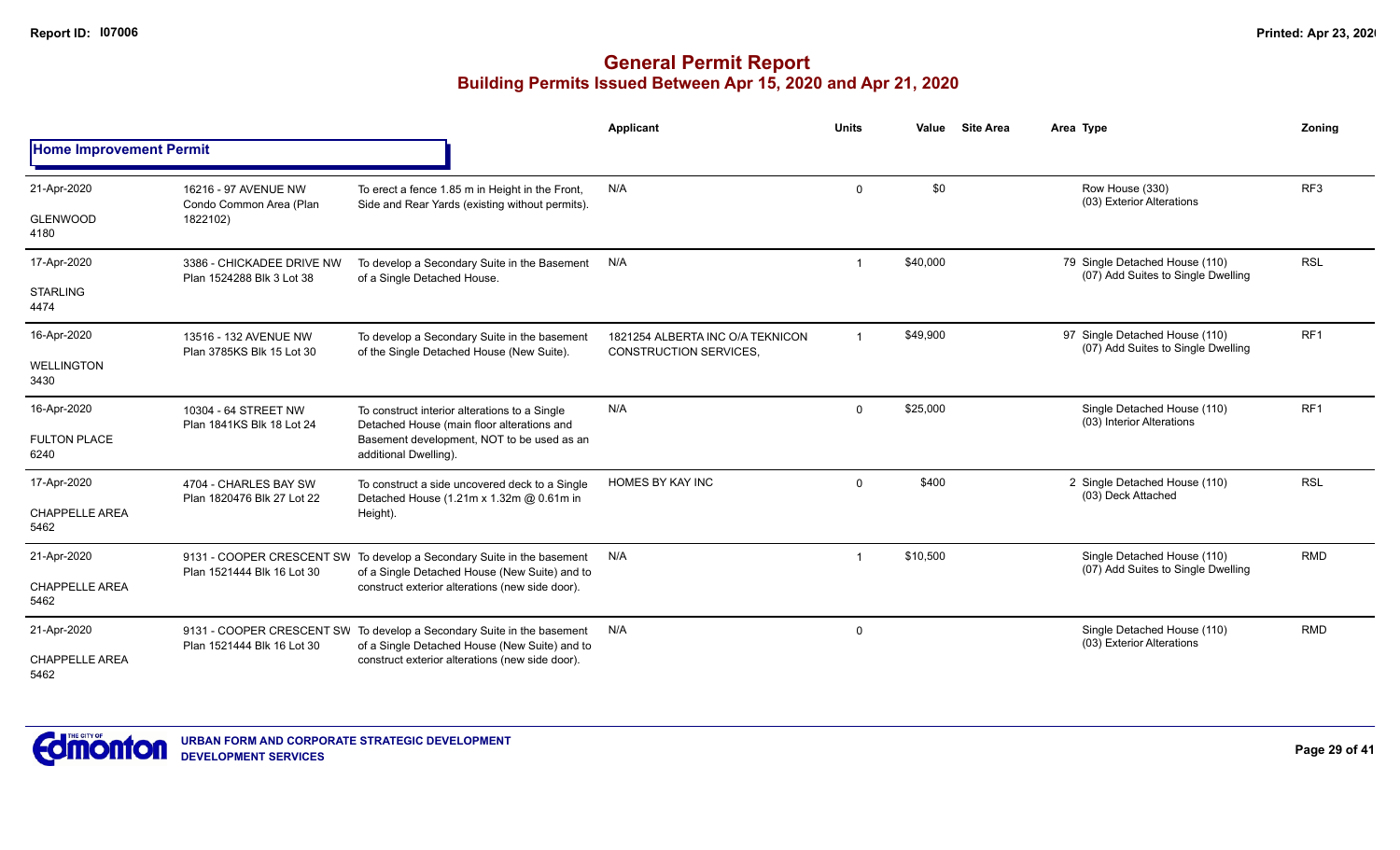|                                |                                                    |                                                                                                     | Applicant                                                                  | Units    | Value    | <b>Site Area</b> | Area Type                                                            | Zoning          |
|--------------------------------|----------------------------------------------------|-----------------------------------------------------------------------------------------------------|----------------------------------------------------------------------------|----------|----------|------------------|----------------------------------------------------------------------|-----------------|
| <b>Home Improvement Permit</b> |                                                    |                                                                                                     |                                                                            |          |          |                  |                                                                      |                 |
| 17-Apr-2020                    | 12213 - 110 AVENUE NW<br>Plan 3069AJ Blk 53 Lot D  | To demolish a Single Detached House and an<br>Accessory building (detached Garage).                 | TIMBER HAUS DEVELOPMENTS                                                   | $\Omega$ | \$3,500  |                  | Detached Garage(010)<br>(99) Demolition                              | RF3             |
| WESTMOUNT<br>3440              |                                                    |                                                                                                     |                                                                            |          |          |                  |                                                                      |                 |
| 17-Apr-2020                    | 12213 - 110 AVENUE NW<br>Plan 3069AJ Blk 53 Lot D  | To demolish a Single Detached House and an<br>Accessory building (detached Garage).                 | TIMBER HAUS DEVELOPMENTS                                                   | $-1$     | \$6,700  |                  | Single Detached House (110)<br>(99) Demolition                       | RF <sub>3</sub> |
| <b>WESTMOUNT</b><br>3440       |                                                    |                                                                                                     |                                                                            |          |          |                  |                                                                      |                 |
| 15-Apr-2020                    | 17852 - 61 STREET NW<br>Plan 1525713 Blk 21 Lot 75 | To construct an Accessory Building (detached<br>Garage, 6.1m x 6.71m).                              | RAYHANA HOMES LTD                                                          | $\Omega$ | \$6,800  |                  | 41 Detached Garage (010)<br>(01) Building - New                      | <b>RPL</b>      |
| <b>MCCONACHIE AREA</b><br>2521 |                                                    |                                                                                                     |                                                                            |          |          |                  |                                                                      |                 |
| 21-Apr-2020                    | 21941 - 94A AVENUE NW<br>Plan 0829136 Blk 2 Lot 59 | To construct interior alterations to a Single<br>Detached House (Basement development, NOT          | N/A                                                                        | $\Omega$ | \$12,000 |                  | Single Detached House (110)<br>(03) Interior Alterations             | <b>RSL</b>      |
| <b>SECORD</b><br>4487          |                                                    | to be used as an additional Dwelling). 1<br>bedroom, bathroom, mech room and living family<br>space |                                                                            |          |          |                  |                                                                      |                 |
| 16-Apr-2020                    | 8832 - 93 STREET NW<br>Plan 2020045 Blk 4 Lot 21A  | To construct a Secondary Suite in the basement<br>of a Single Detached House.                       | <b>JUSTIN GRAY HOMES LTD</b>                                               |          | \$30,000 |                  | 63 Single Detached House (110)<br>(07) Add Suites to Single Dwelling | RF <sub>3</sub> |
| <b>BONNIE DOON</b><br>6040     |                                                    |                                                                                                     |                                                                            |          |          |                  |                                                                      |                 |
| 15-Apr-2020                    |                                                    | 6213 - HAMPTON GRAY AVENUI To construct an Accessory Building (detached<br>Garage, 6.1m x 6.1m).    | <b>COVENTRY HOMES INC</b>                                                  | $\Omega$ | \$6,200  |                  | 37 Detached Garage (010)<br>(01) Building - New                      | <b>GLG</b>      |
| <b>GRIESBACH</b><br>3111       | <b>NW</b><br>Plan 1822264 Blk 26 Lot 23            |                                                                                                     |                                                                            |          |          |                  |                                                                      |                 |
| 21-Apr-2020                    | 140 - WOODBEND WYND NW<br>Plan 716TR Blk 1 Lot 11  | To construct an addition to a Single Detached<br>House (Attached Garage irregular shape,            | <b>DIAMOND CONTRACTING &amp; CABINETRY</b><br>LTD O/A DIAMOND CONTRACTING, | $\Omega$ | \$42,000 |                  | Single Detached House (110)<br>(02) Addition                         | <b>RR</b>       |
| THE UPLANDS<br>4464            |                                                    | 9.26m x 7.32m) and to construct Exterior<br>Alterations (changing Stucco to Siding).                | (PLUMBING & GAS)                                                           |          |          |                  |                                                                      |                 |

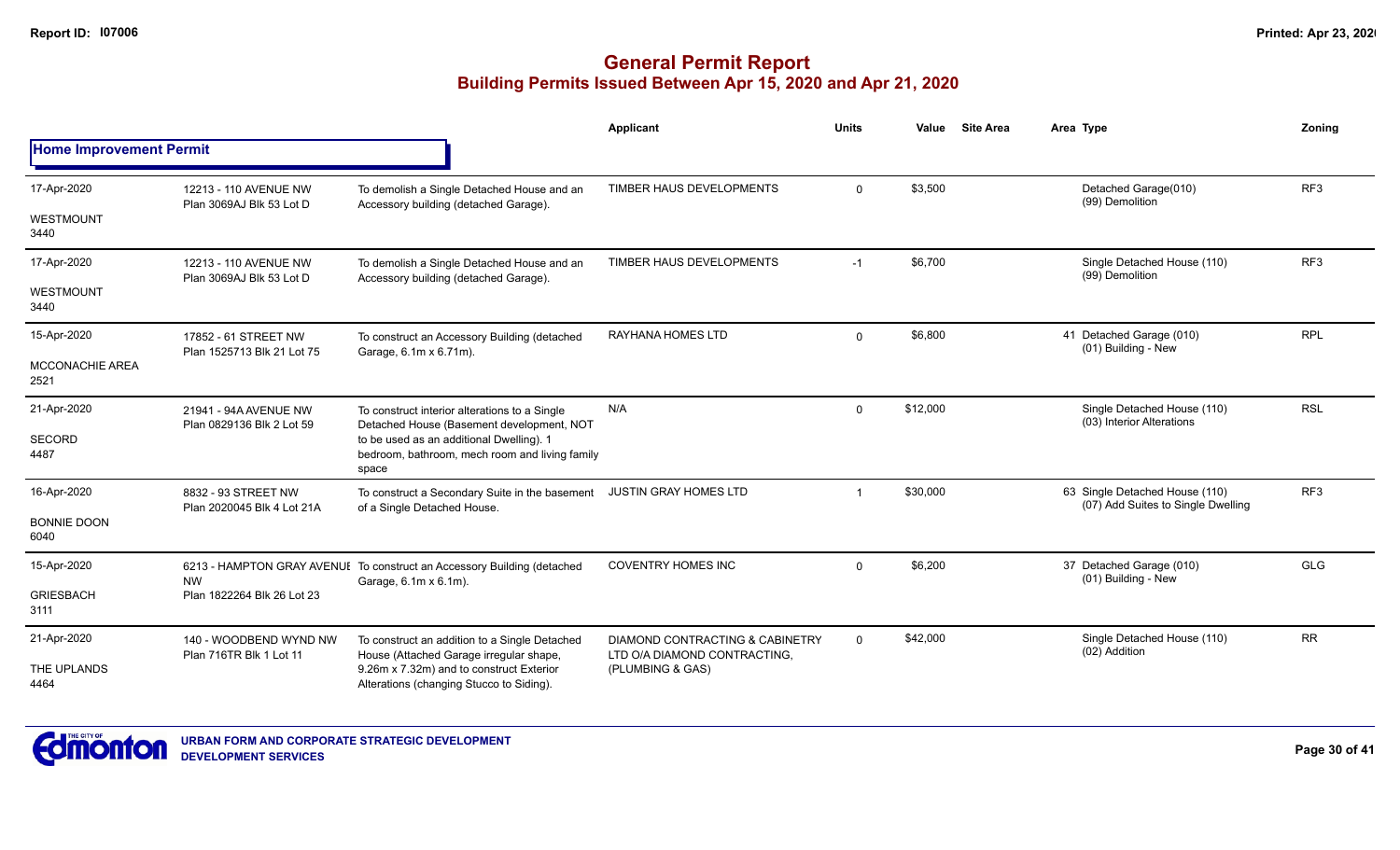|                                               |                                                    |                                                                                                                                                                                                                              | Applicant                                                                                      | <b>Units</b>   | Value    | <b>Site Area</b> | Area Type                                                          | Zonina          |
|-----------------------------------------------|----------------------------------------------------|------------------------------------------------------------------------------------------------------------------------------------------------------------------------------------------------------------------------------|------------------------------------------------------------------------------------------------|----------------|----------|------------------|--------------------------------------------------------------------|-----------------|
| <b>Home Improvement Permit</b>                |                                                    |                                                                                                                                                                                                                              |                                                                                                |                |          |                  |                                                                    |                 |
| 21-Apr-2020<br>THE UPLANDS<br>4464            | 140 - WOODBEND WYND NW<br>Plan 716TR Blk 1 Lot 11  | To construct an addition to a Single Detached<br>House (Attached Garage irregular shape,<br>9.26m x 7.32m) and to construct Exterior<br>Alterations (changing Stucco to Siding).                                             | <b>DIAMOND CONTRACTING &amp; CABINETRY</b><br>LTD O/A DIAMOND CONTRACTING,<br>(PLUMBING & GAS) | $\mathbf 0$    |          |                  | Single Detached House (110)<br>(03) Exterior Alterations           | <b>RR</b>       |
| 20-Apr-2020<br><b>ALBANY</b><br>3460          | 211 - ALBANY DRIVE NW<br>Plan 1323863 Blk 3 Lot 17 | To construct interior alterations to a Single<br>Detached House (Basement development, NOT<br>to be used as an additional Dwelling) (1<br>bedroom, 1 bathroom, mechanical room).                                             | 1897614 AB INC                                                                                 | $\mathbf 0$    | \$1,000  |                  | Single Detached House (110)<br>(03) Interior Alterations           | <b>RSL</b>      |
| 15-Apr-2020<br><b>MCCONACHIE AREA</b><br>2521 | 6007 - 180 AVENUE NW<br>Plan 1623830 Blk 20 Lot 26 | To construct an Accessory Building (detached<br>Garage (5.94m x 6.71m)).                                                                                                                                                     | <b>GILL CUSTOM HOMES LTD</b>                                                                   | $\mathbf 0$    | \$6,600  |                  | 40 Detached Garage (010)<br>(01) Building - New                    | <b>RPL</b>      |
| 21-Apr-2020<br><b>BROOKSIDE</b><br>5090       | 4716 - 143 STREET NW<br>Plan 4011RS Blk 21 Lot 17  | To construct exterior and interior alterations to a<br>Single Detached House (adding a window<br>(1.56m x 0.93m) to the west-elevation (main<br>floor dining room); and removing/adding walls<br>on the main floor kitchen). | <b>REVIVE CONTRACTING</b>                                                                      | $\mathbf 0$    |          |                  | Single Detached House (110)<br>(03) Exterior Alterations           | RF <sub>1</sub> |
| 21-Apr-2020<br><b>BROOKSIDE</b><br>5090       | 4716 - 143 STREET NW<br>Plan 4011RS Blk 21 Lot 17  | To construct exterior and interior alterations to a<br>Single Detached House (adding a window<br>(1.56m x 0.93m) to the west-elevation (main<br>floor dining room); and removing/adding walls<br>on the main floor kitchen). | <b>REVIVE CONTRACTING</b>                                                                      | $\Omega$       |          |                  | Single Detached House (110)<br>(03) Interior Alterations           | RF1             |
| 16-Apr-2020<br><b>MCKERNAN</b><br>5290        | 7721 - 110 STREET NW<br>Plan 5542AP Blk 16 Lot 7   | To develop a Secondary Suite (existing) in the<br>Basement of a Semi-detached House.                                                                                                                                         | POWER GENERAL CONTRACTING<br><b>RENOVATIONS</b>                                                |                | \$4,000  |                  | Semi-Detached House (210)<br>(07) Add Suites to Single Dwelling    | RF <sub>3</sub> |
| 15-Apr-2020<br><b>MCCONACHIE AREA</b><br>2521 | 6535 - 168 AVENUE NW<br>Plan 1922266 Blk 11 Lot 74 | To develop a Secondary Suite in the Basement<br>of a Semi-detached House.                                                                                                                                                    | CITY HOMES MASTER BUILDER INC                                                                  | $\overline{1}$ | \$48,900 |                  | 54 Semi-Detached House (210)<br>(07) Add Suites to Single Dwelling | RF <sub>5</sub> |

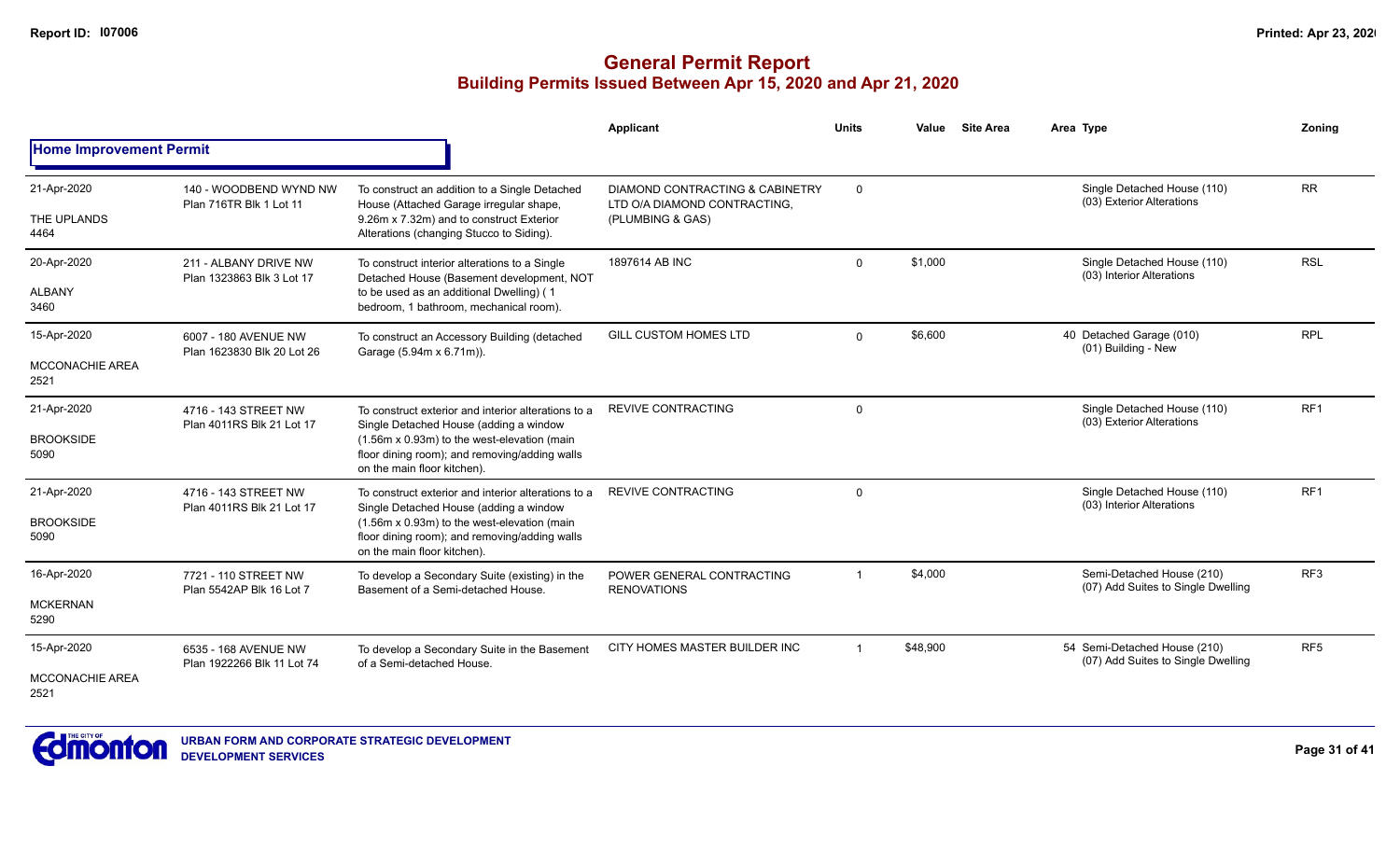|                                             |                                                       |                                                                                      | <b>Applicant</b>                        | <b>Units</b> | Value   | <b>Site Area</b> | Area Type                                              | Zoning          |
|---------------------------------------------|-------------------------------------------------------|--------------------------------------------------------------------------------------|-----------------------------------------|--------------|---------|------------------|--------------------------------------------------------|-----------------|
| <b>Home Improvement Permit</b>              |                                                       |                                                                                      |                                         |              |         |                  |                                                        |                 |
| 16-Apr-2020                                 | 9247 - 77 STREET NW<br>Plan 5184HW Blk 21 Lot 36      | To construct an Accessory building (detached<br>Garage, 5.79m x 6.71m).              | <b>JUSTIN GRAY HOMES LTD</b>            | $\Omega$     | \$6,500 |                  | 39 Detached Garage (010)<br>(01) Building - New        | RF1             |
| <b>HOLYROOD</b><br>6310                     |                                                       |                                                                                      |                                         |              |         |                  |                                                        |                 |
| 15-Apr-2020                                 | 2305 - CHOKECHERRY CLOSE<br>SW                        | To construct an Accessory Building (detached<br>Garage 6.1m x 6.1m).                 | DAYTONA HOMES INC                       | $\mathbf 0$  | \$6,200 |                  | 37 Detached Garage (010)<br>(01) Building - New        | <b>RMD</b>      |
| THE ORCHARDS AT<br><b>ELLERSLIE</b><br>6216 | Plan 1822444 Blk 30 Lot 26                            |                                                                                      |                                         |              |         |                  |                                                        |                 |
| 16-Apr-2020                                 | 719 - CHARLESWORTH WAY<br>SW                          | To construct an Accessory Building (detached<br>Garage 6.1m x 6.1m).                 | JAYMAN MASTERBUILT INC                  | $\mathbf 0$  | \$6,200 |                  | 37 Detached Garage (010)<br>(01) Building - New        | <b>RMD</b>      |
| <b>CHARLESWORTH</b><br>6661                 | Plan 1522167 Blk 4 Lot 9                              |                                                                                      |                                         |              |         |                  |                                                        |                 |
| 16-Apr-2020                                 | 10424 - 146 STREET NW<br>Plan 1934HW Blk 9 Lot 27     | To demolish a Single Detached House and<br>detached Garage.                          | <b>GODWIN HOMES INC</b>                 | $\mathbf 0$  | \$3,500 |                  | Detached Garage(010)<br>(99) Demolition                | RF3             |
| <b>GROVENOR</b><br>3210                     |                                                       |                                                                                      |                                         |              |         |                  |                                                        |                 |
| 16-Apr-2020                                 | 10424 - 146 STREET NW<br>Plan 1934HW Blk 9 Lot 27     | To demolish a Single Detached House and<br>detached Garage.                          | <b>GODWIN HOMES INC</b>                 | $-1$         | \$6,700 |                  | Single Detached House (110)<br>(99) Demolition         | RF <sub>3</sub> |
| <b>GROVENOR</b><br>3210                     |                                                       |                                                                                      |                                         |              |         |                  |                                                        |                 |
| 15-Apr-2020                                 | 7642 - CREIGHTON PLACE SW<br>Plan 1723183 Blk 10 Lots | To construct interior alterations to a<br>Semi-Detached House (Basement development, | <b>J&amp;A CONTRACTING LTD</b>          | $\mathbf 0$  | \$4,900 |                  | Semi-Detached House (210)<br>(03) Interior Alterations | <b>RMD</b>      |
| <b>CHAPPELLE AREA</b><br>5462               | 133-134                                               | NOT to be used as an additional Dwelling).                                           |                                         |              |         |                  |                                                        |                 |
| 15-Apr-2020                                 | 532 - PATERSON WAY SW<br>Plan 1821022 Blk 15 Lot 2    | To construct an Accessory Building (detached<br>Garage 6.10m x 6.10m).               | <b>BROOKFIELD RESIDENTIAL PROPERTIE</b> | $\Omega$     | \$6,200 |                  | 37 Detached Garage (010)<br>(01) Building - New        | <b>HVLD</b>     |
| PAISLEY<br>5469                             |                                                       |                                                                                      |                                         |              |         |                  |                                                        |                 |

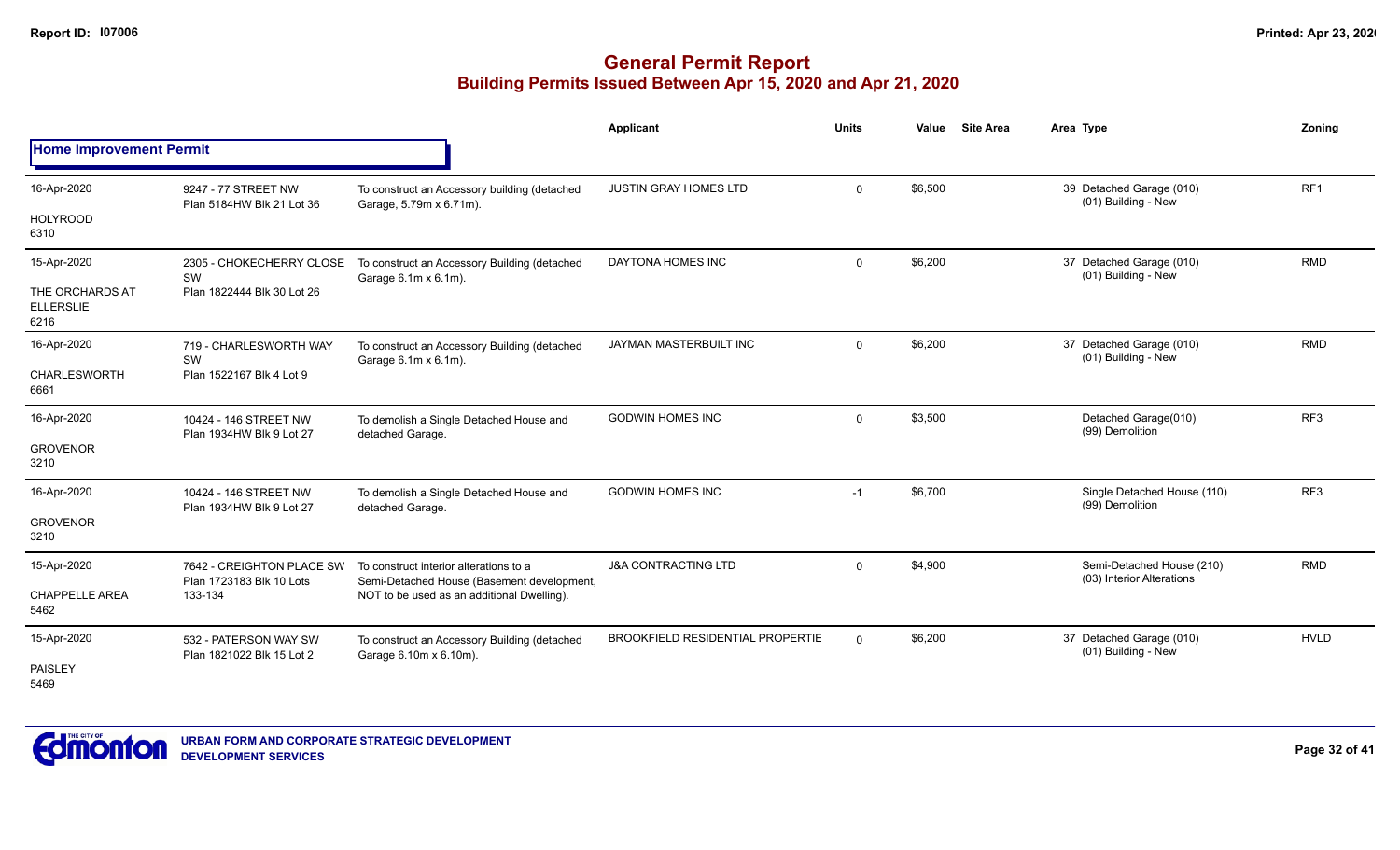|                                |                                                       |                                                                                                                     | <b>Applicant</b>                          | <b>Units</b> | Value    | <b>Site Area</b> | Area Type                                                | Zoning          |
|--------------------------------|-------------------------------------------------------|---------------------------------------------------------------------------------------------------------------------|-------------------------------------------|--------------|----------|------------------|----------------------------------------------------------|-----------------|
| <b>Home Improvement Permit</b> |                                                       |                                                                                                                     |                                           |              |          |                  |                                                          |                 |
| 17-Apr-2020                    | 1820 - 20 AVENUE NW<br>Plan 1920713 Blk 10 Lot 52     | To construct interior alterations to a Single<br>Detached House (Basement development, NOT                          | N/A                                       | $\mathbf 0$  | \$25,000 |                  | Single Detached House (110)<br>(03) Interior Alterations | <b>RSL</b>      |
| <b>LAUREL</b><br>6444          |                                                       | to be used as an additional Dwelling).                                                                              |                                           |              |          |                  |                                                          |                 |
| 15-Apr-2020                    | 1055 - MCKINNEY GREEN NW<br>Plan 0524220 Blk 2 Lot 52 | To construct interior alterations to a Single<br>Detached House (Basement development, NOT                          | N/A                                       | $\Omega$     | \$15,000 |                  | Single Detached House (110)<br>(03) Interior Alterations | <b>RSL</b>      |
| <b>MAGRATH HEIGHTS</b><br>5476 |                                                       | to be used as an additional Dwelling), (1<br>bedroom, 1 bathroom, living room (with wet<br>bar), mechanical room).  |                                           |              |          |                  |                                                          |                 |
| 17-Apr-2020                    | 7422 - 118A STREET NW<br>Plan 2831HW Blk 7 Lot 9      | To construct exterior alterations (New exterior<br>siding materials, replacement of some exterior                   | <b>HABITAT STUDIO &amp; WORKSHOP LTD.</b> | $\Omega$     |          |                  | Single Detached House (110)<br>(03) Exterior Alterations | RF <sub>1</sub> |
| <b>BELGRAVIA</b><br>5040       |                                                       | windows and doors.).                                                                                                |                                           |              |          |                  |                                                          |                 |
| 16-Apr-2020                    | <b>NW</b>                                             | 6233 - HAMPTON GRAY AVENUI To construct an Accessory Building (detached<br>Garage 6.71m x 6.71m).                   | <b>HOMES BY AVI</b>                       | $\Omega$     | \$7,500  |                  | 45 Detached Garage (010)<br>(01) Building - New          | <b>GLG</b>      |
| <b>GRIESBACH</b><br>3111       | Plan 1822264 Blk 26 Lot 33                            |                                                                                                                     |                                           |              |          |                  |                                                          |                 |
| 21-Apr-2020                    | 6708 - 97 AVENUE NW<br>Plan 6083KS Blk 12 Lot 30      | To construct interior alterations (Create<br>pass-thru in interior supporting wall of                               | SOLVE INTERIOR DESIGN                     | $\mathbf 0$  | \$4,000  |                  | Single Detached House (110)<br>(03) Interior Alterations | RF <sub>1</sub> |
| <b>OTTEWELL</b><br>6550        |                                                       | bungalow, NOT to be used as an additional<br>Dwelling).                                                             |                                           |              |          |                  |                                                          |                 |
| 16-Apr-2020                    | 6212 - 92 AVENUE NW                                   | To construct a front uncovered deck (7.7m x<br>2.46m @ 0.70m in Height, existing without                            | N/A                                       | $\mathbf 0$  | \$4,900  |                  | 19 Single Detached House (110)<br>(03) Deck Attached     | RF1             |
| <b>OTTEWELL</b><br>6550        | Plan 2862MC Blk 32 Lot 58                             | permits).                                                                                                           |                                           |              |          |                  |                                                          |                 |
| 17-Apr-2020                    | 1869 - 32A STREET NW<br>Plan 1125296 Blk 14 Lot 22    | To construct interior alterations (Basement<br>development, Framing in Furnace/Hot Water                            | N/A                                       | $\Omega$     | \$5,000  |                  | Single Detached House (110)<br>(03) Interior Alterations | <b>RSL</b>      |
| <b>LAUREL</b><br>6444          |                                                       | Heater (Utility Room), along with framing of<br>roughed in Bathroom., NOT to be used as an<br>additional Dwelling). |                                           |              |          |                  |                                                          |                 |

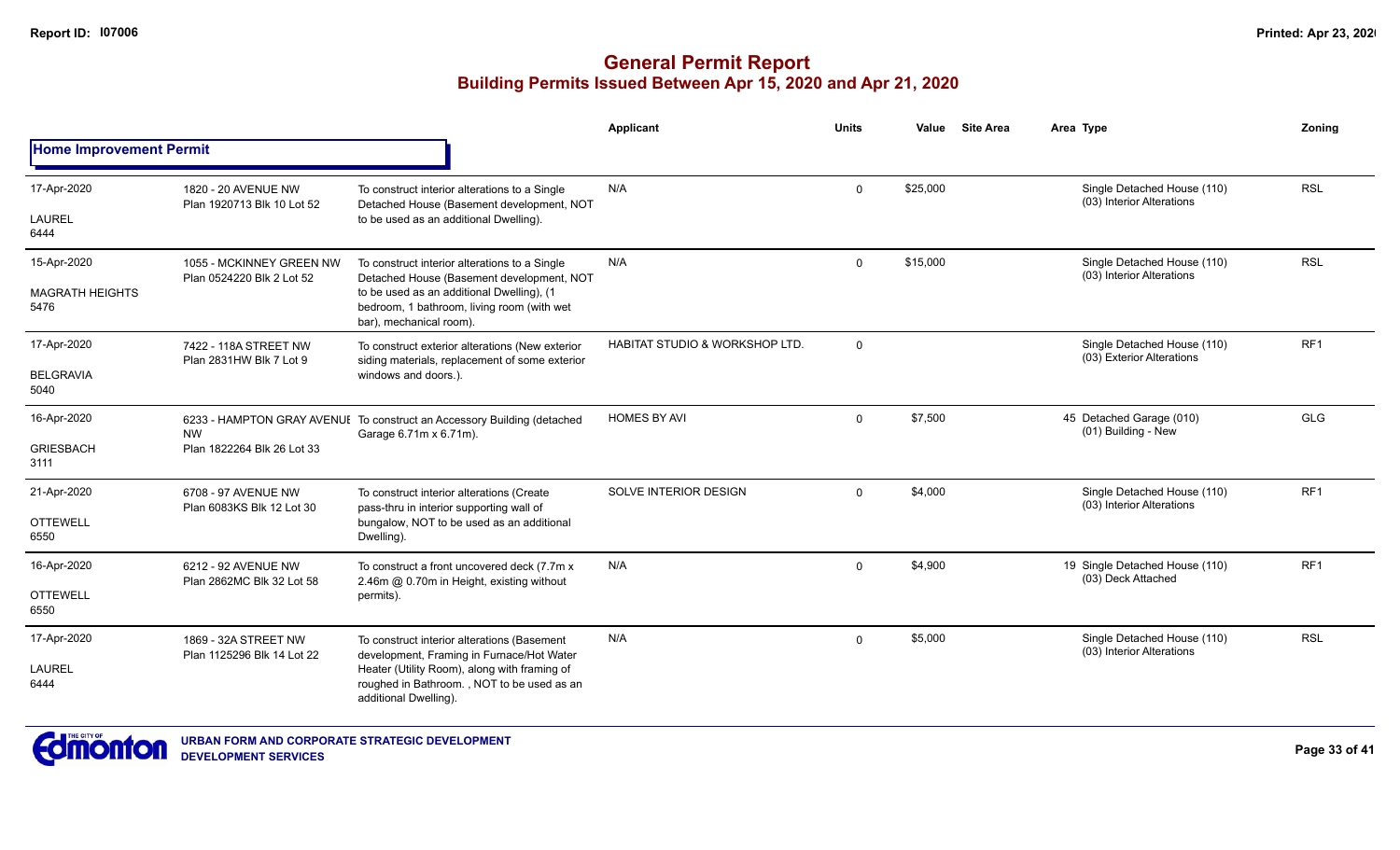|                                           |                                                   |                                                                                                                                                                                                                                                                                                                | Applicant                                      | <b>Units</b> | Value    | <b>Site Area</b> | Area Type                                                            | Zoning          |
|-------------------------------------------|---------------------------------------------------|----------------------------------------------------------------------------------------------------------------------------------------------------------------------------------------------------------------------------------------------------------------------------------------------------------------|------------------------------------------------|--------------|----------|------------------|----------------------------------------------------------------------|-----------------|
| <b>Home Improvement Permit</b>            |                                                   |                                                                                                                                                                                                                                                                                                                |                                                |              |          |                  |                                                                      |                 |
| 20-Apr-2020                               | 8751 - 81 AVENUE NW<br>Plan 5036S Blk 18 Lot 34   | To install a Renewable Energy Device On a<br>detached Garage (24 Solar PhotoVoltaic (PV)                                                                                                                                                                                                                       | SOLTEK ROOFING AND SOLAR LTD                   | $\Omega$     | \$0      |                  | Single Detached House (110)<br>(03) Exterior Alterations             | RF <sub>3</sub> |
| KING EDWARD PARK<br>6360                  |                                                   | Panel(s) on the Roof).                                                                                                                                                                                                                                                                                         |                                                |              |          |                  |                                                                      |                 |
| 21-Apr-2020                               | 8724 - 89 AVENUE NW<br>Plan 3343HW Blk N Lot 9    | To develop a Secondary Suite in the Basement<br>(2 bedroom, 1 bathroom, kitchen / living room                                                                                                                                                                                                                  | ELECTRIC WOODS LTD(ELECTRIC AND<br>BLDG)       |              | \$71,000 |                  | 92 Single Detached House (110)<br>(07) Add Suites to Single Dwelling | RF <sub>3</sub> |
| <b>BONNIE DOON</b><br>6040                |                                                   | and mech room) of a Single Detached House,<br>existing without permits and construct interior<br>alterations (alterations to the main floor,<br>bathroom renovation and adding washer and<br>dryer location).                                                                                                  |                                                |              |          |                  |                                                                      |                 |
| 21-Apr-2020<br><b>BONNIE DOON</b><br>6040 | 8724 - 89 AVENUE NW<br>Plan 3343HW Blk N Lot 9    | To develop a Secondary Suite in the Basement<br>(2 bedroom, 1 bathroom, kitchen / living room<br>and mech room) of a Single Detached House,<br>existing without permits and construct interior<br>alterations (alterations to the main floor,<br>bathroom renovation and adding washer and<br>dryer location). | ELECTRIC WOODS LTD(ELECTRIC AND<br>BLDG)       | $\Omega$     |          |                  | Single Detached House (110)<br>(03) Interior Alterations             | RF3             |
| 17-Apr-2020                               | 1156 - HAYS DRIVE NW                              | To construct a rear uncovered deck to a Single<br>Detached House (4.03m x 4.11m @ 0.7m in                                                                                                                                                                                                                      | N/A                                            | $\Omega$     | \$4,100  |                  | 16 Single Detached House (110)<br>(03) Deck Attached                 | RSL, RSL        |
| THE HAMPTONS<br>4461                      | Plan 0941654 Blk 8 Lot 26                         | Height).                                                                                                                                                                                                                                                                                                       |                                                |              |          |                  |                                                                      |                 |
| 16-Apr-2020                               | 11255 - 73 AVENUE NW<br>Plan 1324HW Blk 10 Lot 14 | To construct interior alterations to a Single<br>Detached House (Basement development, NOT                                                                                                                                                                                                                     | <b>GOINGS FERENT HANDYMAN SERVICES</b><br>LTD. | $\Omega$     |          |                  | Single Detached House (110)<br>(03) Exterior Alterations             | RF <sub>1</sub> |
| <b>MCKERNAN</b><br>5290                   |                                                   | to be used as an additional Dwelling) (2 Bed, 2<br>Bath, Living Room, NO Kitchen or Wet Bar) and<br>to construct exterior alterations (enlarging 2<br>windows in basement).                                                                                                                                    |                                                |              |          |                  |                                                                      |                 |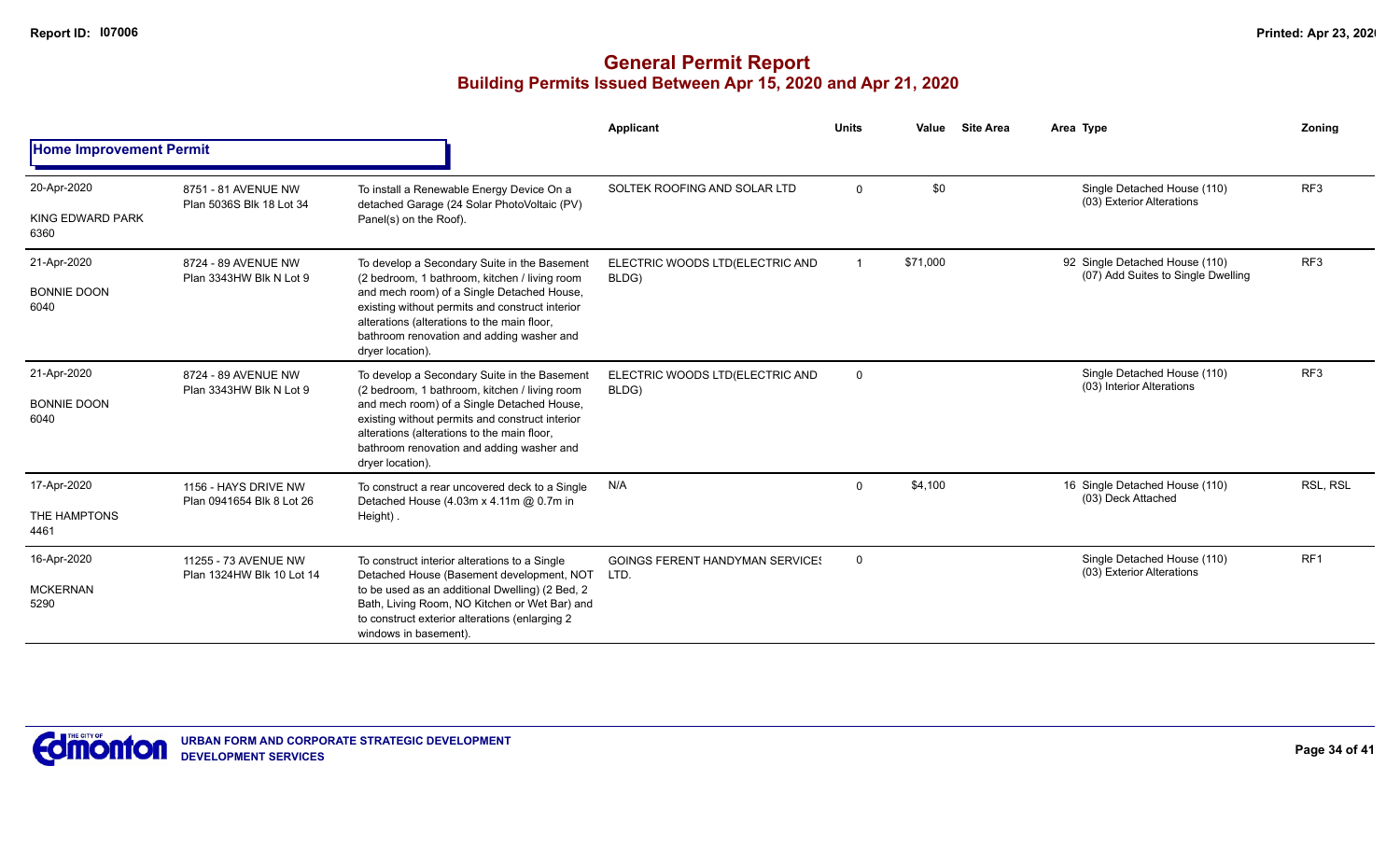|                                               |                                                             |                                                                                                                                                                                                                                                                           | <b>Applicant</b>                               | <b>Units</b>            | <b>Site Area</b><br>Value | Area Type                                                            | <b>Zoning</b>   |
|-----------------------------------------------|-------------------------------------------------------------|---------------------------------------------------------------------------------------------------------------------------------------------------------------------------------------------------------------------------------------------------------------------------|------------------------------------------------|-------------------------|---------------------------|----------------------------------------------------------------------|-----------------|
| <b>Home Improvement Permit</b>                |                                                             |                                                                                                                                                                                                                                                                           |                                                |                         |                           |                                                                      |                 |
| 16-Apr-2020<br><b>MCKERNAN</b><br>5290        | 11255 - 73 AVENUE NW<br>Plan 1324HW Blk 10 Lot 14           | To construct interior alterations to a Single<br>Detached House (Basement development, NOT<br>to be used as an additional Dwelling) (2 Bed, 2<br>Bath, Living Room, NO Kitchen or Wet Bar) and<br>to construct exterior alterations (enlarging 2<br>windows in basement). | <b>GOINGS FERENT HANDYMAN SERVICES</b><br>LTD. | 0                       |                           | Single Detached House (110)<br>(03) Interior Alterations             | RF <sub>1</sub> |
| 16-Apr-2020<br><b>LAURIER HEIGHTS</b><br>3270 | 8407 - 139 STREET NW<br>Plan 3209KS Blk 28 Lot 5            | To demolish a Single Detached House with<br>attached garage.                                                                                                                                                                                                              | PLEX DEVELOPMENTS LTD                          | $-1$                    | \$6,700                   | Single Detached House (110)<br>(99) Demolition                       | RF <sub>1</sub> |
| 15-Apr-2020<br><b>BULYEA HEIGHTS</b><br>5100  | 441 - BUTCHART DRIVE NW<br>Plan 8820362 Blk 121B Lot 66     | To construct a rear uncovered deck (irregular<br>shape, 12.2m x 6.6m) with privacy screen<br>(2.4m wide, 1.8m in height).                                                                                                                                                 | <b>LANDMARK CLASSIC INC</b>                    | $\Omega$                | \$12,300                  | 47 Single Detached House (110)<br>(03) Deck Attached                 | RF <sub>1</sub> |
| 21-Apr-2020<br>QUEEN ALEXANDRA<br>5330        | 10711 - 74 AVENUE NW<br>Condo Common Area (Plan<br>2020488) | To construct interior alterations to a<br>Semi-Detached House (Basement development,<br>NOT to be used as an additional Dwelling). 1<br>bedroom, bathroom, mech room, laundry room<br>and multipurpose room                                                               | TRI-D&L INSTALLATION SERVICES LTD              | $\Omega$                | \$25,000                  | Semi-Detached House (210)<br>(03) Interior Alterations               | RF <sub>3</sub> |
| 17-Apr-2020<br><b>NORTHMOUNT</b><br>2580      | 14311 - 87 STREET NW<br>Plan 6689NY Blk 5 Lot 91            | To develop a Secondary Suite in the Basement<br>of the Single Detached House.                                                                                                                                                                                             | CENTROID CONSTRUCTION LTD                      | $\overline{\mathbf{1}}$ | \$20,000                  | 89 Single Detached House (110)<br>(07) Add Suites to Single Dwelling | RF1             |
| 21-Apr-2020<br>MCCONACHIE AREA<br>2521        | 6356 - 169 AVENUE NW<br>Plan 1723076 Blk 8 Lot 38           | To construct an Accessory Building (detached<br>Garage, 6.10m x 6.55m).                                                                                                                                                                                                   | N/A                                            | $\mathbf 0$             | \$6,700                   | 40 Detached Garage (010)<br>(01) Building - New                      | <b>RPL</b>      |
| 16-Apr-2020<br><b>KENSINGTON</b><br>3250      | 13508 - 117 STREET NW<br>Plan 4124MC Blk 24 Lot 26          | To construct an Accessory Building (shed,<br>4.87m x 3.04m).                                                                                                                                                                                                              | N/A                                            | $\mathbf 0$             | \$500                     | 15 Shed (040)<br>(01) Building - New                                 | RF <sub>1</sub> |

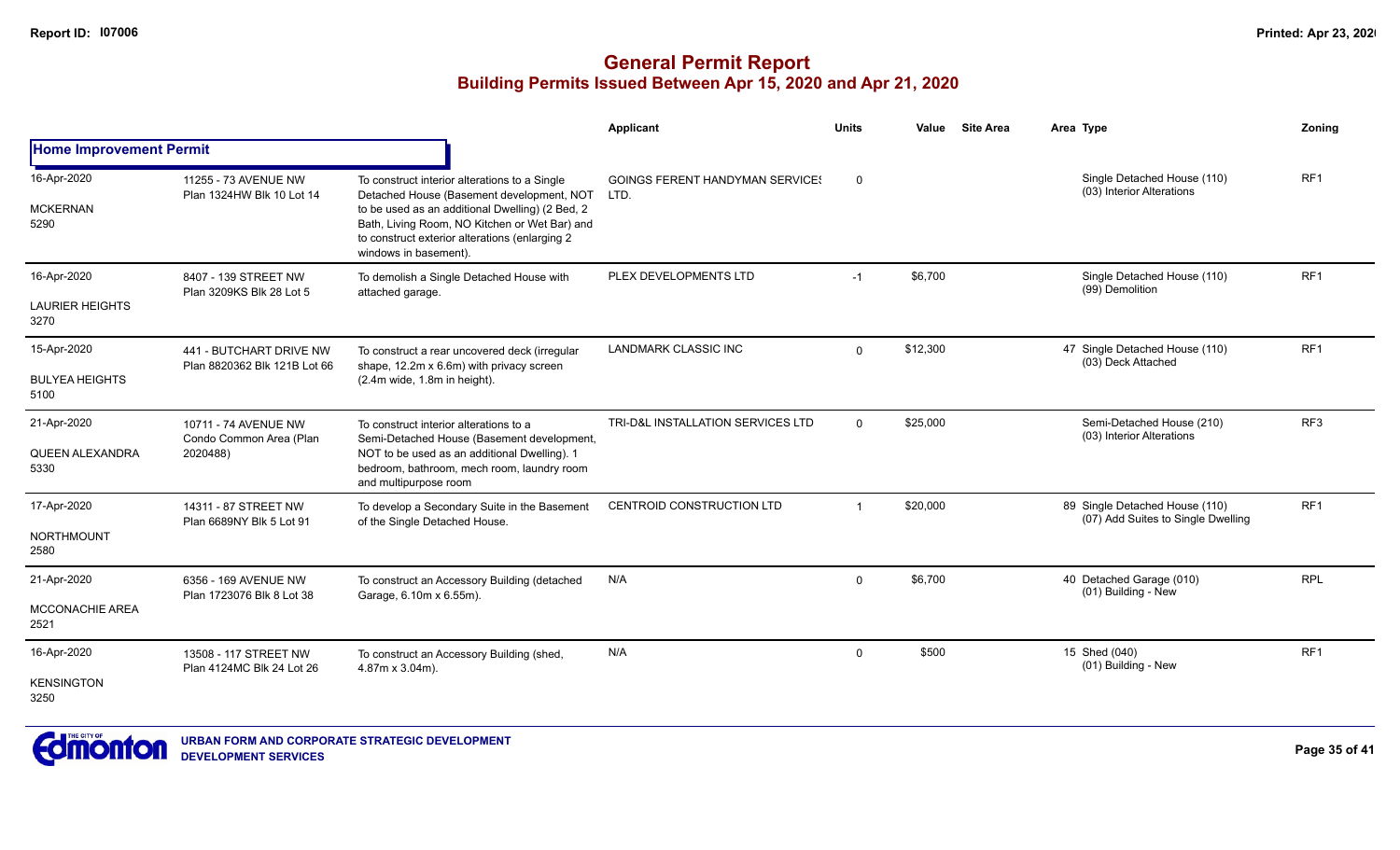|                                |                                                      |                                                                                                                              | Applicant                   | <b>Units</b> | Value    | <b>Site Area</b> | Area Type                                                | Zoning          |
|--------------------------------|------------------------------------------------------|------------------------------------------------------------------------------------------------------------------------------|-----------------------------|--------------|----------|------------------|----------------------------------------------------------|-----------------|
| <b>Home Improvement Permit</b> |                                                      |                                                                                                                              |                             |              |          |                  |                                                          |                 |
| 17-Apr-2020                    | 2361 - KELLY CIRCLE SW<br>Plan 1823259 Blk 13 Lot 45 | To construct an Accessory Building (detached<br>Garage, 6.1m x 6.71m).                                                       | <b>BEDROCK HOMES LTD</b>    | $\mathbf 0$  | \$6,800  |                  | 41 Detached Garage (010)<br>(01) Building - New          | <b>RPL</b>      |
| <b>KESWICK AREA</b><br>5576    |                                                      |                                                                                                                              |                             |              |          |                  |                                                          |                 |
| 21-Apr-2020                    | 7452 - MAY COMMON NW<br>Plan 1125755 Blk 1 Lot 29    | To construct interior alterations to a Row House                                                                             | <b>AQUARIAN RENOVATIONS</b> | $\mathbf 0$  | \$45,000 |                  | Row House (330)<br>(03) Interior Alterations             | RF <sub>5</sub> |
| <b>MAGRATH HEIGHTS</b><br>5476 |                                                      | (Basement development, NOT to be used as an<br>additional Dwelling). 1 bathroom, mech room,<br>storage room, and family area |                             |              |          |                  |                                                          |                 |
| 16-Apr-2020                    | 3223 - HILTON COURT NW                               | To construct interior alterations to a Single<br>Detached House (Basement development with                                   | N/A                         | $\mathbf 0$  | \$5,000  |                  | Single Detached House (110)<br>(03) Interior Alterations | <b>RSL</b>      |
| THE HAMPTONS<br>4461           | Plan 1223701 Blk 12 Lot 38                           | Wet Bar, NOT to be used as an additional<br>Dwelling) (1 Bath, Recreation Area with Wet<br>Bar, Utility).                    |                             |              |          |                  |                                                          |                 |
| 21-Apr-2020                    | 2607 - 20 AVENUE NW                                  | To construct interior alterations to a Single<br>Detached House (Basement development, NOT                                   | N/A                         | $\Omega$     | \$10,000 |                  | Single Detached House (110)<br>(03) Interior Alterations | <b>RPL</b>      |
| LAUREL<br>6444                 | Plan 1425229 Blk 7 Lot 14                            | to be used as an additional Dwelling). 1<br>bedroom, bathroom, mechanical room and<br>family room                            |                             |              |          |                  |                                                          |                 |
| 15-Apr-2020                    | 2508 - 152 AVENUE NW<br>Plan 1822707 Blk 90 Lot 34   | To construct interior alterations to a<br>Semi-Detached House (Basement development,                                         | N/A                         | $\Omega$     | \$13,100 |                  | Semi-Detached House (210)<br>(03) Interior Alterations   | RF4             |
| <b>FRASER</b><br>2280          |                                                      | NOT to be used as an additional Dwelling).<br>(1 Washroom, 1 Recreation room, and 1<br>Mechanical room)                      |                             |              |          |                  |                                                          |                 |
| 21-Apr-2020                    | 12123 - 177 AVENUE NW                                | To construct a rear uncovered deck to a Single<br>Detached House (7.31m x 4.27m @ 0.84m in                                   | N/A                         | $\Omega$     | \$8,100  |                  | 31 Single Detached House (110)<br>(03) Deck Attached     | <b>RSL</b>      |
| <b>RAPPERSWILL</b><br>3370     | Plan 1425124 Blk 109 Lot 33                          | Height).                                                                                                                     |                             |              |          |                  |                                                          |                 |
| 21-Apr-2020                    | 17729 - 64A STREET NW<br>Plan 1721305 Blk 23 Lot 45  | To construct an Accessory Building (detached<br>Garage (6.10m x 6.10m)).                                                     | N P ARTISAN                 | $\mathbf{0}$ | \$6,200  |                  | 37 Detached Garage (010)<br>(01) Building - New          | <b>RMD</b>      |
| MCCONACHIE AREA<br>2521        |                                                      |                                                                                                                              |                             |              |          |                  |                                                          |                 |

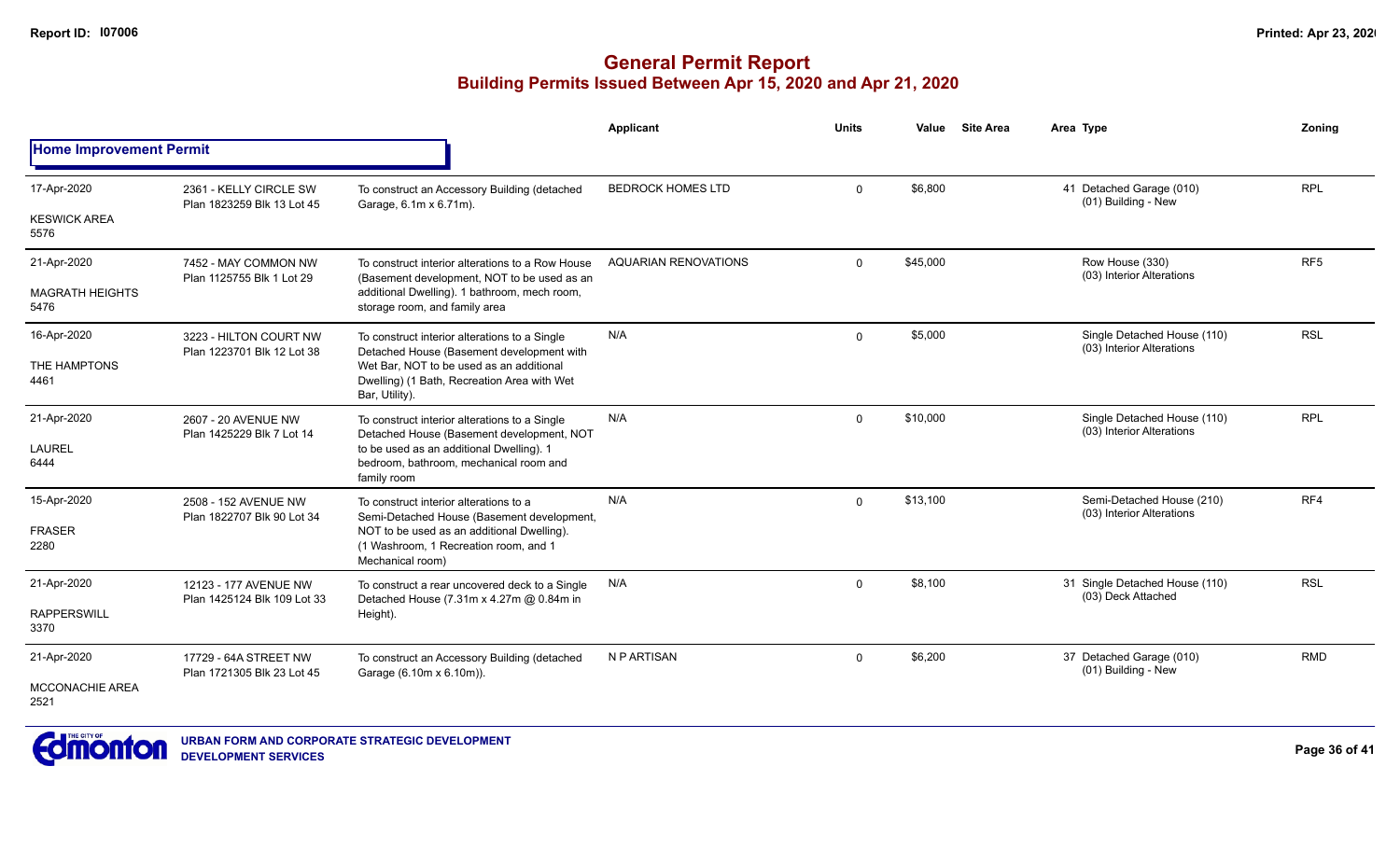|                                  |                                                        |                                                                                                                                                                                                                              | Applicant                    | <b>Units</b> | Value    | <b>Site Area</b> | Area Type                                                | Zonina     |
|----------------------------------|--------------------------------------------------------|------------------------------------------------------------------------------------------------------------------------------------------------------------------------------------------------------------------------------|------------------------------|--------------|----------|------------------|----------------------------------------------------------|------------|
| <b>Home Improvement Permit</b>   |                                                        |                                                                                                                                                                                                                              |                              |              |          |                  |                                                          |            |
| 16-Apr-2020                      | 1068 - TORY ROAD NW<br>Plan 0022847 Blk 70 Lot 44      | To construct a rear 2-tier uncovered deck                                                                                                                                                                                    | N/A                          | 0            | \$2,500  |                  | 10 Single Detached House (110)<br>(03) Deck Attached     | RF1        |
| <b>TERWILLEGAR TOWNE</b><br>5640 |                                                        | (upper 2.45m x 3.93m @ 1.10m in Height, lower<br>4.55m x 3.93m @ 0.61m in Height) to a Single<br>Detached House.                                                                                                             |                              |              |          |                  |                                                          |            |
| 15-Apr-2020                      | 170 - EDGEMONT ROAD NW<br>Plan 1920642 Blk 2 Lot 33    | To construct a rear uncovered deck (3.71m x<br>3.05m @ 0.61m in Height) to a Single Detached                                                                                                                                 | <b>LINCOLNBERG HOMES LTD</b> | $\mathbf{0}$ | \$2,900  |                  | 11 Single Detached House (110)<br>(03) Deck Attached     | <b>RSL</b> |
| <b>EDGEMONT</b><br>4462          |                                                        | House.                                                                                                                                                                                                                       |                              |              |          |                  |                                                          |            |
| 15-Apr-2020                      | 1573 - TAMARACK BOULEVARD<br><b>NW</b>                 | To construct an Accessory Building (detached<br>Garage, 6.10m x 6.10m).                                                                                                                                                      | N P ARTISAN                  | $\mathbf 0$  | \$6,200  |                  | 37 Detached Garage (010)<br>(01) Building - New          | <b>RPL</b> |
| <b>TAMARACK</b><br>6443          | Plan 1524946 Blk 10 Lot 32                             |                                                                                                                                                                                                                              |                              |              |          |                  |                                                          |            |
| 16-Apr-2020                      | 2359 - KELLY CIRCLE SW<br>Plan 1823259 Blk 13 Lot 46   | To construct an Accessory Building (detached<br>Garage, 6.10m x 6.71m).                                                                                                                                                      | <b>BEDROCK HOMES LTD</b>     | $\mathbf 0$  | \$6,800  |                  | 41 Detached Garage (010)<br>(01) Building - New          | <b>RPL</b> |
| <b>KESWICK AREA</b><br>5576      |                                                        |                                                                                                                                                                                                                              |                              |              |          |                  |                                                          |            |
| 15-Apr-2020                      | 1109 - GOODWIN CIRCLE NW<br>Plan 0424513 Blk 26 Lot 46 | To install a Hot Tub in the Rear Yard of a Single N/A<br>Detached House (2.23m x 2.03m).                                                                                                                                     |                              | $\mathbf{0}$ | \$5,300  |                  | Single Detached House (110)<br>$(14)$ Hot Tub            | <b>RSL</b> |
| <b>GLASTONBURY</b><br>4720       |                                                        |                                                                                                                                                                                                                              |                              |              |          |                  |                                                          |            |
| 15-Apr-2020                      | 6331 - CRAWFORD LINK SW<br>Plan 1722558 Blk 23 Lot 39  | To construct interior alterations to Single<br>Detached House (Basement development, NOT<br>to be used as an additional Dwelling), (1<br>bedroom, 1 bathroom, open area/storage,<br>mechanical room, NO wet bar or kitchen). | N/A                          | $\Omega$     | \$5,000  |                  | Single Detached House (110)<br>(03) Interior Alterations | <b>RSL</b> |
| <b>CHAPPELLE AREA</b><br>5462    |                                                        |                                                                                                                                                                                                                              |                              |              |          |                  |                                                          |            |
| 15-Apr-2020                      | 2055 - CAVANAGH DRIVE SW<br>Plan 1820106 Blk 3 Lot 49  | To construct interior alterations Single Detached N/A<br>House (Basement development, NOT to be used                                                                                                                         |                              | $\Omega$     | \$25,000 |                  | Single Detached House (110)<br>(03) Interior Alterations | <b>RSL</b> |
| CAVANAGH<br>5467                 |                                                        | as an additional Dwelling), (1 bathroom, 1<br>bedroom, 1 gym room, family room, mechanical<br>room, NO wet bar or kitchen).                                                                                                  |                              |              |          |                  |                                                          |            |

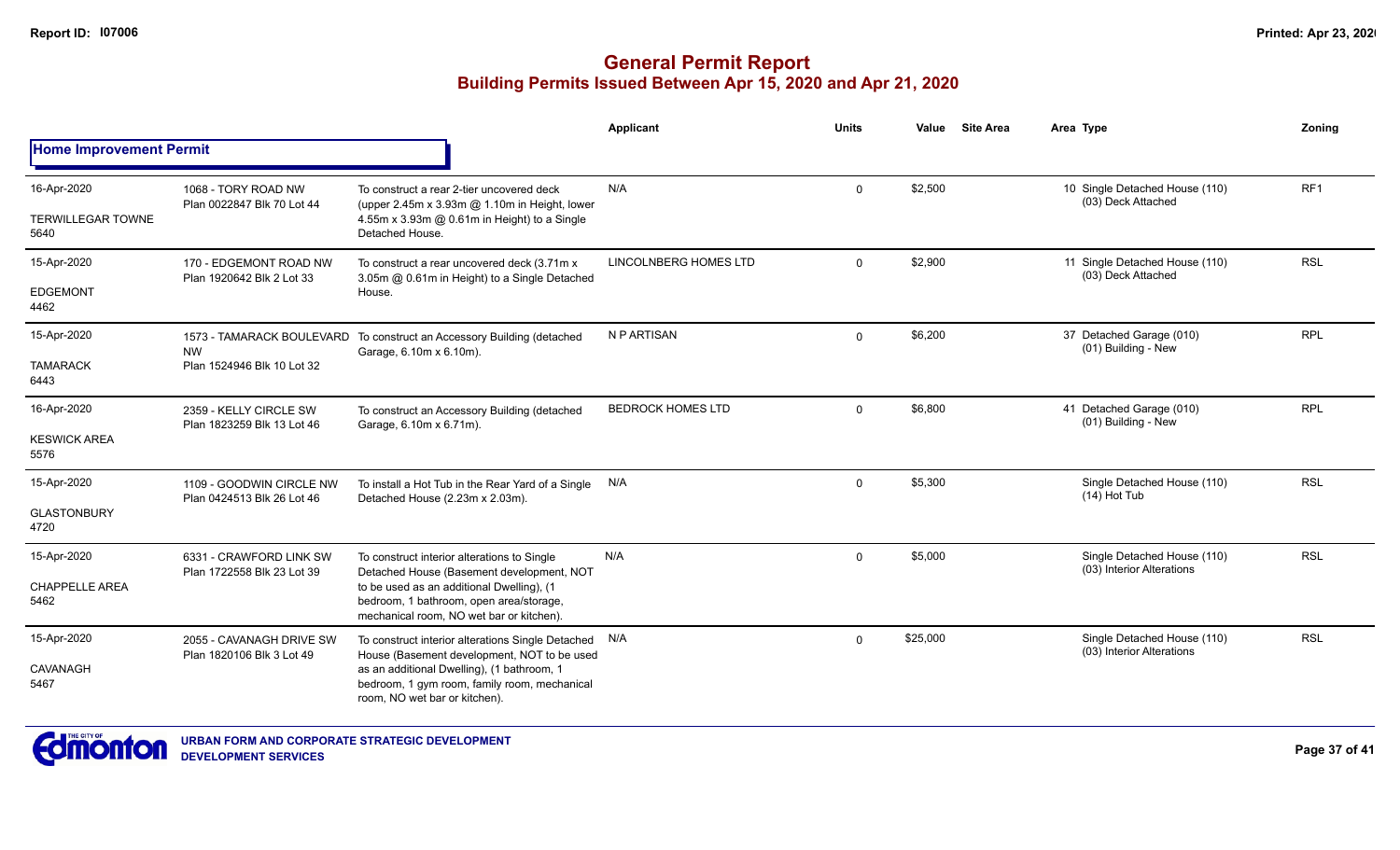|                                                            |                                                        |                                                                                                                                                                                                                              | <b>Applicant</b>                 | <b>Units</b> | Value    | <b>Site Area</b> | Area Type                                                | Zoning          |
|------------------------------------------------------------|--------------------------------------------------------|------------------------------------------------------------------------------------------------------------------------------------------------------------------------------------------------------------------------------|----------------------------------|--------------|----------|------------------|----------------------------------------------------------|-----------------|
| <b>Home Improvement Permit</b>                             |                                                        |                                                                                                                                                                                                                              |                                  |              |          |                  |                                                          |                 |
| 15-Apr-2020<br>THE ORCHARDS AT<br><b>ELLERSLIE</b><br>6216 | 5517 - CRABAPPLE LOOP SW<br>Plan 1223499 Blk 1 Lot 239 | To construct interior alterations Single Detached N/A<br>House (Basement development, NOT to be used<br>as an additional Dwelling), (1 living room,<br>mechanical room, NO wet bar or kitchen).                              |                                  | $\Omega$     | \$5,000  |                  | Single Detached House (110)<br>(03) Interior Alterations | <b>RPL</b>      |
| 17-Apr-2020<br><b>RHATIGAN RIDGE</b><br>5350               | 338 - REEVES WAY NW<br>Plan 9021701 Blk 97 Lot 59      | To construct a rear uncovered deck (irregular<br>shaped, 3.98m x 4.25m @ 2.50m in Height) to a<br>Single Detached House, deck existing without<br>permits.                                                                   | N/A                              | $\Omega$     | \$3,700  |                  | 14 Single Detached House (110)<br>(03) Deck Attached     | RF <sub>1</sub> |
| 21-Apr-2020<br>CARLTON<br>3470                             | 13505 - 162A AVENUE NW<br>Plan 1223652 Blk 60 Lot 31   | To construct interior alterations to Single<br>Detached House (Basement development, NOT<br>to be used as an additional Dwelling), (1<br>bathroom, 2 bedrooms, living room, mechanical<br>room, NO wet bar or kitchen).      | <b>TECH VIEW HOMES LTD</b>       | $\Omega$     | \$25,000 |                  | Single Detached House (110)<br>(03) Interior Alterations | <b>RSL</b>      |
| 20-Apr-2020<br><b>WOODCROFT</b><br>3450                    | 13720 - 115 AVENUE NW<br>Plan 5469HW Blk 8 Lot 5       | To demolish an Accessory Building (detached<br>Garage).                                                                                                                                                                      | Meadowcroft Family Housing Corp. | $\mathbf 0$  | \$3,500  |                  | Detached Garage(010)<br>(99) Demolition                  | RF <sub>1</sub> |
| 20-Apr-2020<br><b>WOODCROFT</b><br>3450                    | 13720 - 115 AVENUE NW<br>Plan 5469HW Blk 8 Lot 5       | To demolish an Accessory Building (detached<br>Garage).                                                                                                                                                                      | Meadowcroft Family Housing Corp. | $-1$         | \$6,700  |                  | Single Detached House (110)<br>(99) Demolition           | RF <sub>1</sub> |
| 21-Apr-2020<br><b>TRUMPETER AREA</b><br>4471               | 20517 - 128 AVENUE NW<br>Plan 1525015 Blk 10 Lot 69    | To construct interior alterations to a<br>Semi-Detached House (Basement development<br>(Lot 69 ONLY), NOT to be used as an additional<br>Dwelling), (1 storage room, open space,<br>mechanical room, NO wet bar or kitchen). | N/A                              | $\Omega$     | \$3,000  |                  | Semi-Detached House (210)<br>(03) Interior Alterations   | RF4             |
| 16-Apr-2020<br><b>BONNIE DOON</b><br>6040                  | 9513 - 87 AVENUE NW<br>Plan 1420074 Blk 4 Lot 20A      | To install a Renewable Energy Device On a<br>House (19 Solar PhotoVoltaic (PV) Panel(s) on<br>the Roof).                                                                                                                     | <b>SKYFIRE ENERGY INC</b>        | $\mathbf 0$  | \$0      |                  | Single Detached House (110)<br>(03) Exterior Alterations | RF3             |

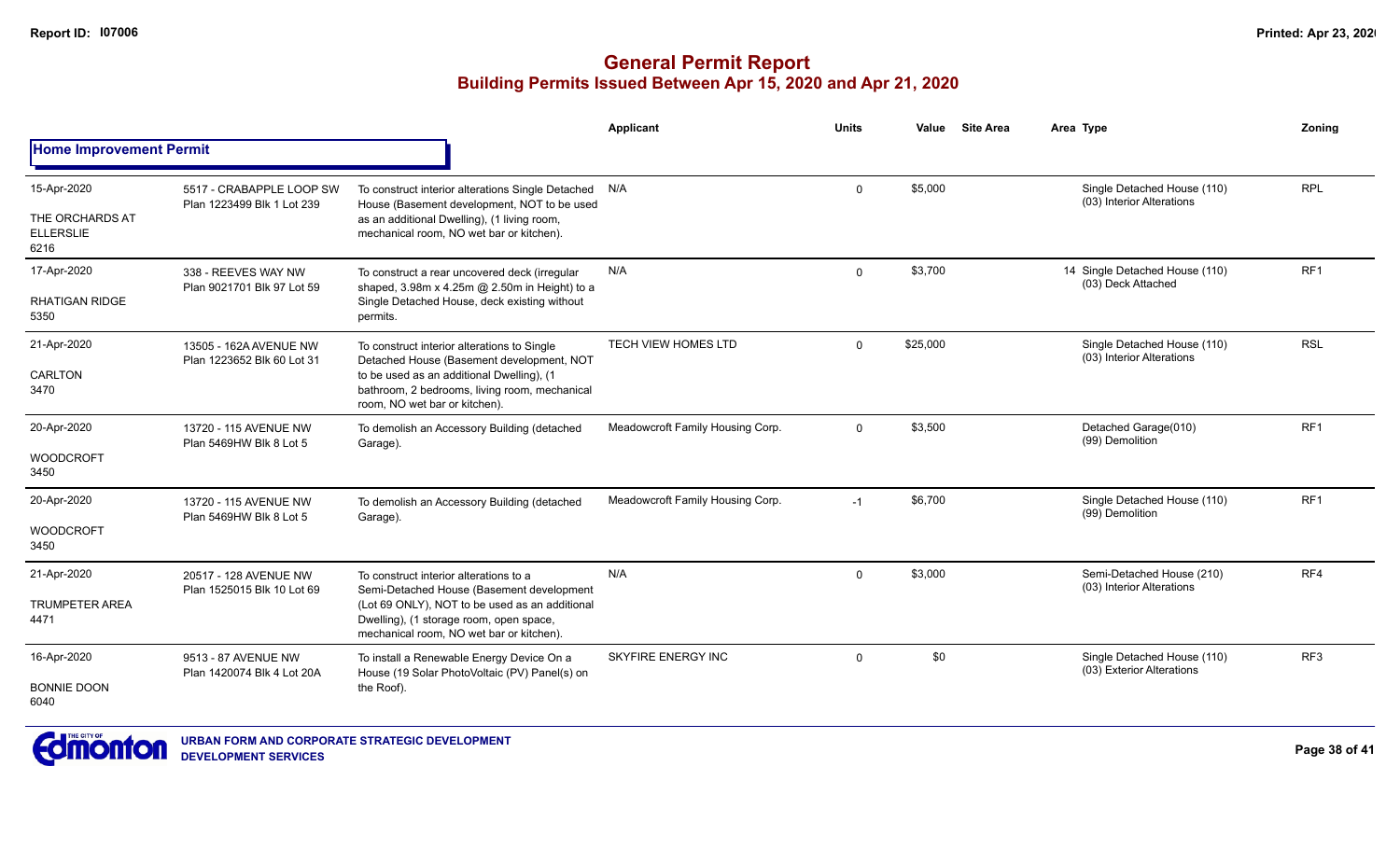|                                |                                                         |                                                                                                                                                                                                                                                                             | <b>Applicant</b> | <b>Units</b> | Value    | <b>Site Area</b> | Area Type                                                | Zonina     |
|--------------------------------|---------------------------------------------------------|-----------------------------------------------------------------------------------------------------------------------------------------------------------------------------------------------------------------------------------------------------------------------------|------------------|--------------|----------|------------------|----------------------------------------------------------|------------|
| <b>Home Improvement Permit</b> |                                                         |                                                                                                                                                                                                                                                                             |                  |              |          |                  |                                                          |            |
| 17-Apr-2020                    | 20028 - 28 AVENUE NW                                    | To construct interior alterations to a Single<br>Detached House (Basement development, NOT<br>to be used as an additional Dwelling).                                                                                                                                        | N/A              | $\Omega$     | \$4,000  |                  | Single Detached House (110)<br>(03) Interior Alterations | <b>RSL</b> |
| THE UPLANDS<br>4464            | Plan 1721594 Blk 2 Lot 29                               |                                                                                                                                                                                                                                                                             |                  |              |          |                  |                                                          |            |
| 20-Apr-2020                    | 8724 - 219 STREET NW<br>Plan 1523141 Blk 3 Lot 62       | To construct interior alterations to a Single<br>Detached House (Basement development, NOT<br>to be used as an additional Dwelling)(1<br>bedroom, 1 bathroom, mechanical room).                                                                                             | N/A              | $\Omega$     | \$15,000 |                  | Single Detached House (110)<br>(03) Interior Alterations | <b>RSL</b> |
| <b>ROSENTHAL</b><br>4750       |                                                         |                                                                                                                                                                                                                                                                             |                  |              |          |                  |                                                          |            |
| 17-Apr-2020                    | 5727 - ALLBRIGHT COURT SW<br>Plan 1624280 Blk 23 Lot 57 | To construct interior alterations to a Single<br>Detached House (Basement development, NOT<br>to be used as an additional Dwelling).                                                                                                                                        | N/A              | $\mathbf{0}$ | \$10,000 |                  | Single Detached House (110)<br>(03) Interior Alterations | <b>RMD</b> |
| ALLARD<br>5458                 |                                                         |                                                                                                                                                                                                                                                                             |                  |              |          |                  |                                                          |            |
| 20-Apr-2020                    | Plan 0620061 Blk 20 Lot 6                               | 1638 - RUTHERFORD ROAD SW To construct interior alterations to a Single<br>Detached House (Basement development, NOT<br>to be used as an additional Dwelling), (1<br>bedroom, 1 bathroom, 1 laundry, 1 storage,<br>living room, mechanical room, NO wet bar or<br>kitchen). | N/A              | $\mathbf{0}$ | \$10,000 |                  | Single Detached House (110)<br>(03) Interior Alterations | <b>RPL</b> |
| <b>RUTHERFORD</b><br>5454      |                                                         |                                                                                                                                                                                                                                                                             |                  |              |          |                  |                                                          |            |
| 20-Apr-2020                    | 8004 - 18 AVENUE SW<br>Plan 1124310 Blk 32 Lot 127      | To construct interior alterations to a Single<br>Detached House (Basement development, NOT<br>to be used as an additional Dwelling) (2<br>bedrooms, 1 bathroom, mechanical room).                                                                                           | N/A              | $\Omega$     | \$10,000 |                  | Single Detached House (110)<br>(03) Interior Alterations | <b>RSL</b> |
| <b>SUMMERSIDE</b><br>6213      |                                                         |                                                                                                                                                                                                                                                                             |                  |              |          |                  |                                                          |            |
| 21-Apr-2020                    | 311 - 42 AVENUE NW<br>Plan 1623032 Blk 12 Lot 23        | To construct interior alterations to a Single<br>Detached House (Basement development, NOT<br>to be used as an additional Dwelling). 1<br>bedroom, bathroom, mech room, &<br>entertainment room                                                                             | N/A              | $\mathbf{0}$ | \$10,000 |                  | Single Detached House (110)<br>(03) Interior Alterations | <b>RMD</b> |
| <b>MAPLE</b><br>6441           |                                                         |                                                                                                                                                                                                                                                                             |                  |              |          |                  |                                                          |            |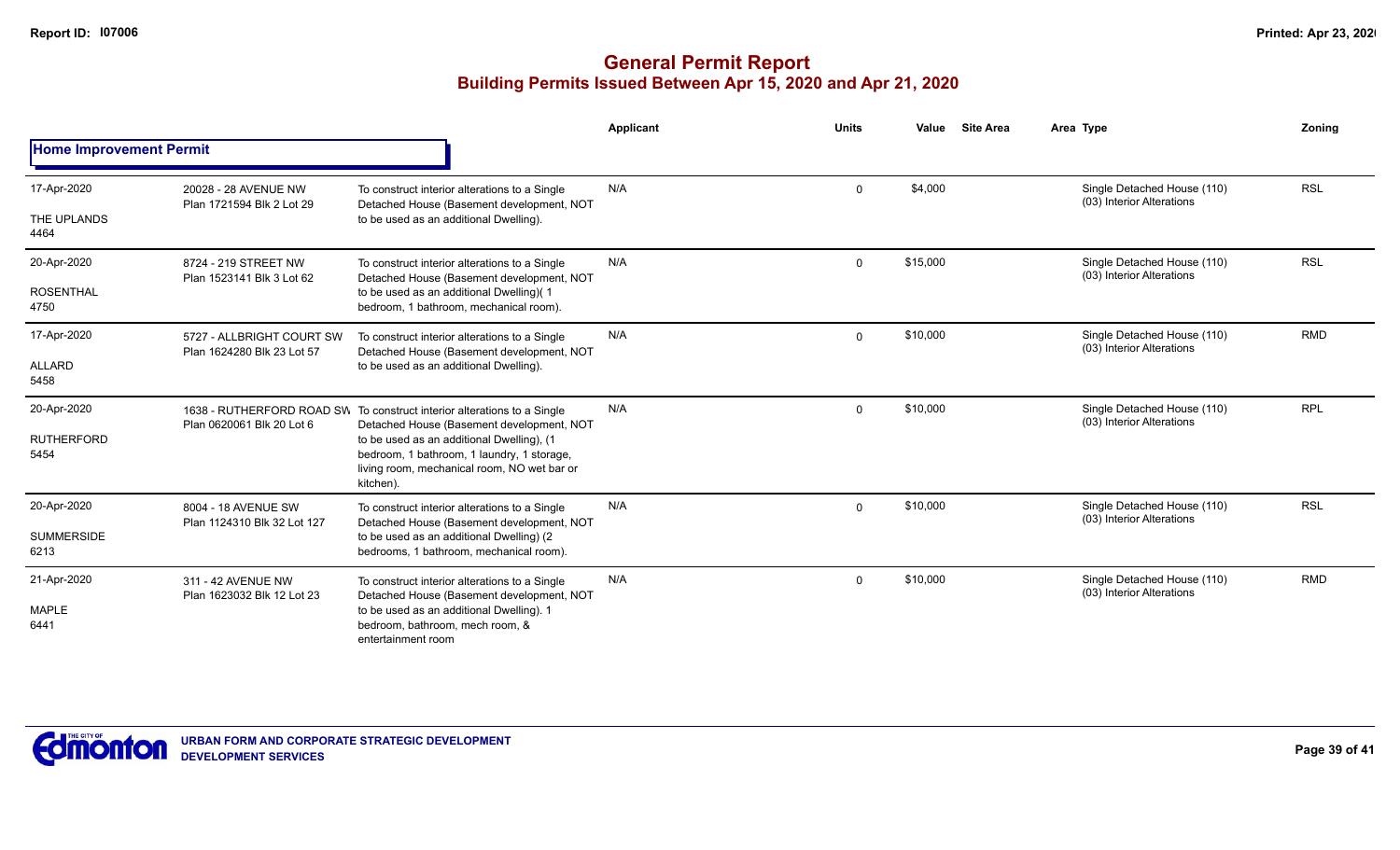|                                              |                                                          |                                                                                                                                                                                                                                                        | <b>Applicant</b>                                    | <b>Units</b> | Value    | <b>Site Area</b> | Area Type                                                | Zoning          |
|----------------------------------------------|----------------------------------------------------------|--------------------------------------------------------------------------------------------------------------------------------------------------------------------------------------------------------------------------------------------------------|-----------------------------------------------------|--------------|----------|------------------|----------------------------------------------------------|-----------------|
| <b>Home Improvement Permit</b>               |                                                          |                                                                                                                                                                                                                                                        |                                                     |              |          |                  |                                                          |                 |
| 21-Apr-2020<br><b>RHATIGAN RIDGE</b><br>5350 | 107 - REHWINKEL ROAD NW<br>Plan 8822512 Blk 95 Lot 36    | To construct interior alterations to a<br>Semi-detached House (Basement development,<br>NOT to be used as an additional Dwelling).<br>Office room, gym room, mech/storage room,<br>bathroom, and entertainment area                                    | N/A                                                 | $\mathbf 0$  | \$28,000 |                  | Semi-Detached House (210)<br>(03) Interior Alterations   | RF4             |
| 21-Apr-2020<br><b>HODGSON</b><br>5620        | 1019 - HOLLANDS POINT NW<br>Plan 0923367 Blk 164 Lot 134 | To install a Renewable Energy Device On a<br>House (27 Solar PhotoVoltaic (PV) Panel(s) on<br>the Roof).                                                                                                                                               | KUBY RENEWABLE ENERGY LTD                           | $\Omega$     | \$0      |                  | Single Detached House (110)<br>(03) Exterior Alterations | <b>RSL</b>      |
| 20-Apr-2020<br><b>OTTEWELL</b><br>6550       | 6211 - 95 AVENUE NW<br>Plan 6258KS Blk 14 Lot 26         | To construct interior alterations to a Single<br>Detached House (Basement development, NOT<br>to be used as an additional Dwelling), (1<br>bedroom, 1 bathroom, 1 flex room, living/media<br>room, laundry/mechanical room, No wet bar or<br>kitchen). | SERENITY CONTRACTING & DESIGN IN                    | $\Omega$     | \$45,000 |                  | Single Detached House (110)<br>(03) Interior Alterations | RF <sub>1</sub> |
| 20-Apr-2020<br>PAISLEY<br>5469               | 3353 - PARKER LOOP SW<br>Plan 1723283 Blk 7 Lot 25       | To construct a rear uncovered deck (7.32m x)<br>3.66m @ 0.70m in Height) to a Single Detached<br>House.                                                                                                                                                | RED ISLE CONTRACTING LTD, CRAIG<br><b>MACARTHUR</b> | $\mathbf 0$  | \$6,900  |                  | 27 Single Detached House (110)<br>(03) Deck Attached     | <b>HVLD</b>     |
| 21-Apr-2020<br><b>SUMMERSIDE</b><br>6213     | 1023 - 87 STREET SW<br>Plan 0324978 Blk 7 Lot 119        | To construct interior alterations to a Single<br>Detached House (Basement development, NOT<br>to be used as an additional Dwelling), (1<br>bathroom, 1 bedroom, 1 entertainment room,<br>open space (with wet bar), mechanical room).                  | N/A                                                 | $\mathbf 0$  | \$10,000 |                  | Single Detached House (110)<br>(03) Interior Alterations | <b>RSL</b>      |
| 21-Apr-2020<br><b>STILLWATER</b><br>4468     | 1756 - 201 STREET NW<br>Plan 1723514 Blk 1 Lot 22        | To construct interior alterations to a Single<br>Detached House (Basement development, NOT<br>to be used as an additional Dwelling), (1<br>bedroom, 1 bathroom, living room, mechanical<br>room, NO wet bar or kitchen).                               | N/A                                                 | $\Omega$     | \$25,000 |                  | Single Detached House (110)<br>(03) Interior Alterations | <b>SLD</b>      |